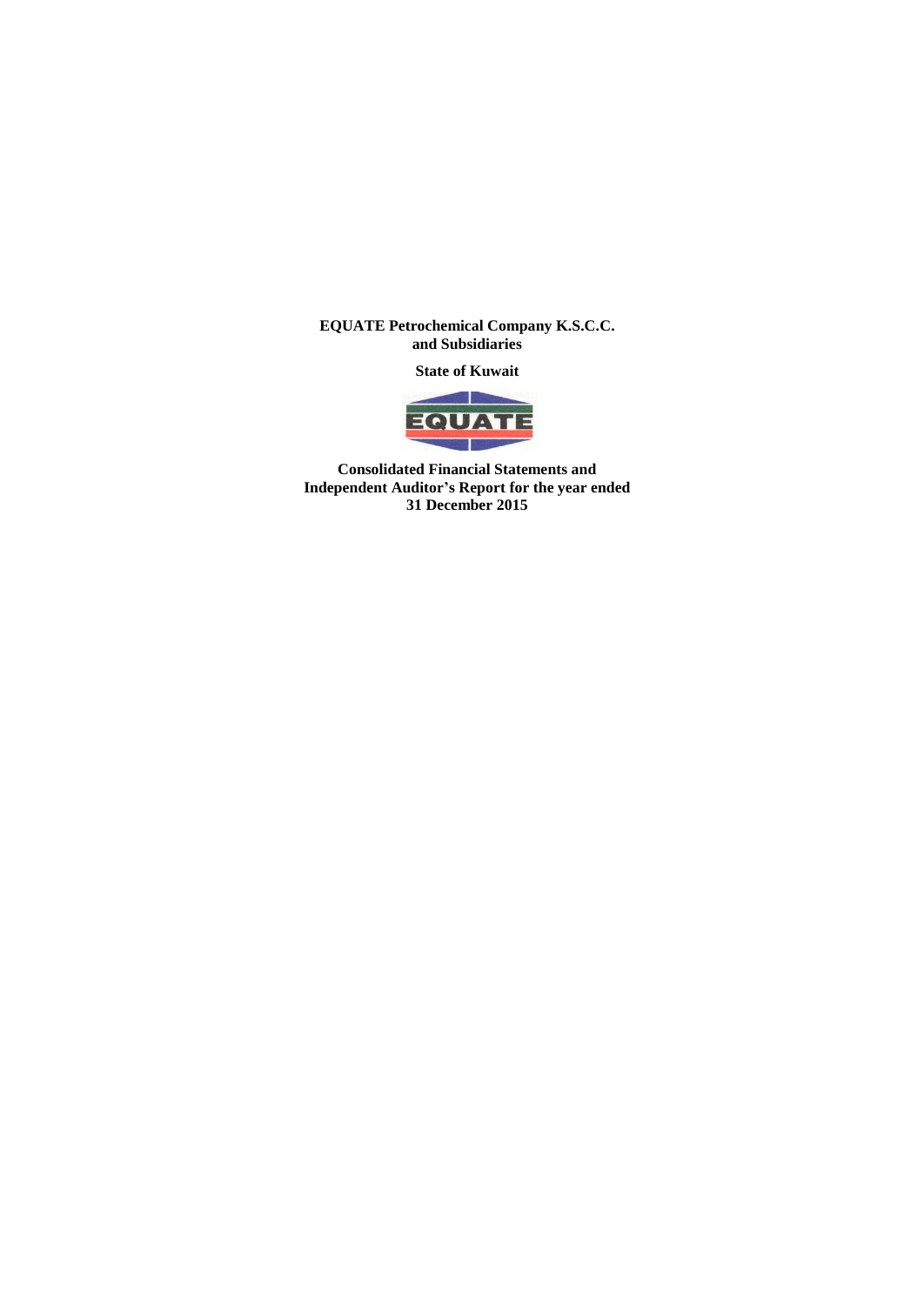

| <b>Contents</b>                                                         | Page           |
|-------------------------------------------------------------------------|----------------|
| Independent Auditor's Report                                            | $1 - 2$        |
| <b>Consolidated Statement of Financial Position</b>                     | 3              |
| Consolidated Statement of Profit or Loss and other comprehensive income | $\overline{4}$ |
| Consolidated Statement of Changes in Shareholders' Equity               | 5              |
| <b>Consolidated Statement of Cash Flows</b>                             | 6              |
| Notes to the Consolidated Financial Statements                          | $7 - 35$       |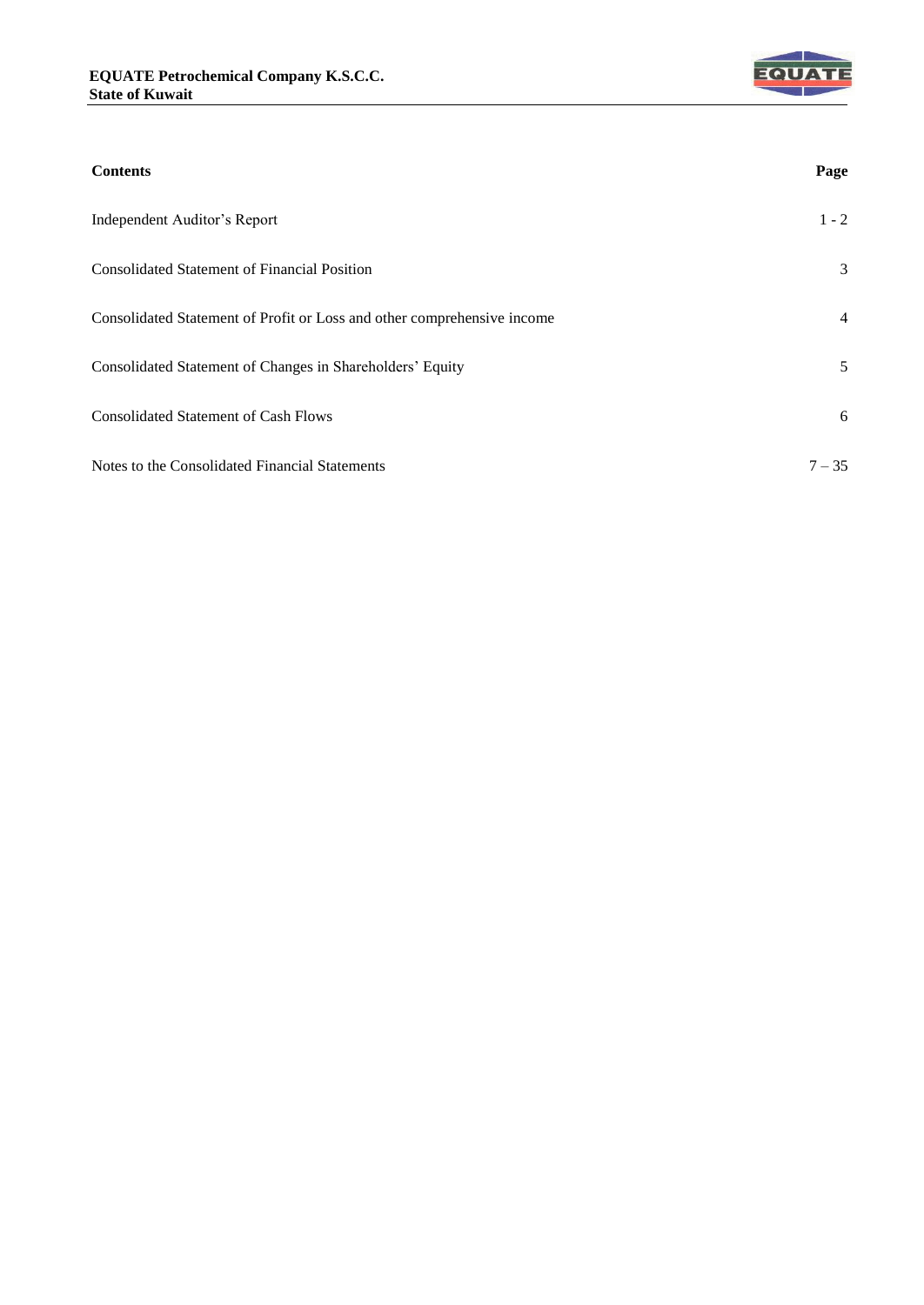# **Deloitte.**

#### Deloitte & Touche Al-Wazzan & Co.

Ahmed Al-Jaber Street, Sharo Dar Al-Awadi Complex, Floors 7 & 9 P.O. Box 20174, Safat 13062 or P.O. Box 23049 Safat 13091 Kuwait

Tel: +965 22408844, 22438060 Fax: +965 22408855, 22452080

www.deloitte.com

# EQUATE Petrochemical Company K.S.C.C. and subsidiaries **State of Kuwait**

# INDEPENDENT AUDITOR'S REPORT TO THE SHAREHOLDERS

# Report on the Consolidated Financial Statements

We have audited the accompanying consolidated financial statements of EQUATE Petrochemical Company K.S.C.C ("the Parent Company") and subsidiaries (together referred to as "the Group") which comprise the consolidated statement of financial position as at 31 December 2015 and the consolidated statements of profit or loss and other comprehensive income, changes in equity and cash flows for the financial year then ended and summary of significant accounting policies and other explanatory information.

# Management's Responsibility for the Consolidated Financial Statements

Management is responsible for the preparation and fair presentation of these consolidated financial statements in accordance with International Financial Reporting Standards, and for such internal control as management determines is necessary to enable the preparation of consolidated financial statements that are free from material misstatement, whether due to fraud or error.

#### Auditor's Responsibility

Our responsibility is to express an opinion on these consolidated financial statements based on our audit. We conducted our audit in accordance with International Standards on Auditing. Those standards require that we comply with ethical requirements and plan and perform the audit to obtain reasonable assurance about whether the consolidated financial statements are free from material misstatement.

An audit involves performing procedures to obtain audit evidence about the amounts and disclosures in the consolidated financial statements. The procedures selected depend on the auditor's judgment, including the assessment of the risks of material misstatement of the consolidated financial statements, whether due to fraud or error. In making those risk assessments, the auditor considers internal control relevant to the entity's preparation and fair presentation of the consolidated financial statements in order to design audit procedures that are appropriate in the circumstances, but not for the purpose of expressing an opinion on the effectiveness of the entity's internal control. An audit also includes evaluating the appropriateness of accounting policies used and the reasonableness of accounting estimates made by management, as well as evaluating the overall presentation of the consolidated financial statements.

We believe that the audit evidence we have obtained is sufficient and appropriate to provide a basis for our audit opinion.

#### Opinion

In our opinion, the accompanying consolidated financial statements present fairly, in all material respects, the financial position of the Group as at 31 December 2015, and its financial performance and its cash flows for the year then ended in accordance with International Financial Reporting Standards.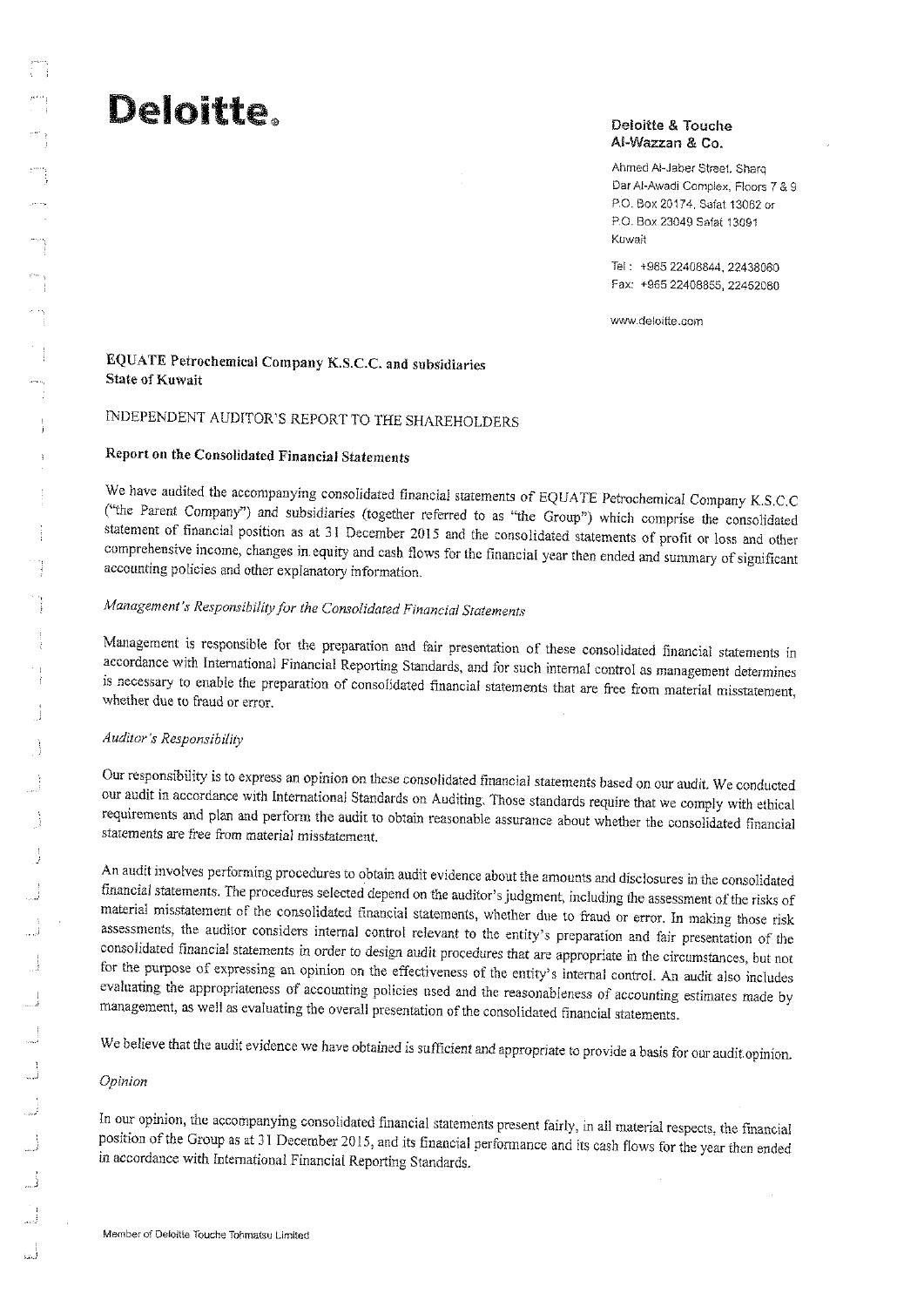# **Deloitte**

EQUATE Petrochemical Company K.S.C.C. and subsidiaries State of Kuwait

# INDEPENDENT AUDITOR'S REPORT TO THE SHAREHOLDERS (Continued)

# Report on Other Legal and Regulatory Requirements

Furthermore, in our opinion, proper books of accounts have been kept by the Parent Company, and the consolidated financial statements, together with the contents of the report of the Parent Company's Board of Directors relating to these consolidated financial statements, are in accordance therewith. We further report that we obtained all the information and explanations that we required for the purpose of our audit; and that the consolidated financial statements incorporate all information that is required by the Companies Law No. 25 of 2012, as amended, and its Executive Regulations and by the Parent Company's Memorandum of Incorporation and Articles of Association, as amended, that an inventory was duly carried out; and that, to the best of our knowledge and belief, no violations of the Companies Law No. 25 of 2012, as amended, and its Executive Regulations or of the Parent Company's Memorandum of Incorporation and Articles of Association, as amended, have occurred during the financial year ended 31 December 2015 that might have had a material effect on the business of the Parent Company or on its financial position.

Bader A. Al-Wazzan Licence No. 62A Deloitte & Touche Al-Wazzan & Co.

Kuwait 10 February 2016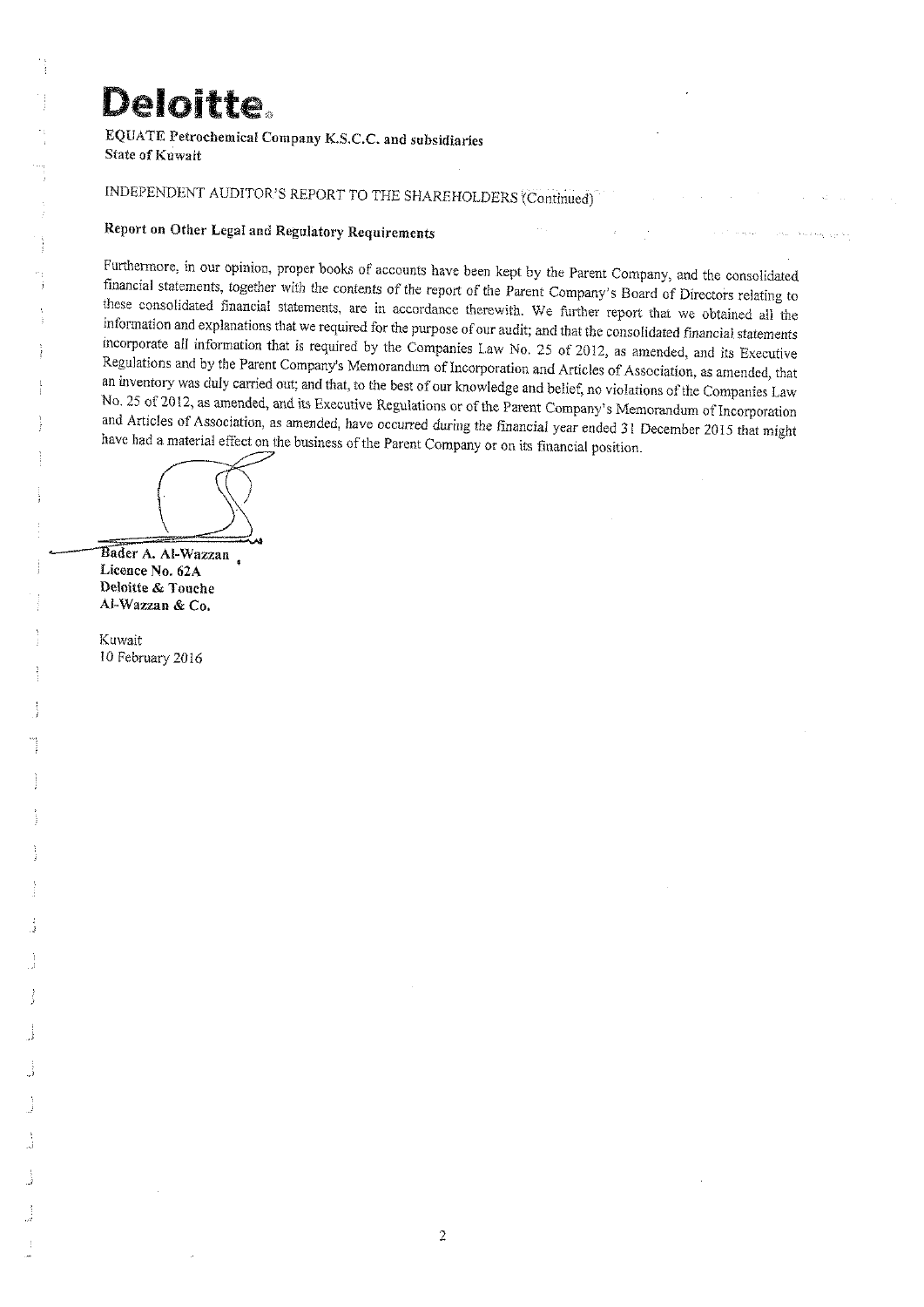

# Consolidated Statement of Financial Position as at 31 December 2015

|                                                |              |                       | <b>USD</b> million |
|------------------------------------------------|--------------|-----------------------|--------------------|
| <b>ASSETS</b>                                  | <b>Notes</b> | 2015                  | 2014               |
| Non-current assets                             |              |                       |                    |
| Property, plant and equipment                  |              |                       |                    |
| Goodwill                                       | 4            | 1,899                 | 1,231              |
| Intangible assets                              | 3 & 5        | 1,636                 |                    |
| Deferred tax assets                            | 6            | 465                   | 47                 |
| Deferred charges and other assets              | 7            | 4]                    |                    |
| Loans to related parties                       | 8            | 306                   |                    |
|                                                | 9            | 726                   | 910                |
| <b>Current assets</b>                          |              | 5.073                 | 2,188              |
| Inventories                                    | 10           |                       |                    |
| Loans to related parties                       |              | 232                   | 121                |
| Due from related parties                       | 9            | 183                   | 174                |
| Trade and other receivables                    | 9            | 235                   | 142                |
| Deferred charges and other assets              | $\mathbf{H}$ | 602                   | 149                |
| Cash and bank balances                         | 8            | 22                    |                    |
|                                                | 12           | 1,203                 | 809                |
| Total assets                                   |              | 2,477                 | 1,395              |
|                                                |              | 7,550                 | 3,583              |
| <b>EQUITY and LIABILITIES</b>                  |              |                       |                    |
| Shareholders' equity                           |              |                       |                    |
| Share capital                                  | 13           | 700                   | 700                |
| Treasury shares                                | 13           | (450)                 | (450)              |
| Statutory reserve                              | 13           | 350                   | 350                |
| Remeasurement of retirement benefit obligation | 16           | (44)                  | (29)               |
| Foreign currency translation reserve           |              | 5                     |                    |
| Retained earnings                              |              | 403                   | 567                |
| Total equity                                   |              | 964                   | 1,138              |
| Non-current liabilities                        |              |                       |                    |
| Loans and borrowings                           |              |                       |                    |
| Deferred income                                | 14           | $\tilde{\phantom{a}}$ | 1,056              |
| Deferred tax liabilities                       | 15           | 404                   | 421                |
| Retirement benefit obligation                  | 7            | 287                   |                    |
| Long term incentives                           | 16           | 273                   | 231                |
|                                                |              | 5                     | 7                  |
| <b>Current liabilities</b>                     |              | 969                   | 1,715              |
| Loans and borrowings                           |              |                       |                    |
| Deferred income                                | 14           | 4,970                 | 352                |
| Long term incentives                           | 15           | 32                    | 32                 |
| Due to related parties                         |              | 5                     | 7                  |
| Trade and other payables                       | 9            | 299                   | 55                 |
|                                                | 17           | 311                   | 284                |
| <b>Total liabilities</b>                       |              | 5,617                 | 730                |
| Total equity and liabilities                   |              | 6,586                 | 2,445              |
|                                                |              | 7,550                 | 3,583              |
|                                                |              |                       |                    |

 $\subset$ 

Abdulrasool Jafar Chairman

 $\stackrel{2}{\leq}$ 

Mohammad Ahmed Husain President & Chief Executive Officer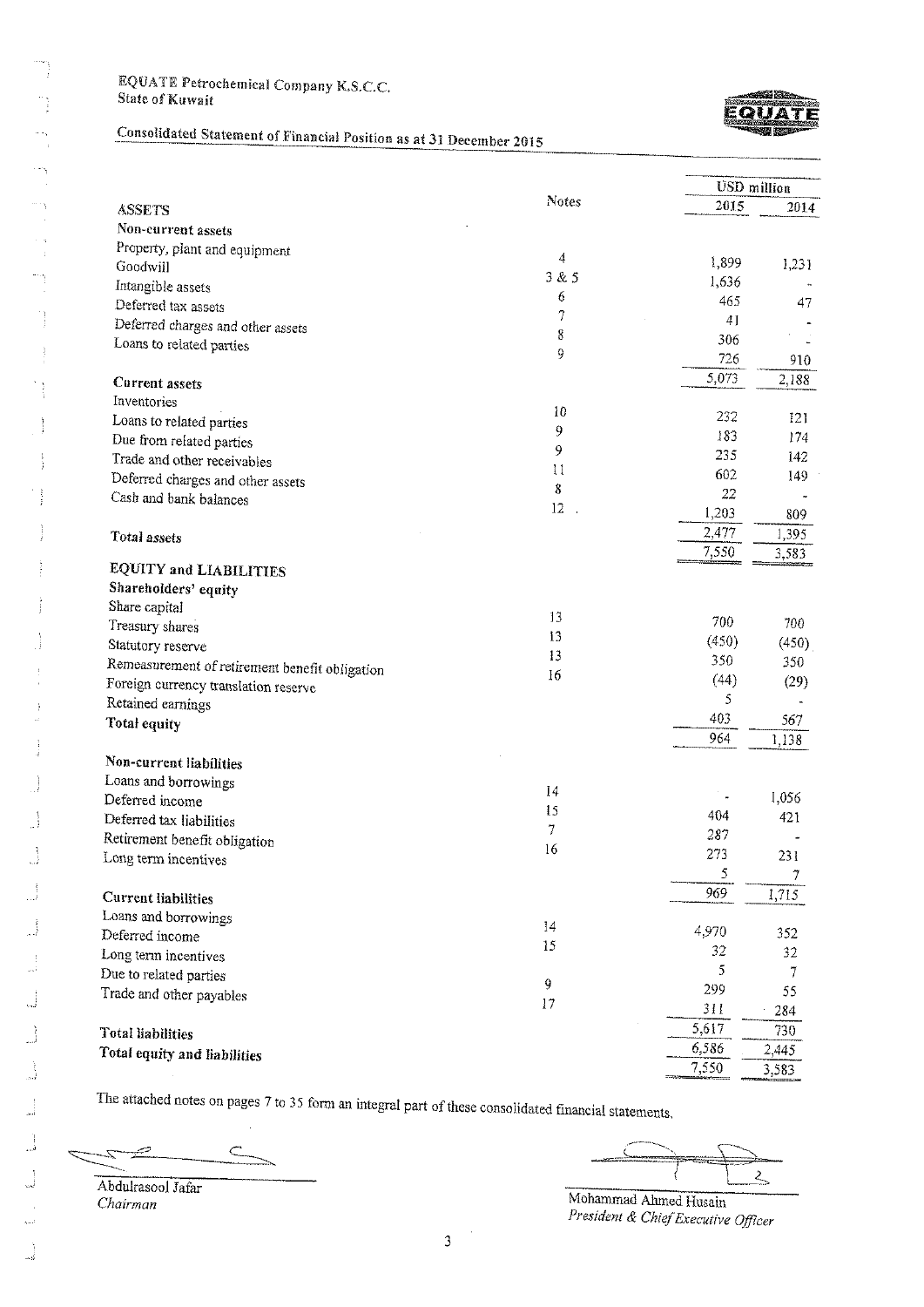

# **Consolidated Statement of Profit or Loss and other Comprehensive Income – Year ended 31 December 2015**

|                                                                            |              | <b>USD</b> million |         |
|----------------------------------------------------------------------------|--------------|--------------------|---------|
|                                                                            | <b>Notes</b> | 2015               | 2014    |
| Sales                                                                      |              | 1,712              | 1,802   |
| Cost of sales                                                              | 18           | (1,295)            | (1,243) |
| <b>Gross profit</b>                                                        |              | 417                | 559     |
| Management fee                                                             | 9            | 8                  | 9       |
| Reservation right fees                                                     | 15           | 32                 | 32      |
| General, administrative and selling expenses                               | 19           | (36)               | (33)    |
| Other income                                                               |              | 4                  | 1       |
| Foreign exchange gain                                                      |              | 3                  | 4       |
| <b>Profit from operation</b>                                               |              | 428                | 572     |
| Finance income                                                             |              | 12                 | 15      |
| Finance costs                                                              |              | (18)               | (13)    |
| Profit before statutory contributions and Board of Directors' remuneration |              | 422                | 574     |
| <b>Contribution to KFAS</b>                                                | 20           | (4)                | (6)     |
| Contribution to Zakat                                                      | 21           | (15)               | (1)     |
| Board of Directors' remuneration                                           | 22           |                    |         |
| Net profit for the year                                                    |              | 403                | 567     |
| Other comprehensive income                                                 |              |                    |         |
| Items that will not be reclassified subsequently to profit or loss         |              |                    |         |
| Remeasurements of retirement benefit obligation                            |              | (15)               |         |
| Exchange differences on translating foreign operations                     |              | 5                  |         |
| Other comprehensive expenses for the year                                  |              | (10)               |         |
| Total comprehensive income for the year                                    |              | 393                | 567     |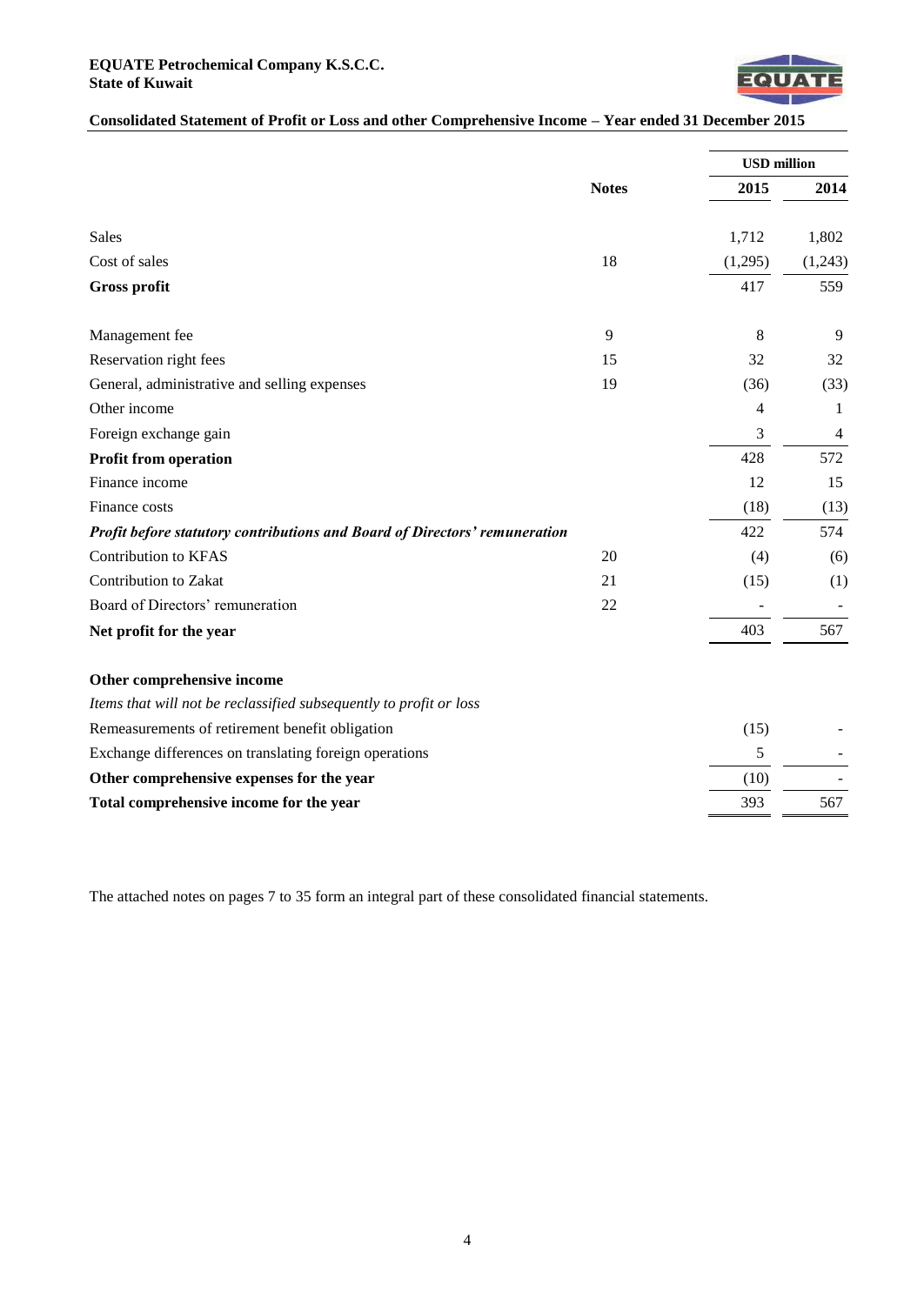# **EQUATE Petrochemical Company K.S.C.C. State of Kuwait**



# **Consolidated Statement of Changes in Shareholders' Equity – Year ended 31 December 2015**

|                                       |                         | <b>USD</b> million        |                             |                             |                                                          |                                               |              |
|---------------------------------------|-------------------------|---------------------------|-----------------------------|-----------------------------|----------------------------------------------------------|-----------------------------------------------|--------------|
|                                       | <b>Share</b><br>capital | <b>Treasury</b><br>shares | <b>Statutory</b><br>reserve | <b>Retained</b><br>earnings | Remeasurement<br>of retirement<br>benefit<br>obligations | Foreign<br>currency<br>translation<br>reserve | <b>Total</b> |
| Balances as at 1 January 2014         | 700                     | (450)                     | 350                         | 769                         | (29)                                                     |                                               | 1,340        |
| Net profit for the year               |                         |                           |                             | 567                         |                                                          |                                               | 567          |
| <b>Total comprehensive income</b>     |                         |                           | $\overline{\phantom{a}}$    | 567                         |                                                          |                                               | 567          |
| Dividends paid                        |                         |                           | -                           | (769)                       |                                                          |                                               | (769)        |
| <b>Balance as at 31 December 2014</b> | 700                     | (450)                     | 350                         | 567                         | (29)                                                     |                                               | 1,138        |
| Net profit for the year               |                         |                           |                             | 403                         |                                                          |                                               | 403          |
| Other comprehensive expense           |                         |                           |                             |                             | (15)                                                     | 5                                             | (10)         |
| Total comprehensive income            |                         |                           | $\overline{\phantom{a}}$    | 403                         | (15)                                                     | 5                                             | 393          |
| Dividends paid (Note 13)              |                         |                           | $\overline{\phantom{a}}$    | (567)                       |                                                          |                                               | (567)        |
| <b>Balance as at 31 December 2015</b> | 700                     | (450)                     | 350                         | 403                         | (44)                                                     | 5                                             | 964          |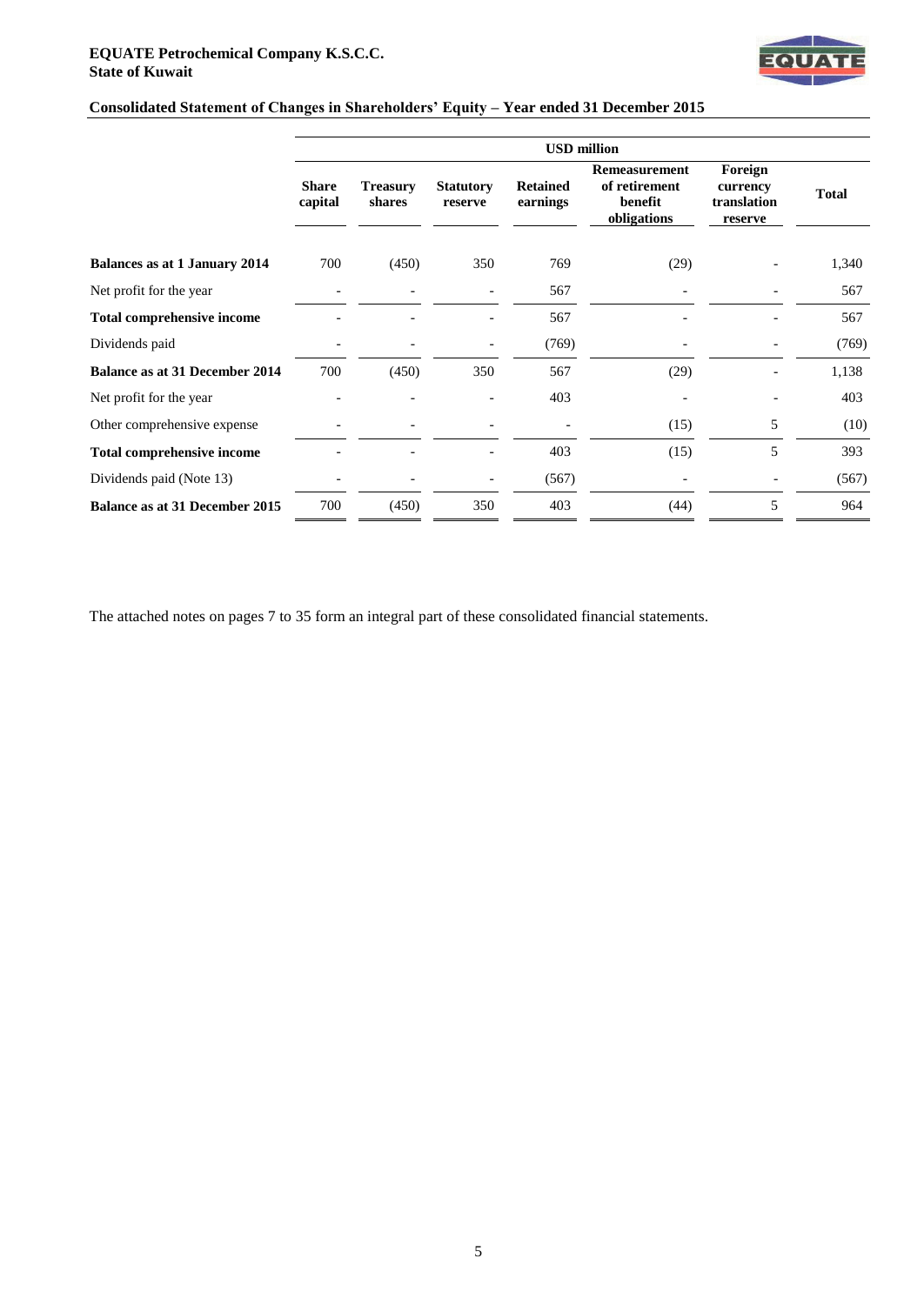# **EQUATE Petrochemical Company K.S.C.C. State of Kuwait**



# **Consolidated Statement of Cash Flows - Year ended 31 December 2015**

|                                                                 |                | <b>USD</b> million |       |
|-----------------------------------------------------------------|----------------|--------------------|-------|
|                                                                 | <b>Note</b>    | 2015               | 2014  |
| <b>Cash flows - operating activities</b>                        |                |                    |       |
| Net profit for the year                                         |                | 403                | 567   |
| Adjustments:                                                    |                |                    |       |
| Depreciation                                                    | $\overline{4}$ | 163                | 151   |
| Amortisation                                                    | 6              | 13                 | 13    |
| Reservation right fees                                          | 15             | (32)               | (32)  |
| Finance costs                                                   |                | 18                 | 13    |
| Finance income                                                  |                | (12)               | (15)  |
| (Write back)/provision for obsolete and slow moving inventories | 10             | (1)                | 2     |
| Provision for retirement benefit obligation                     | 16             | 30                 | 31    |
| Foreign exchange gain on retirement benefit obligations         | 16             | (9)                | (9)   |
| Provision for long term incentives                              |                | 1                  | 8     |
| Other adjustments to property, plant and equipment              | 4              | 17                 |       |
| Operating profit before working capital changes                 |                | 591                | 729   |
| Decrease/(increase) in inventories                              |                | 16                 | (8)   |
| Decrease in due from related parties                            |                | 431                | 38    |
| (Increase)/decrease in trade and other receivables              |                | (107)              | 46    |
| Increase in deferred charges and other assets                   |                | (7)                |       |
| Long term incentives paid                                       |                | (3)                | (3)   |
| Decrease in due to related parties                              |                | (261)              | (52)  |
| (Decrease)/increase in trade and other payables                 |                | (171)              | 24    |
| Retirement benefit obligation paid                              |                | (10)               | (9)   |
| Net cash from operating activities                              |                | 479                | 765   |
|                                                                 |                |                    |       |
| <b>Cash flows - investing activities</b>                        |                |                    |       |
| Purchase of property, plant and equipment                       | 4              | (67)               | (137) |
| Purchase of intangible assets                                   | 6              | (3)                | (5)   |
| Acquisition of subsidiary                                       | 3              | (2,975)            |       |
| Investment in staff saving scheme                               |                | (2)                | (4)   |
| Matured/(placement) of short term deposits                      |                | 293                | (98)  |
| Long-term loans repaid by related parties                       |                | 174                | 165   |
| Finance income received                                         |                | 12                 | 15    |
| Net cash used in investing activities                           |                | (2,568)            | (64)  |
| <b>Cash flows - financing activities</b>                        |                |                    |       |
| Repayments of long term loan                                    | 14             | (1,614)            | (191) |
| Bridge loans obtained during the year                           | 14             | 5,000              |       |
| Loan origination fees paid                                      | 14             | (30)               |       |
| Finance costs paid                                              |                | (15)               | (12)  |
| Dividends paid                                                  | 13             | (567)              | (769) |
| Net cash from/(used in) financing activities                    |                | 2,774              | (972) |
|                                                                 |                |                    |       |
| Net increase/(decrease) in cash and cash equivalents            |                | 685                | (271) |
| Cash and cash equivalents at beginning of the year              |                | 262                | 533   |
| Cash and cash equivalents at end of the year                    | 12             | 947                | 262   |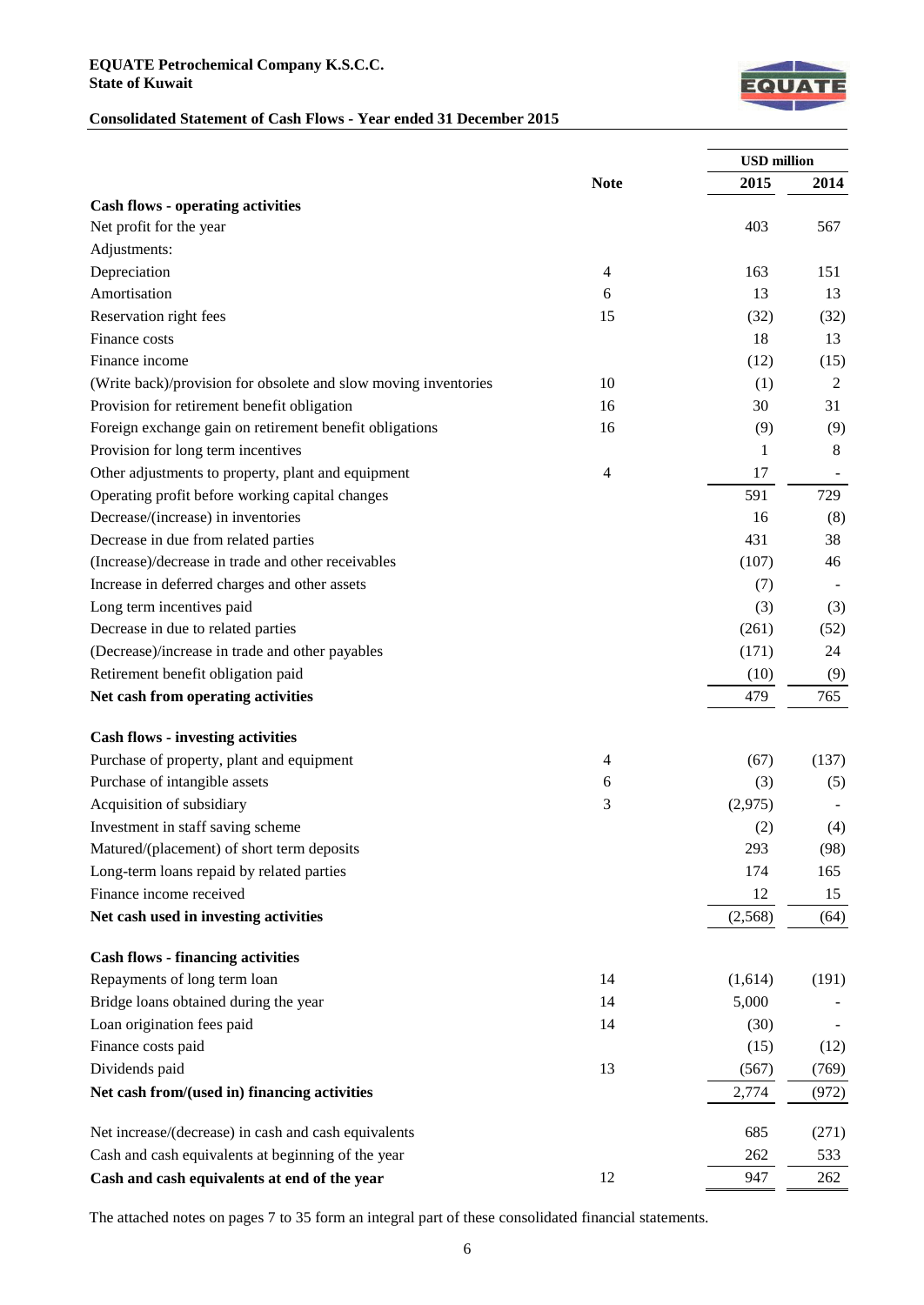

# **1. Reporting entity**

EQUATE Petrochemical Company K.S.C.C. ("the Parent Company") is a closed Kuwaiti Shareholding Company incorporated in the State of Kuwait on 20 November 1995. The Parent Company is owned by DOW Europe Holding B.V. ("DEH"), Petrochemical Industries Company K.S.C. ("PIC"), Boubyan Petrochemical Company K.S.C. ("BPC") and Al-Qurain Petrochemical Industries Company K.S.C. ("QPIC").

The objective of the Parent Company is to manufacture all kinds of petrochemical products. The Parent Company may have interests in, or in any way associate itself with entities, which are carrying on activities similar to its own or which may help the Parent Company to realise its objectives, whether in the State of Kuwait or abroad and may acquire or merge with such entities.

Currently, the Parent Company is engaged in the manufacture and sale of ethylene glycol ("EG") and polyethylene ("PE"). The Parent Company also operates and maintains Olefins II, Styrene, Aromatics and Polypropylene plants on behalf of related entities in Kuwait.

The address of the Parent Company's registered office is Olympia Tower, 6<sup>th</sup> floor, Salmiya, Kuwait

During the year, the Parent Company incorporated and acquired the following subsidiaries (together referred to as "the Group").

- MEGlobal Canada ULC ('MEGC') formed on December 2015 via a series of amalgamations including amalgamation with Equate Petrochemical Canada ULC ('EQUATE CANADA') (Incorporated in Nova Scotia, Canada on October 2015 by the Parent Company). Previously, MEGC operated as MEGlobal Canada Inc., a joint venture between Dow Chemical Canada ULC ("DCC ULC") and PicCan Holdings Inc. ("PicCan")
- Equate Petrochemical B.V. ('EQUATE BV') (Incorporated in Netherlands on November 2015)

The subsidiaries of the Group are as follows as at 31 December 2015

| Name of company                      | Place of<br>incorporation | <b>Principal business</b>                                                   | Percentage of<br>holdings |                          |
|--------------------------------------|---------------------------|-----------------------------------------------------------------------------|---------------------------|--------------------------|
|                                      |                           |                                                                             | <b>31 Dec</b><br>15       | 31 Dec<br>14             |
| <b>EQUATE BV</b>                     | Netherlands               | Holding Company of MEGBV                                                    | 100%                      |                          |
| MEGlobal Canada ULC                  | Canada                    | Manufacture of EG                                                           | 100%                      |                          |
| <b>Held through EQUATE BV</b>        |                           |                                                                             |                           |                          |
| MEGlobal B.V.                        | Netherlands               | Marketing and distribution of EG                                            | 100%                      |                          |
| MEGlobal Americas Inc, Midlands      | <b>USA</b>                | Marketing and distribution of EG                                            | 100%                      |                          |
| MEGlobal Asia Limited, Hong Kong     | China                     | Marketing and distribution of EG                                            | 100%                      | $\overline{\phantom{0}}$ |
| MEGlobal International FZE, Dubai    | <b>UAE</b>                | Marketing and distribution of EG                                            | 100%                      |                          |
| MEGlobal Mexico S.A. de C.V, Mexico  | Mexico                    | Marketing and distribution of EG                                            | 100%                      |                          |
| MEGlobal Trading Group Ltd, Shanghai | China                     | Marketing and distribution of EG                                            | 100%                      |                          |
| MEGlobal Europe GmbH, Horgen         | Switzerland               | Marketing and distribution of EG                                            | 100%                      |                          |
| MEGlobal Comercio Do Brasil Ltda     | <b>Brazil</b>             | Marketing and distribution of EG                                            | 100%                      |                          |
| Equipolymers GmbH, Schkopau          | Germany                   | Manufacture of Polyethylene<br>Terephthalate<br>Manufacture of Polyethylene | 100%                      |                          |
| Equipolymers Srl, Milan              | Italy                     | Terephthalate                                                               | 100%                      |                          |
| <b>Held through MEGC</b>             |                           |                                                                             |                           |                          |
| Alberta & Orient Glycol Company ULC  | Canada                    | Manufacture of EG                                                           | 100%                      |                          |

These consolidated financial statements were approved for issue by Board of Directors on 10 February 2016 and are subject to approval of shareholders at the forth-coming Annual General Meeting.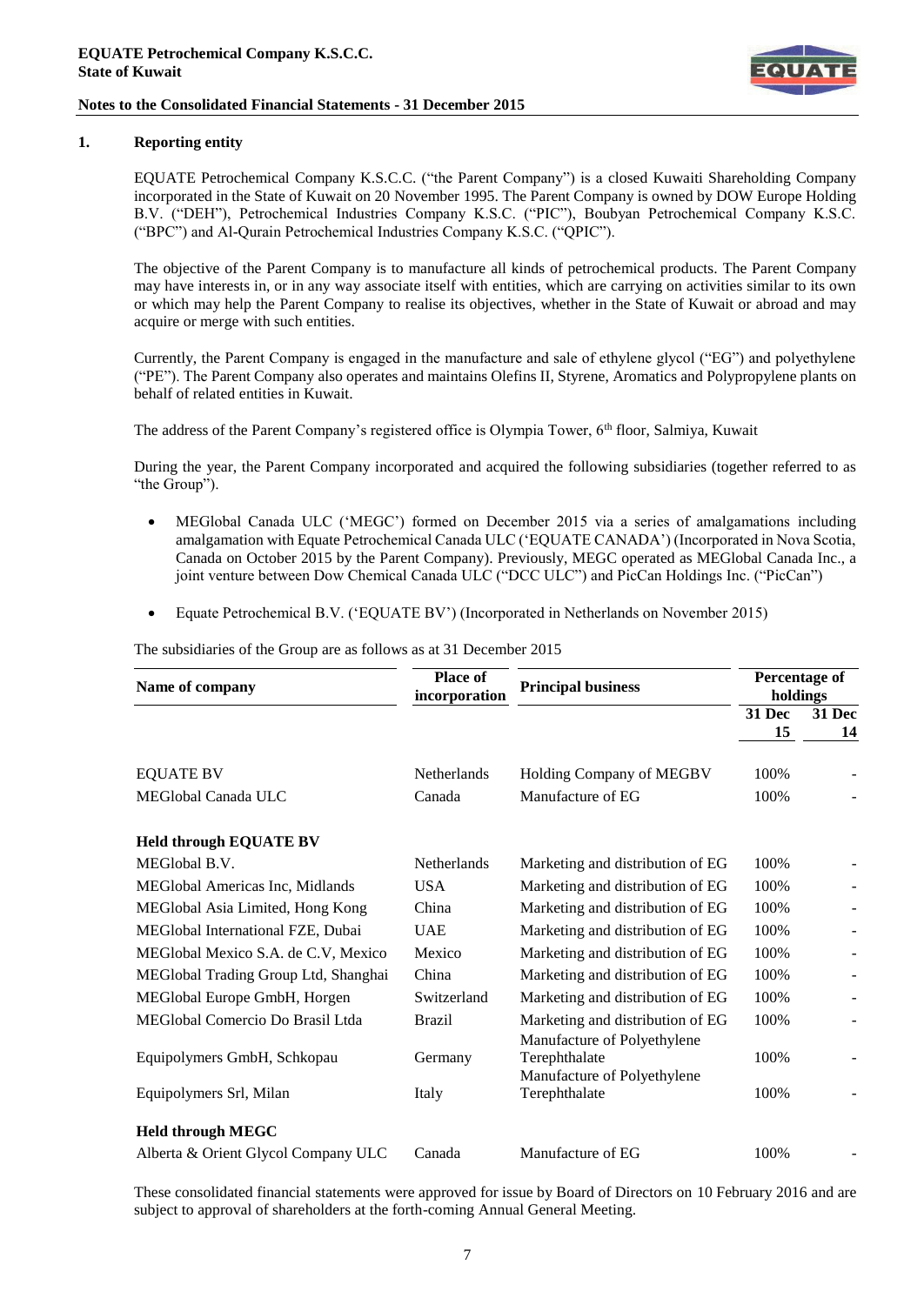

# **2. Basis of preparation and significant accounting policies**

#### **2.1 Basis of preparation**

These consolidated financial statements have been prepared in accordance with International Financial Reporting Standards (IFRS) issued by the International Accounting Standards Board (IASB) and interpretations issued by the International Financial Reporting Interpretations Committee (IFRIC). These consolidated financial statements are prepared under the historical cost convention or amortised cost basis except for derivative financial instruments which is measured under fair value.

The accounting policies used in the preparation of these consolidated financial statements are consistent with those used in the previous year except for the adoption of the following new and amended standards effective for the annual periods beginning on or after 1 January 2015.

#### *IFRS 3 Business Combinations*

**Transactions under common control** – With respect to business combinations arising from transfers of interests in entities that are under the control of the shareholders the Group has chosen to apply IFRS 3 – Business combinations. Accordingly transactions under common control are accounted for using the acquisition method whereby the assets and liabilities acquired are recognized at their fair value.

The cost of an acquisition is measured as the aggregate of the consideration transferred, and the identifiable assets acquired and liabilities assumed in a business combination which are measured at acquisition date fair value, and the amount of any non-controlling interests in the acquire. For each business combination, the Group elects whether to measure the non-controlling interests in the acquiree at fair value or at the proportionate share of the acquiree's identifiable net assets. Acquisition-related costs are recognized as expenses in the periods in which the costs are incurred. When the Group acquires a business, it assesses the financial assets and liabilities assumed for appropriate classification and designation in accordance with the contractual terms, economic circumstances and pertinent conditions as at the acquisition date. Any contingent consideration to be transferred by the acquirer will be recognized at fair value at the acquisition date. Contingent consideration classified as an asset or liability that is a financial instrument and within the scope of IAS 39 Financial Instruments: Recognition and Measurement, is measured at fair value with the changes in fair value recognised in the consolidated income statement.

If the business combination is achieved in stages, the acquirer's previously held equity interest in the acquiree is re-measured to fair value at the acquisition date and included in cost of acquisition in determination of goodwill. Any resulting gain or loss on re-measurement of previously held equity interest is recognised in consolidated income statement. If the initial accounting for the business combination is incomplete by the end of the reporting period in which the combination occurs, the Group reports provisional amounts for the items for which the accounting is incomplete and retrospectively adjusts these amounts during the measurement period of one year from the acquisition date.

Goodwill is measured as the excess of the aggregate of the fair value of the consideration transferred in the business combination, the amount recognized for non-controlling interest, and the fair value of any previously held equity interest in the acquiree, over the fair value of the acquiree's net identifiable assets acquired and liabilities assumed. If the aggregate consideration transferred, is lower than the fair value of net assets acquired, the difference is recognised as gain on business combination in the consolidated income statement on the acquisition date.

#### *IFRS 8 Operating Segments*

The amendments are applied retrospectively and clarify that:

- An entity must disclose the judgements made by management in applying the aggregation criteria in paragraph 12 of IFRS 8, including a brief description of operating segments that have been aggregated and the economic characteristics (e.g., sales and gross margins) used to assess whether the segments are 'similar'
- The reconciliation of segment assets to total assets is only required to be disclosed if the reconciliation is reported to the chief operating decision maker, similar to the required disclosure for segment liabilities.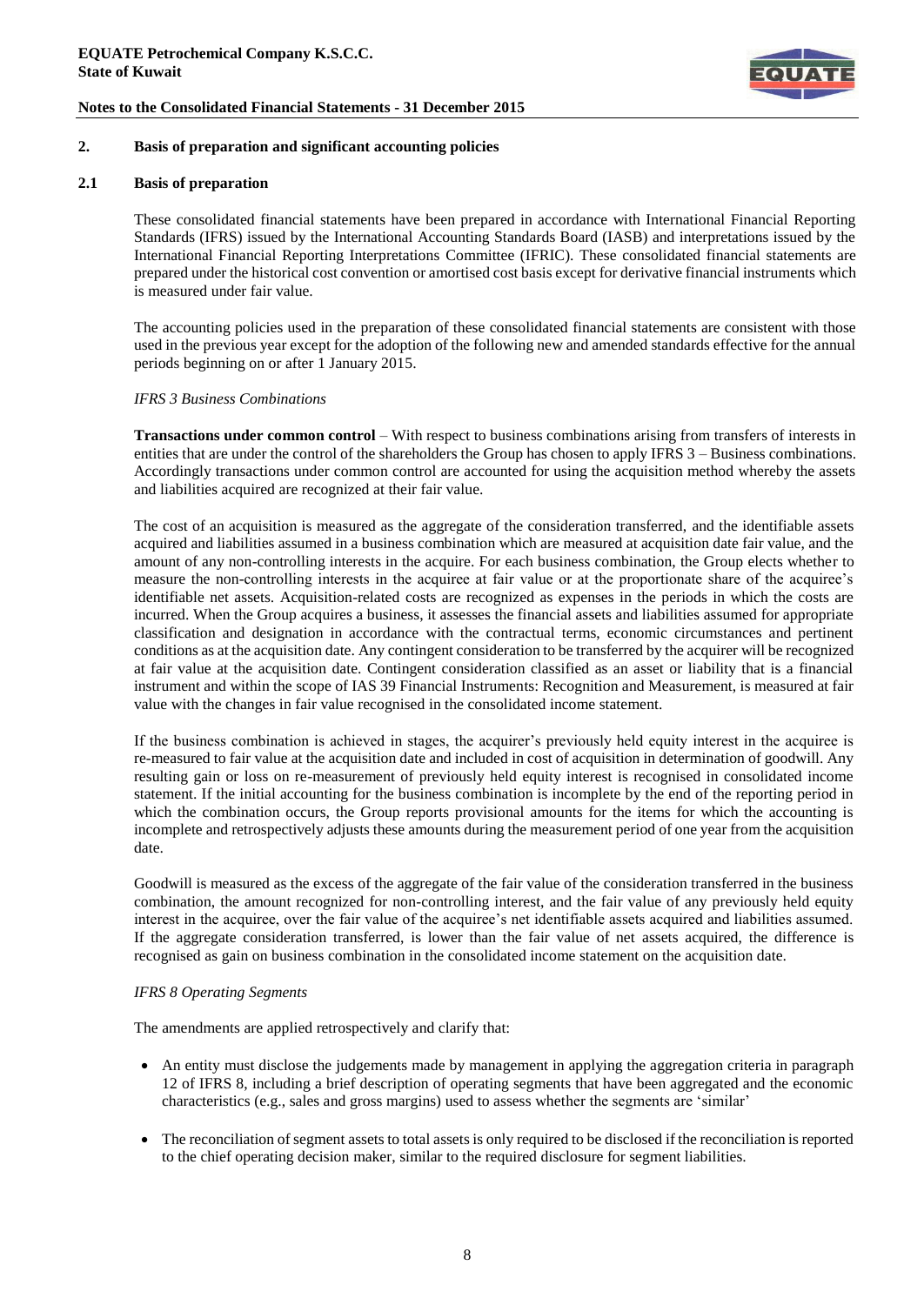

#### *IAS 16 Property, Plant and Equipment and IAS 38 Intangible Assets*

The amendment is applied retrospectively and clarifies in IAS 16 and IAS 38 that the asset may be revalued by reference to observable data by either adjusting the gross carrying amount of the asset to market value or by determining the market value of the carrying value and adjusting the gross carrying amount proportionately so that the resulting carrying amount equals the market value. In addition, the accumulated depreciation or amortisation is the difference between the gross and carrying amounts of the asset.

IFRS 8 and IAS 16 have had no impact on the disclosures or amounts recognised in the consolidated financial statements.

#### **New and revised IASB Standards, but not yet effective**

The following IASB Standards have been issued but are not yet effective and have not been early adopted by the Group.

#### *IFRS 9: Financial Instruments:*

The IASB issued IFRS 9 - Financial Instruments in its final form in July 2014 and is effective for annual periods beginning on or after 1 January 2018 with a permission to early adopt. IFRS 9 sets out the requirements for recognizing and measuring financial assets, financial liabilities and some contracts to buy or sell non- financial assets. This standard replaces IAS 39 Financial Instruments: Recognition and Measurement. The adoption of this standard will have an effect on the classification and measurement of Group's financial assets but is not expected to have a significant impact on the classification and measurement of financial liabilities. The Group is in the process of quantifying the impact of this standard on the Group's financial statements, when adopted.

#### *IFRS 15 – Revenue from Contracts with customers*

IFRS 15 was issued by IASB on 28 May 2014 and is effective for annual periods beginning on or after 1 January 2017. IFRS 15 supersedes IAS 11 – Construction Contracts and IAS 18 – Revenue along with related IFRIC 13, IFRIC 18 and SIC 31 from the effective date. This new standard would remove inconsistencies and weaknesses in previous revenue recognition requirements, provide a more robust framework for addressing revenue issues and improve comparability of revenue recognition practices across entities, industries, jurisdictions and capital markets. The Group is in the process of evaluating the effect of IFRS 15 on the Group and do not expect any significant impact on adoption of this standard.

#### *IFRS 16 Leases*

IFRS 16 specifies how an IFRS reporter will recognise, measure, present and disclose leases. The standard provides a single lessee accounting model, requiring lessees to recognise assets and liabilities for all leases unless the lease term is 12 months or less or the underlying asset has a low value. Lessors continue to classify leases as operating or finance, with IFRS 16's approach to lessor accounting substantially unchanged from its predecessor, IAS 17. The Group is in the process of evaluating the effect of IFRS 16.

#### **Amendments to IAS 1 Disclosure Initiative**

The amendments to IAS 1 give some guidance on how to apply the concept of materiality in practice. The amendments to IAS 1 are effective for annual periods beginning on or after 1 January 2016. The Management of the Group do not anticipate that the application of these amendments to IAS 1 will have a material impact on the Group's financial statements.

#### *Annual Improvements to IFRSs 2012-2014 Cycle*

The Annual Improvements to IFRSs 2012-2014 Cycle include a number of amendments to various IFRSs, which are summarized below.

The amendments to IFRS 5 introduce specific guidance in IFRS 5 for when an entity reclassifies an asset (or disposal group) from held for sale to held for distribution to owners (or vice versa). The amendments also clarifies the guidance for when held-for-distribution accounting is discontinued.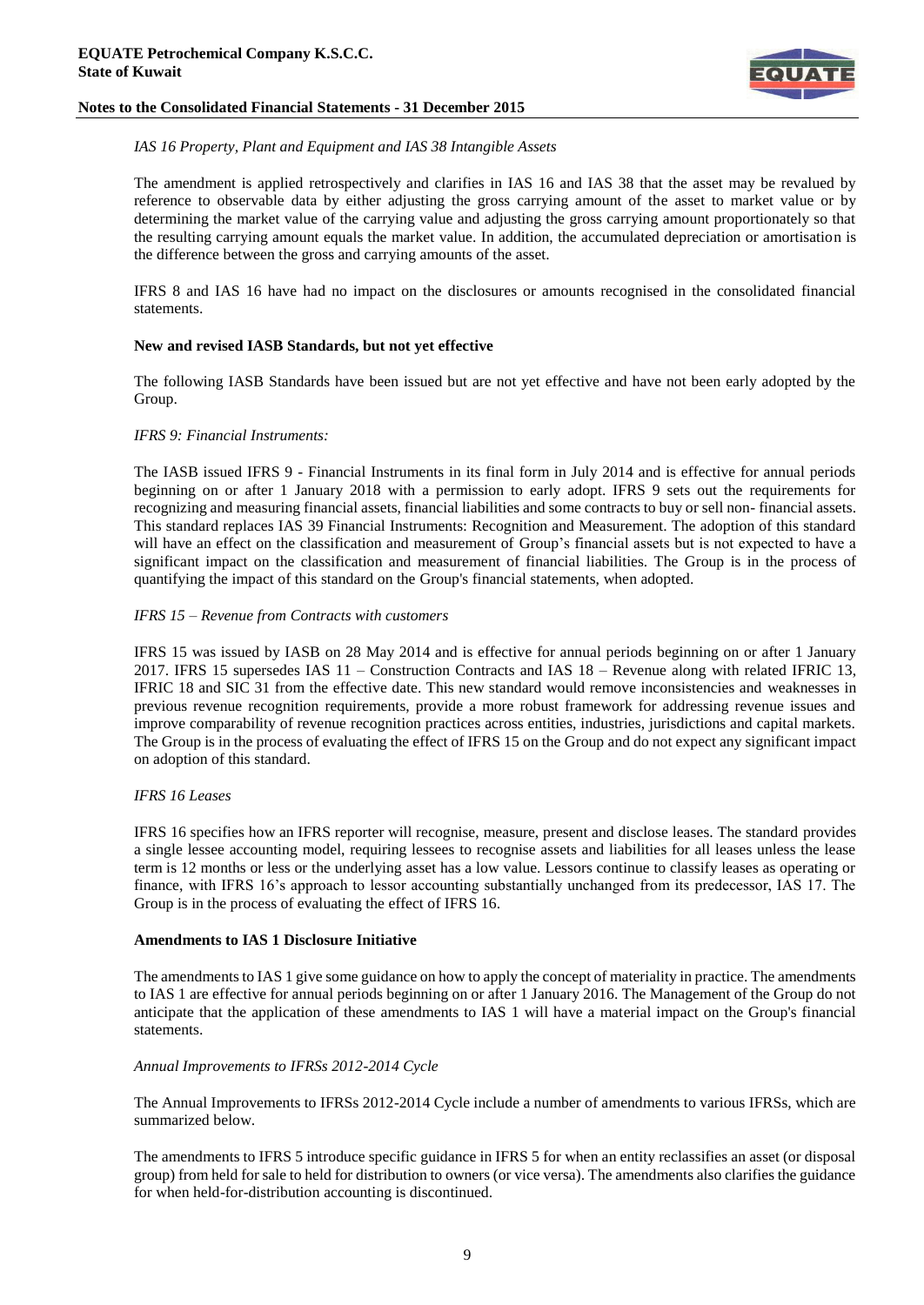

The amendments to IFRS 7 provide additional guidance to clarify whether a servicing contract is continuing involvement in a transferred asset for the purpose of the disclosures required in relation to transferred assets.

The amendments to IAS 19 clarify that the rate used to discount post-employment benefit obligations should be determined by reference to market yields at the end of the reporting period on high quality corporate bonds. The assessment of the depth of a market for high qualify corporate bonds should be at the currency level (i.e. the same currency as the benefits are to be paid). For currencies for which there is no deep market in such high quality corporate bonds, the market yields at the end of the reporting period on government bonds denominated in that currency should be used instead.

The application of the above standards is not expected to have a material impact on the consolidated financial position or performance of the Group.

## **2.2 Basis of consolidation**

The consolidated financial statements comprise the financial statements of the Group as at the reporting date and its subsidiaries (investees which are controlled by the Group) as at the same date or a date not earlier than one month from the reporting date. Control is achieved when the Group is exposed, or has rights, to variable returns from its involvement with the investee and has the ability to affect those returns through its power over the investee. Specifically, the Group controls an investee if and only if the Group has:

- Power over the investee (i.e. existing rights that give it the current ability to direct the relevant activities of the investee)
- Exposure, or rights, to variable returns from its involvement with the investee, and
- The ability to use its power over the investee to affect its returns

When the Group has less than a majority of the voting or similar rights of an investee, the Group considers all relevant facts and circumstances in assessing whether it has power over an investee, including:

- The contractual arrangement with the other vote holders of the investee
- Rights arising from other contractual arrangements
- The Group's voting rights and potential voting rights

The Group re-assesses whether or not it controls an investee if facts and circumstances indicate that there are changes to one or more of the three elements of control. Consolidation of a subsidiary begins when the Group obtains control over the subsidiary and ceases when the Group loses control of the subsidiary. Assets, liabilities, income and expenses of a subsidiary acquired or disposed of during the year are included in the Group's consolidated financial statements from the date the Group gains control until the date the Group ceases to control the subsidiary.

Profit or loss and each component of the other comprehensive income are attributed to the shareholders of the Parent Company of the Group and to the non-controlling interests, even if this results in the non-controlling interests having a deficit balance. When necessary, adjustments are made to the financial statements of subsidiaries to bring their accounting policies into line with the Group's accounting policies. All intra-group assets and liabilities, equity, income, expenses and cash flows relating to transactions between members of the Group are eliminated in full on consolidation.

A change in the ownership interest of a subsidiary, without a loss of control, is accounted for as an equity transaction.

If the Group lose control over a subsidiary, it derecognises the related assets (including goodwill and intangible assets), liabilities, non-controlling interest and other components of equity while any resultant gain or loss is recognised in profit or loss. Any investment retained is recognised at fair value.

## **2.3 Functional and presentation currency**

These consolidated financial statements are presented in United States Dollars ("USD") which is the Group's functional currency. All financial information presented in USD has been rounded to the nearest million. A separate set of financial statements is prepared in Kuwaiti Dinar ("KD") for purpose of submission to the Ministry of Commerce and Industry, State of Kuwait.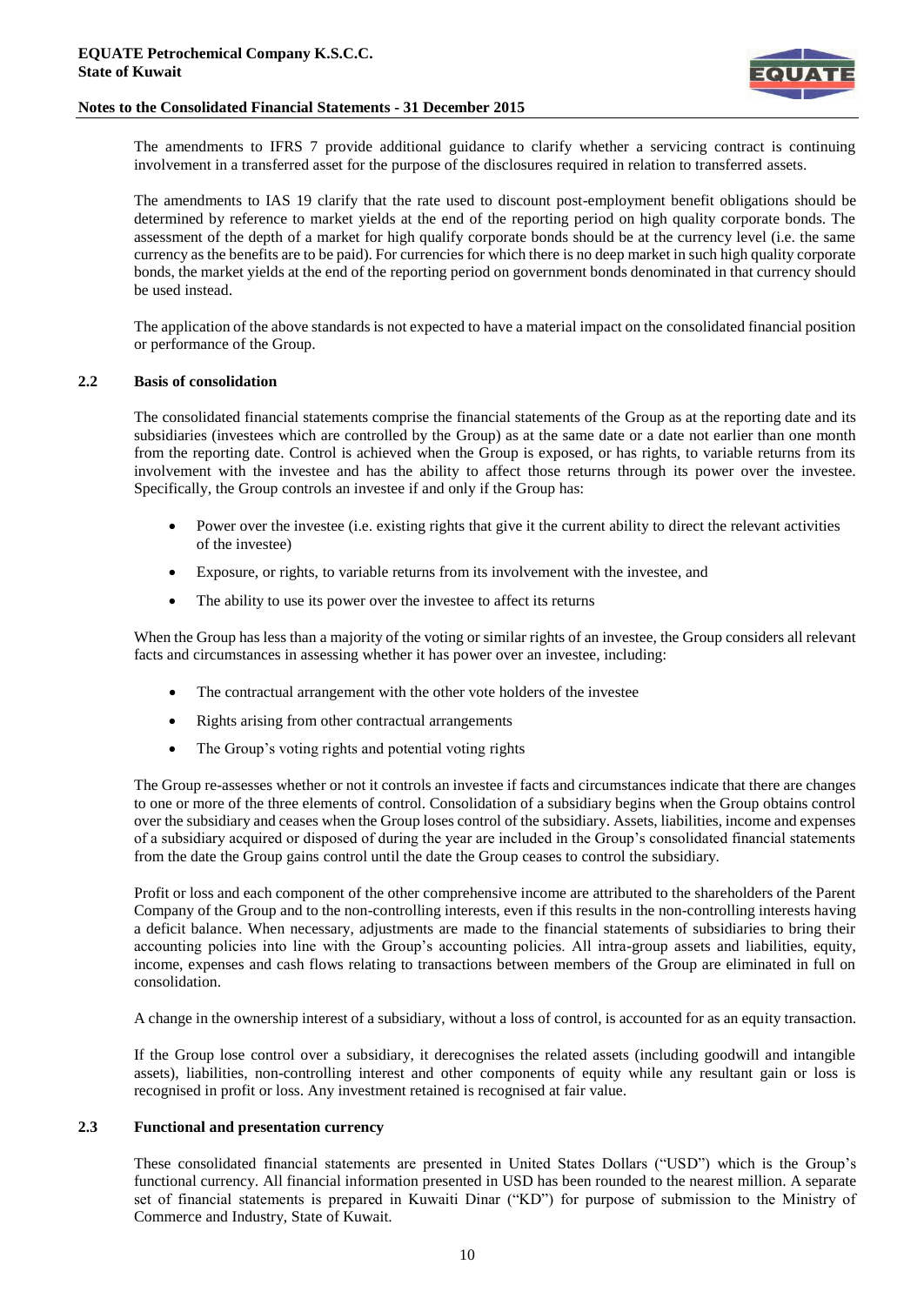

#### **2.4 Property, plant and equipment**

Property, plant and equipment are measured at cost less accumulated depreciation and any accumulated impairment losses.

Depreciation is computed on the straight-line method based on estimated useful lives of assets as follows:

| Buildings, land, waterway improvements and roads | 5 to 40 years |
|--------------------------------------------------|---------------|
| Plant and equipment                              | 1 to 20 years |
| Office furniture and equipment                   | 5 years       |
| Vehicles                                         | 5 years       |

The estimated useful lives, residual values and depreciation methods are reviewed at each year end, with the effect of any changes in estimate accounted for on a prospective basis.

Expenditure incurred to replace a component of an item of property, plant and equipment that is accounted for separately, is capitalised with the carrying amount of the property, plant and equipment being replaced. Other subsequent expenditure is capitalised only when it increases the future economic benefits embodied in the item of fixed asset. All other expenditure is recognised in the statement of profit or loss when the expense is incurred. Maintenance and repairs, replacements and improvements of minor importance are expensed as incurred. Significant improvements and replacements of assets are capitalised.

Assets in the course of construction for production, rental or administrative purposes, or for purposes not yet determined, are carried at cost, less any recognised impairment loss. Cost includes professional fees and, for qualifying assets, borrowing costs capitalised in accordance with the Group's accounting policy. Depreciation of these assets, on the same basis as other property, plant and equipment, commences when the assets are ready for their intended use.

The replacement costs of major components and overhaul costs which improve the economic benefit that can be generated are capitalised by the Group. The Group recognises and accounts for each component of its asset separately for depreciation. The component approach is also applied where regular major inspections of an asset are a condition of continuing to use it. The cost of each inspection is treated as a separate item (replacement) of property, plant and equipment provided recognition criteria are satisfied.

Gains and losses on disposal of an item of property, plant and equipment are determined by comparing the proceeds from disposal with the carrying amount of property, plant and equipment, and are recognised on a net basis within other income in the consolidated statement of profit or loss.

At each reporting date, the Group reviews the carrying amounts of its tangible assets to determine whether there is any indication that those assets have suffered an impairment loss. If any such indication exists, the recoverable amount of the asset is estimated in order to determine the extent of the impairment loss (if any). Where it is not possible to estimate the recoverable amount of an individual asset, the Group estimates the recoverable amount of the cashgenerating unit to which the asset belongs.

The recoverable amount is the higher of fair value less costs to sell and value in use. In assessing value in use, the estimated future cash flows are discounted to their present value using a discount rate that reflects current market assessments of the time value of money and the risks specific to the asset.

If the recoverable amount of an asset (or cash-generating unit) is estimated to be less than its carrying amount, the carrying amount of the asset (cash-generating unit) is reduced to its recoverable amount. An impairment loss is recognised immediately in the consolidated statement of profit or loss.

Where an impairment loss subsequently reverses, the carrying amount of the asset (cash-generating unit) is increased to the revised estimate of its recoverable amount, but so that the increased carrying amount does not exceed the carrying amount that would have been determined had no impairment loss been recognised for the asset (cashgenerating unit) in prior years. A reversal of an impairment loss is recognised immediately in the consolidated statement of profit or loss.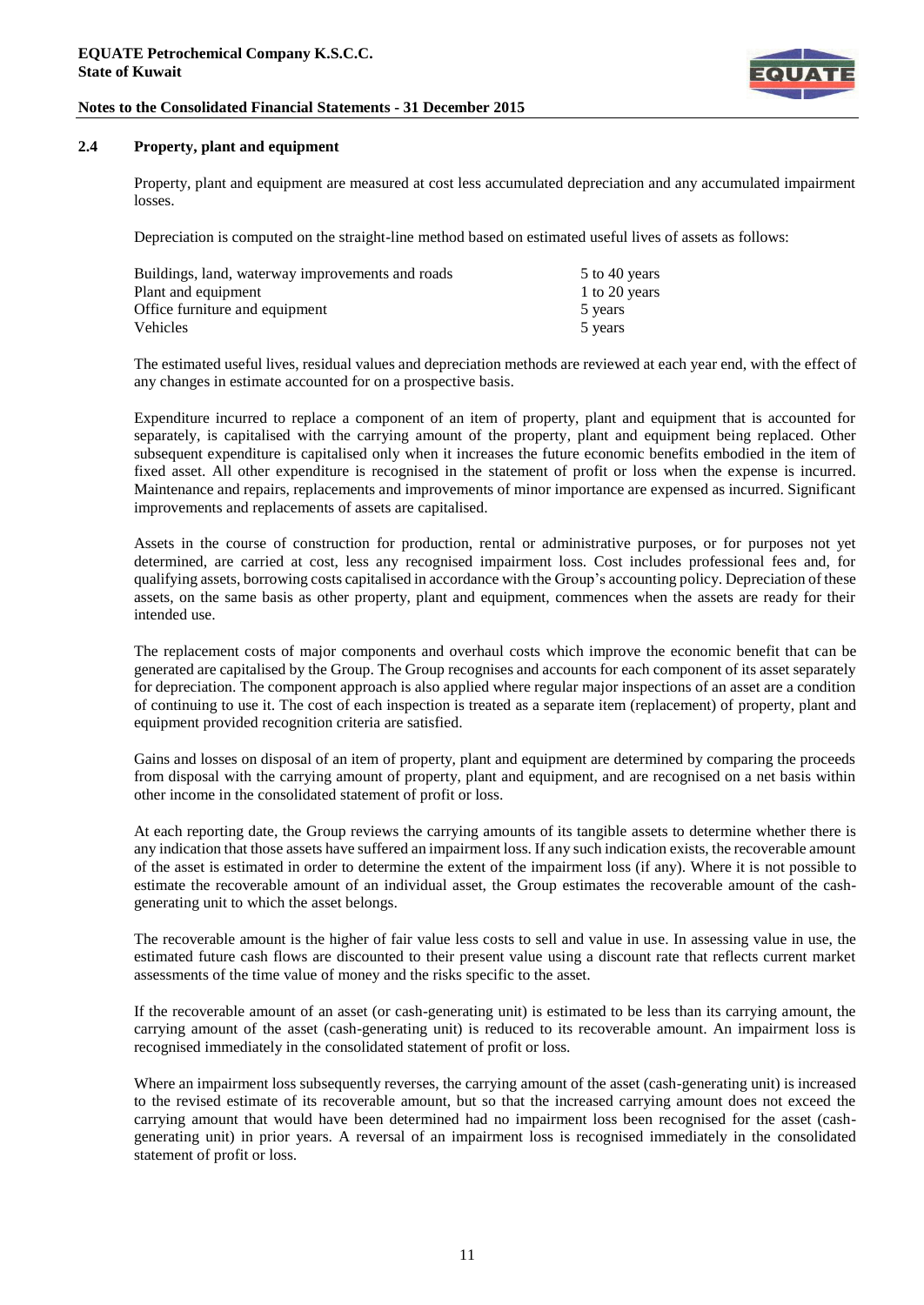![](_page_13_Picture_1.jpeg)

## **2.5 Goodwill**

Goodwill arising on the acquisition of a subsidiary is recognised as an asset at the date that control is acquired (the acquisition date). Goodwill is measured as the excess of the consideration transferred over the net fair value of the identifiable net assets recognised.

If, after reassessment, the Group's interest in the net fair value of the acquiree's identifiable net assets exceeds the consideration transferred, the excess is recognised immediately in the consolidated statement of profit and loss as a bargain purchase gain.

Goodwill is not amortised, but is reviewed for impairment at least annually. Goodwill impairment is determined by assessing the recoverable amount of cash-generating unit to which goodwill relates. The recoverable amount is the value in use of the cash-generating unit, which is the net present value of estimated future cash flows expected from such cash-generating unit. If the recoverable amount of cash generating unit is less than the carrying amount of the unit, the impairment loss is allocated first to reduce the carrying amount of any goodwill allocated to the unit and then to the other assets of the unit prorated on the basis of the carrying amount of each asset in the unit.

Any impairment loss recognised for goodwill is not reversed in a subsequent period. On disposal of a subsidiary, the attributable amount of goodwill is included in the determination of the profit or loss on disposal.

## **2.6 Intangible assets**

Intangible assets consist of technology and licences for the manufacture of ethylene, ethylene glycol and polyethylene. Intangible assets also consist of assets acquired on business combination like customer relationships, intellectual properties, ethylene supply agreement, and brands.

Intangibles are measured at cost less accumulated amortisation and any accumulated impairment losses. Licenses to manufacture ethylene, ethylene glycol and polyethylene are amortised from the date of commencement of commercial production on a straight-line basis over twenty years, except for the olefin technology, which is amortised over five years.

Customer relationships, Intellectual properties and Ethylene Supply agreements acquired by the Group have finite useful lives and are measured at cost less accumulated amortization and any accumulated impairment losses.

Brands recognized by the Group on business combination has an infinite life and will be considered for annual impairment testing.

The estimated useful lives, residual values and amortisation methods are reviewed at each year end, with the effect of any changes in estimate being accounted for on a prospective basis.

At each reporting date, the Group reviews the carrying amounts of its intangible assets to determine whether there is any indication that those assets have suffered an impairment loss. If any such indication exists, the recoverable amount of the asset is estimated in order to determine the extent of the impairment loss (if any). Where it is not possible to estimate the recoverable amount of an individual asset, the Group estimates the recoverable amount of the cashgenerating unit to which the asset belongs.

The recoverable amount is the higher of fair value less costs to sell and value in use. In assessing value in use, the estimated future cash flows are discounted to their present value using a discount rate that reflects current market assessments of the time value of money and the risks specific to the asset.

If the recoverable amount of an asset (or cash-generating unit) is estimated to be less than its carrying amount, the carrying amount of the asset (cash-generating unit) is reduced to its recoverable amount. An impairment loss is recognised immediately in the consolidated statement of profit or loss.

Where an impairment loss subsequently reverses, the carrying amount of the asset (cash-generating unit) is increased to the revised estimate of its recoverable amount, but so that the increased carrying amount does not exceed the carrying amount that would have been determined had no impairment loss been recognised for the asset (cashgenerating unit) in prior years. A reversal of an impairment loss is recognised immediately in the statement of profit or loss.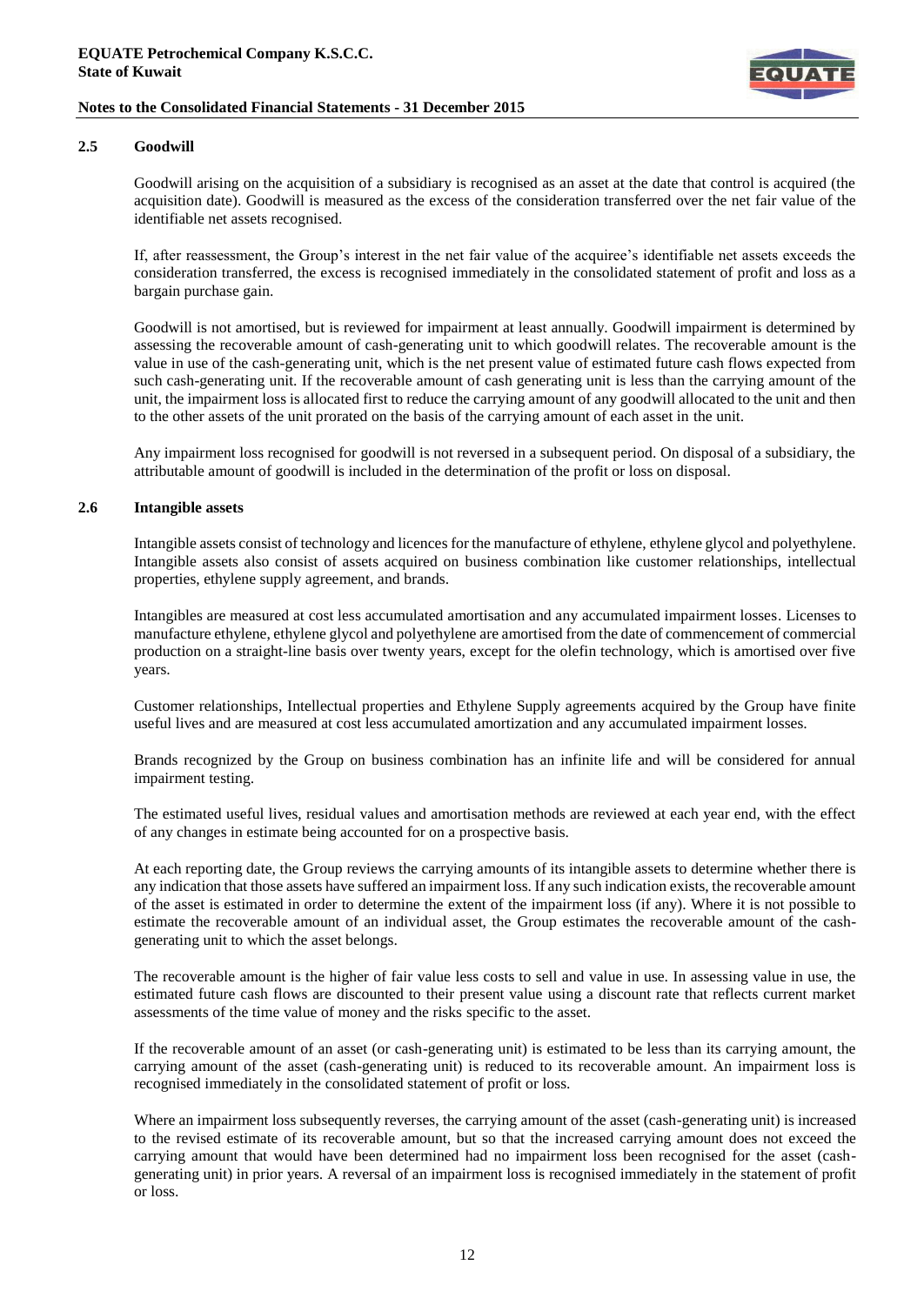![](_page_14_Picture_1.jpeg)

#### **2.7 Financial instruments**

#### **Classification**

The Group classifies its financial instruments as "loans and receivables" and financial liabilities other than at fair value through profit or loss. Management determines the appropriate classification at the time of acquisition.

#### **Recognition and de-recognition**

The Group recognizes financial assets and financial liabilities on the date it becomes a party to the contractual provisions of the instruments. A financial asset (in whole or in part) is de-recognised when the contractual right to the cash flows from the financial asset expires or, when the Group transfers substantially all the risks and rewards of ownership and has not retained control. If the Group has retained control, it continues to recognize the financial asset to the extent of its continuing involvement in the financial asset. A financial liability is derecognized when the obligation specified in the contract is discharged, cancelled or expired.

All regular way purchase and sale of financial assets are recognized using trade date accounting. Regular way purchase or sales are purchases or sales of financial assets that require delivery of assets within the time frame generally established by regulations or conventions in the market place.

#### **Measurement**

#### *Loans and receivables*

These are non derivative financial assets with fixed or determinable payments that are not quoted in an active market. These are subsequently measured at amortized cost using the effective yield method.

Loans to related parties, due from related parties, trade and other receivables and cash and bank balances are classified as loans and receivables.

#### *Financial liabilities other than at fair value through profit or loss*

Financial liabilities other than at fair value through profit or loss are subsequently measured at amortized cost using the effective yield method.

Loans and borrowings, due to related parties and trade and other payables are classified as financial liabilities other than at fair value through profit or loss

#### *Derivatives*

Derivatives are initially recognised at fair value at the date a derivative contract is entered into and are subsequently remeasured to their fair value at each statement of financial position date. The resulting gain or loss is recognised in the consolidated statement of profit or loss immediately. Foreign exchange forward contracts are treated as trading instruments and are stated at fair market value with gains or losses included in foreign exchange gain / (loss) in the consolidated statement of profit or loss within the period they occur.

#### **Fair values**

Fair value is the price that would be received to sell an asset or paid to transfer a liability in an orderly transaction between market participants at the measurement date. The fair value measurement is based on the presumption that the transaction to sell the asset or transfer the liability takes place either:

- In the principal market for the asset or liability, or
- In the absence of a principal market, in the most advantageous market for the asset or liability

The principal or the most advantageous market must be accessible to by the Group.

The fair value of an asset or a liability is measured using the assumptions that market participants would use when pricing the asset or liability, assuming that market participants act in their economic best interest.

The fair value of financial instruments carried at amortised cost, other than short-term financial instruments, is estimated by discounting the future contractual cash flows at the current market interest rates for similar financial instruments.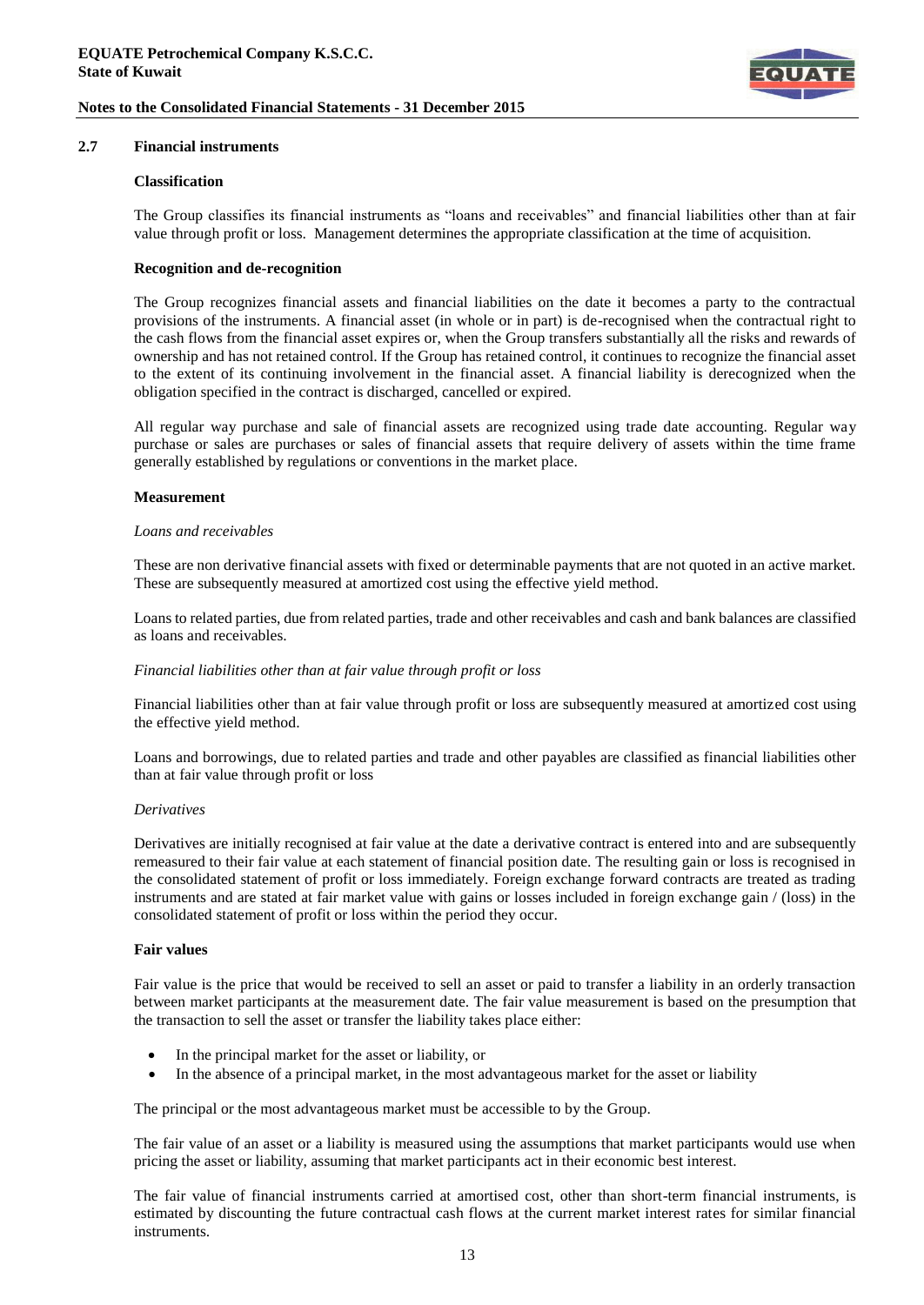![](_page_15_Picture_1.jpeg)

#### *Impairment*

#### *Assets carried at amortised cost*

If there is objective evidence that an impairment loss on assets carried at amortised cost has been incurred, the amount of the loss is measured as the difference between the asset's carrying amount and the present value of estimated future cash flows (excluding future expected credit losses that have not been incurred) discounted at the financial asset's original effective interest rate (i.e. the effective interest rate computed at initial recognition). The carrying amount of the asset is reduced through use of an allowance account. The amount of the loss is recognised in consolidated statement of profit and loss.

If, in a subsequent period, the amount of the impairment loss decreases and the decrease can be related objectively to an event occurring after the impairment was recognised, the previously recognised impairment loss is reversed, to the extent that the carrying value of the asset does not exceed its amortised cost at the reversal date. Any subsequent reversal of an impairment loss is recognised in consolidated statement profit and loss.

#### **2.8 Inventories**

Finished goods are measured at the lower of weighted average cost or net realisable value. The cost of finished products includes direct materials, direct labour and fixed and variable manufacturing overhead and other costs incurred in bringing inventories to their present location and condition.

Raw materials and catalysts are measured at weighted average cost net of allowance for slow-moving and obsolete items.

Spare parts are not intended for resale and are measured at weighted average cost after making allowance for slowmoving and obsolete items. Purchase cost includes the purchase price, import duties, transportation, handling and other direct costs.

Net realisable value is the estimated selling price for inventories in the ordinary course of business less estimated costs of completion and selling expenses.

#### **2.9 Cash and cash equivalents**

Cash and cash equivalents consist of cash on hand, bank current accounts and short term deposits with an original maturity of three months or less from the date of placement.

### **2.10 Treasury shares**

When share capital recognised as equity is repurchased, the amount of the consideration paid, including directly attributable costs, is recognised as a deduction from equity. Repurchased shares are classified as treasury shares and are presented in the statement of changes in equity. When treasury shares are sold or reissued subsequently, the amount received is recognised as an increase in equity, and the resulting surplus or deficit on the transaction is presented in treasury shares reserve.

#### **2.11 Retirement obligations**

The Parent Company accounts for retirement benefits under IAS 19 "Employee Benefits". Benefits are payable to employees on completion of employment in accordance with the Kuwaiti Labour Law. The subsidiaries have various pension plans in accordance with the local conditions and practices in the Country in which they operate. Benefits payable under these plans are in accordance to the laws in those countries.

The cost of providing retirement benefit plans are determined using the Projected Unit Credit Method, with actuarial valuations being carried out at each statement of financial position date. Re-measurment of the Group's defined benefit obligation which mainly comprises actuarial gain and losses are recognised immediately in statement of other comprehensive income. Past service cost is recognised immediately in the period of plan amendment in the statement of profit or loss. Interest expense is determined on defined benefit obligation for the period by applying the discount rate used to measure the defined benefit obligation at the beginning of the annual period, taking into account any changes in the defined benefit obligation during the period as a result of benefit payments. The liability is not externally funded.

Liabilities for defined contribution plans are expensed as the related service is provided.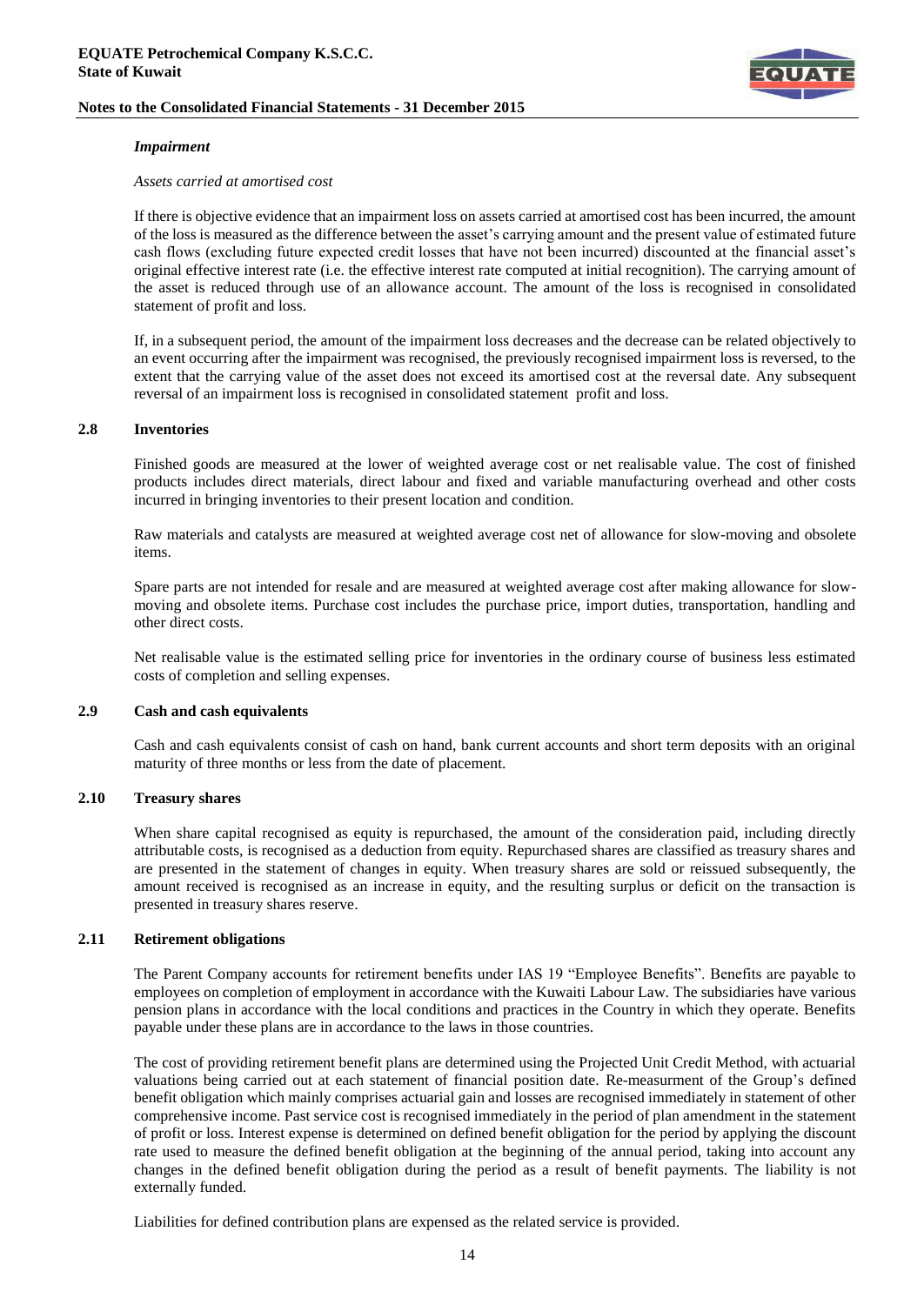![](_page_16_Picture_2.jpeg)

#### **2.12 Provisions**

A provision is recognised if, as a result of a past event, the Group has a present legal or constructive obligation that can be estimated reliably, and it is probable that an outflow of economic benefits will be required to settle the obligation. Provisions are determined by discounting the expected future cash flows that reflects current market assessments of the time value of money and the risks specific to the liability.

#### **2.13 Revenue recognition**

Sales net of applicable discounts, are recognised when the revenue is realised or realisable, has been earned, and collectability is reasonably assured. Revenue is recognised when significant risks and rewards of ownership are transferred to the buyer, which usually occurs at the time shipment is made. PE production is sold with freight paid by the Group and EG production is sold FOB ("Free On Board") shipping point. The transfer of the risks and rewards of ownership occurs when the product is delivered to the freight carrier. The Group's terms of sale are included in its contracts of sale, order confirmation documents and invoices. Freight costs are recorded as "Cost of Sales".

Interest income is accrued on effective yield basis, which is the rate that exactly discounts estimated future cash receipts through the expected life of the financial asset to that asset's net carrying amount.

#### **2.14 Borrowing costs**

Borrowing costs directly attributable to the construction of qualifying assets, which are assets that necessarily take a substantial period of time to get ready for their intended use, are added to the cost of those assets by applying a capitalisation rate on the expenditure on such assets, until such time as the assets are substantially ready for their intended use. The capitalisation rate used by the Group is the weighted average of the borrowing costs applicable to the outstanding borrowings during the period. Borrowing costs that are not directly attributable to the acquisition, construction, or production of qualifying assets are recognised in the consolidated statement of profit or loss using the effective interest method in the period in which they are incurred.

#### **2.15 Operating lease**

Leases in which a significant portion of the risks and rewards of ownership are retained by the lessor are classified as operating leases. Payments made under operating leases are charged to the statement of profit or loss on a straightline basis over the term of the lease. Lease incentives received are recognized as an integral part of the total lease expense, over the term of the lease.

#### **2.16 Income taxes**

Deferred income tax assets and liabilities are computed for differences between the financial statement and tax basis of assets and liabilities that will result in taxable or deductible amounts in the future. Such deferred income tax asset and liability computations are based on substantially enacted tax laws and rates applicable to periods in which the differences are expected to affect taxable income. Current and deferred tax are recognized as an expense or income in profit or loss, except when they relate to items credited or debited directly to equity, in which case the tax is also recognized directly in equity. The carrying amount of deferred tax assets is reviewed at each statement of financial position date and reduced to the extent that it is no longer probable that sufficient taxable profits will be available to allow all or part of the asset to be recovered. Income tax expense is the tax payable or refundable for the period plus or minus the change during the period in deferred tax assets and liabilities.

Deferred tax assets and liabilities are offset when there is a legally enforceable right to set off current tax assets against current tax liabilities and when they relate to income taxes levied by the same taxation authority and the Group intends to settle its current tax assets and liabilities on a net basis.

#### **2.17 Reservation right fees**

Reservation right fees are recognized in the consolidated statement of financial position as deferred income. The fees are presented as deferred income and recognized to income on a systematic and rational basis over a period of 20 years, which is the fees received from Olefins II project entities for usage of utility plant to the extent of construction cost of utility plant incurred by the Parent Company. The deferred income is amortised over the useful life of plant, which is 20 years.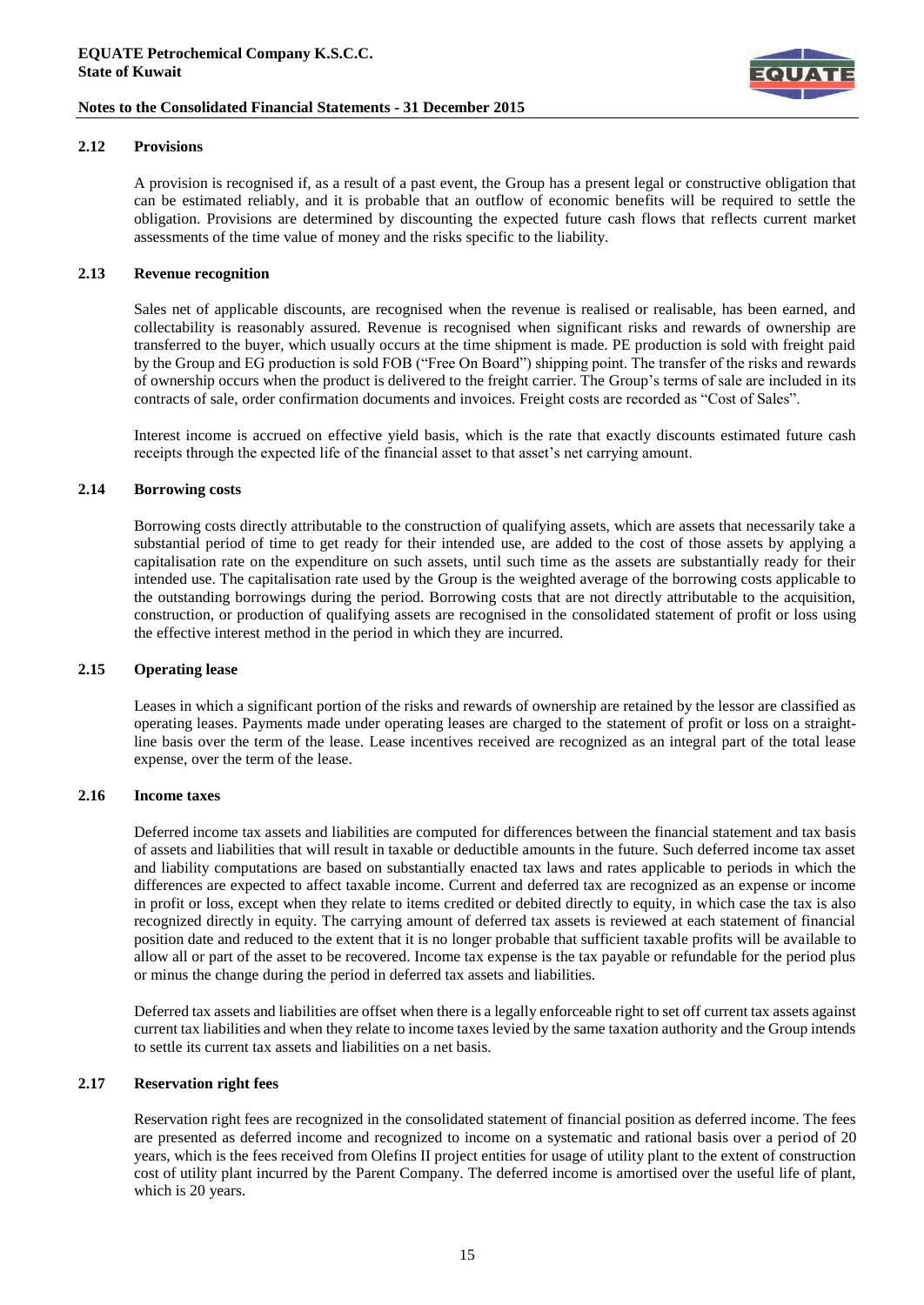![](_page_17_Picture_1.jpeg)

#### **2.18 Government Grants**

Government grants related to assets are recognized in the consolidated statement of financial position as deferred income. The grants are presented as deferred income and recognized to income on a systematic and rational basis over a period of 20 years, which is the average life of the assets to which the grant relates.

#### **2.19 Translation of foreign currencies**

Transactions in foreign currencies are translated into USD at rates of exchange prevailing at the transaction dates. Monetary assets and liabilities denominated in foreign currencies at the reporting date are retranslated into USD at rates of exchange prevailing at the statement of financial position date. The resultant exchange differences are recorded in the statement of profit or loss.

Non-monetary assets and liabilities denominated in foreign currencies that are measured in terms of historical cost in a foreign currency are translated using the exchange rate at the date of transaction.

Non-monetary assets and liabilities denominated in foreign currencies that are measured at fair value are retranslated to the functional currency at the exchange rate at the date that the fair value was determined. Foreign currency differences arising on retranslation are recognised in the statement of profit or loss.

The assets and liabilities of foreign operations, are translated to USD at the exchange rates at the reporting date. The income and expenses of foreign operations are translated to USD at the average exchange rates for current year. Foreign exchange differences arising on translation are recognized in other comprehensive income and presented in the foreign currency translation reserve in equity. When a foreign operation is disposed of such that control, significant influence or joint control is lost, the cumulative amount in the translation reserve related to that foreign operation is reclassified to profit or loss as part of gain or loss on disposal. When the Group disposes of only part of its interest in a subsidiary that includes a foreign operation while retaining control, the relevant proportion of the cumulative amount is reattributed to the non-controlling interests.

#### **2.20 Critical accounting judgements and key sources of estimation uncertainty**

The Group bases its estimates and judgments on parameters available when the financial statements were prepared. Existing circumstances and judgments about future developments, however, may change due to market changes or circumstances arising beyond the control of the Group.

Estimates and underlying assumptions are reviewed on an ongoing basis. Revisions to accounting estimates are recognised in the period in which the estimates are revised and in any future periods affected.

The following are the critical accounting judgements, apart from those involving estimations (see below), that management has made in the process of applying the entity's accounting policies and that have the most significant effect on the amounts recognised in financial statements.

## *Retirement Benefit Obligation*

The cost of providing retirement benefits is determined using the Projected Unit Credit Method, with actuarial valuations being carried out at each statement of financial position date. Actuarial valuations are based on a number of assumptions and require significant judgements made by the management. The management believes that the assumptions used in determining the retirement benefit obligation using actuarial valuation method are reasonable.

#### *Determination of functional currency*

Functional currency is the currency of the primary economic environment in which the Group operates. When indicators of the primary economic environment are mixed, management uses its judgment to determine the functional currency that most faithfully represents the economic effect of the underlying transactions, events and conditions. The management have determined that the functional currency of the Group is USD since the majority of the Group's transactions are denominated in USD. Sales and Purchases are also received and paid in USD.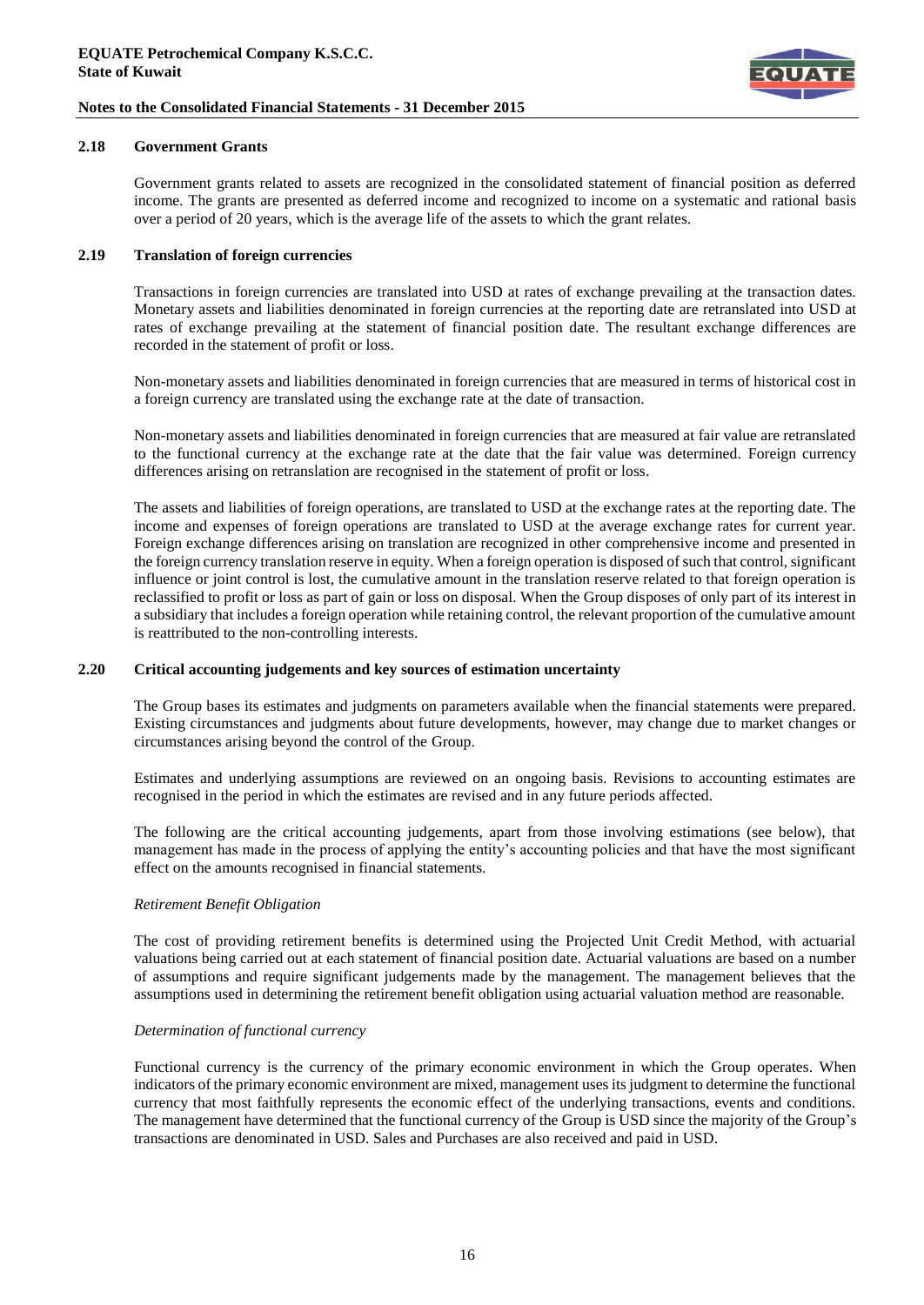![](_page_18_Picture_1.jpeg)

#### *Acquisition accounting*

The Group assesses the fair value of assets and liabilities assumed in an acquisition on a provisional basis. If new information obtained within one year of the date of acquisition about facts and circumstances that existed at the date of acquisition identifies adjustments to the assessed fair values, or any additional provisions that existed at the date of acquisition, then the accounting for the acquisition will be revised.

#### *Deferred tax assets*

The net deferred tax asset represents income taxes recoverable through future deductions from taxable profits and are recorded on the statement of financial position. Deferred income tax assets are recorded to the extent that realization of the related tax benefit is probable. In determining future taxable profits and the amount of tax benefits that are probable in the future, management makes reasonable judgments and estimates based on taxable profits and expectations of future income. As tax losses do not expire in Germany and Italy, utilization of these tax losses require management to consider taxable profits well into the future. This significant long-term view increases the uncertainty of such projections. As a result of this and certain limits on annual tax loss usage, the Group limits its consideration of German and Italian tax losses to 10 years, which is considered a more foreseeable future, even though the ability to potentially utilize the tax losses extends beyond this period.

#### **Key sources of estimation uncertainty**

The key assumptions concerning the future and other key sources of estimation uncertainty at the statement of financial position date are discussed below:

#### *Impairment of loans and receivables*

The Group's management periodically reviews items classified as loans and receivables to assess whether an allowance for impairment should be recorded in the statement of profit or loss. Management estimates the amount and timing of future cash flows when determining the level of allowance required. Such estimates are necessarily based on assumptions about several factors involving varying degrees of judgement and uncertainty.

## *Impairment of other tangible and intangible assets and useful lives*

The Group's management tests annually whether tangible and intangible assets have suffered impairment in accordance with accounting policies. The recoverable amount of an asset is determined based on value-in-use method. This method uses estimated cash flow projections over the estimated useful life of the asset discounted using market rates.

During the year, the Group reviewed the estimated useful life over which its tangible assets are depreciated and intangible assets are amortised. The Group's management is satisfied that the estimates of useful life are appropriate. The depreciation and amortisation charged for the year may change significantly if actual life is different than the estimated useful life.

#### *Acquisition accounting*

The Group assesses the fair value of assets and liabilities assumed in an acquisition on a provisional basis. If new information obtained within one year of the date of acquisition about facts and circumstances that existed at the date of acquisition identifies adjustments to the assessed fair values, or any additional provisions that existed at the date of acquisition, then the accounting for the acquisition will be revised.

## *Impairment of goodwill*

Determining whether goodwill is impaired requires an estimation of the value in use of the cash-generating units to which goodwill has been allocated. The value in use calculation requires management to estimate the future cash flows expected to arise from the cash-generating unit and a suitable discount rate in order to calculate present value.

#### *Legal contingencies*

Legal contingencies cover a wide range of matters threatened in various jurisdictions against the Group. Provisions are recorded for pending litigation when it is determined that an unfavorable outcome is probable and the amount of loss can be reasonably estimated, after consideration of advice from attorneys. Due to the inherent uncertain nature of litigation, the ultimate outcome or actual cost of the settlement may materially vary from estimates.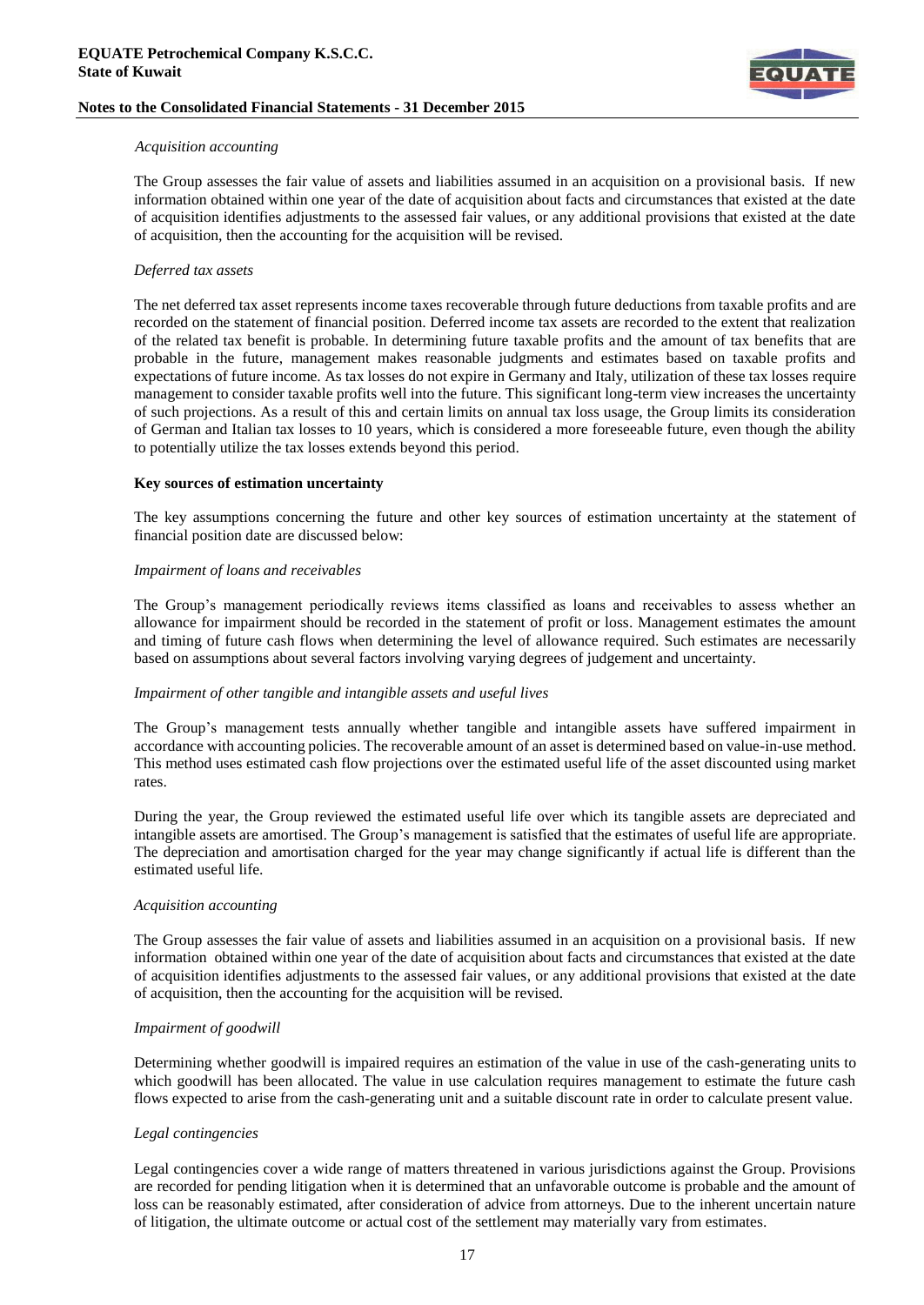![](_page_19_Picture_1.jpeg)

#### **3. Business Combination**

On 23 December 2015, the Group entered into a share purchase agreement to acquire 100% equity of MEGC, an entity formed in December 2015 via a series of amalgamation, for a purchase consideration of USD 1,863 million. Previously, MEGC operated as MEGlobal Canada Inc., a joint venture between DCC ULC and PicCan. MEGC is a producer of EG. It operates three world scale EG facilities in Alberta, Canada. Subsequent to the acquisition, EQUATE CANADA merged with MEGC.

On 23 December 2015, the Group entered into a share purchase agreement to acquire 100% equity of MEGlobal BV ('MEGBV') through a newly incorporated wholly owned subsidiary EQUATE BV for a purchase consideration of USD 1,134 million. MEGBV was formed in the year 2004. Previously, it was a joint venture between DEH and PIC. Each party held a 50% shareholding interest. MEGBV is mainly involved in the marketing and distribution of MEG and DEG.

These consolidated financial statements include the effect of the business combination transactions and the results of the operations for the nine-day period ending 31 December 2015.

The fair values of assets acquired and liabilities assumed have been measured on a provisional basis. If new information obtained within one year of the date of acquisition about facts and circumstances that existed at the date of acquisition identifies adjustments to the above amounts or any additional provisions that existed at the date of acquisition, then the accounting for the acquisition will be revised.

As the same ultimate shareholders would continue to control MEGC and MEGBV, the transaction is a common control transaction.

Following is a summary of the provisional effect of the business combination on the financial statements:

|                                                  |             | <b>USD</b> million |              |  |
|--------------------------------------------------|-------------|--------------------|--------------|--|
|                                                  | <b>MEGC</b> | <b>MEGBV</b>       | <b>TOTAL</b> |  |
| <b>ASSETS</b>                                    |             |                    |              |  |
| Property, plant and equipment                    | 561         | 217                | 778          |  |
| Intangible assets                                | 10          | 418                | 428          |  |
| Cash and bank balances                           |             | 22                 | 22           |  |
| Other assets                                     | 383         | 934                | 1,317        |  |
|                                                  | 954         | 1,591              | 2,545        |  |
| <b>LIABILITIES</b>                               |             |                    |              |  |
| Loans and borrowings                             |             | 203                | 203          |  |
| Deferred taxes                                   | 178         | 83                 | 261          |  |
| Other liabilities                                | 389         | 331                | 720          |  |
| <b>Total liabilities</b>                         | 567         | 617                | 1,184        |  |
| Net assets acquired                              | 387         | 974                | 1,361        |  |
| Cash consideration paid                          | 1,863       | 1,134              | 2,997        |  |
| Goodwill                                         | 1,476       | 160                | 1,636        |  |
| <b>Cash flows on business combination</b>        |             |                    |              |  |
| Cash consideration paid                          | 1,863       | 1,134              | 2,997        |  |
| Cash and cash equivalents in subsidiary acquired |             | (22)               | (22)         |  |
| Net cash                                         | 1,863       | 1,112              | 2,975        |  |

Nine-day profits of the subsidiaries are immaterial to the profits of the Group. Had the subsidiaries been consolidated from 1 January 2015, the consolidated income statement would have included net profit of USD 320 million.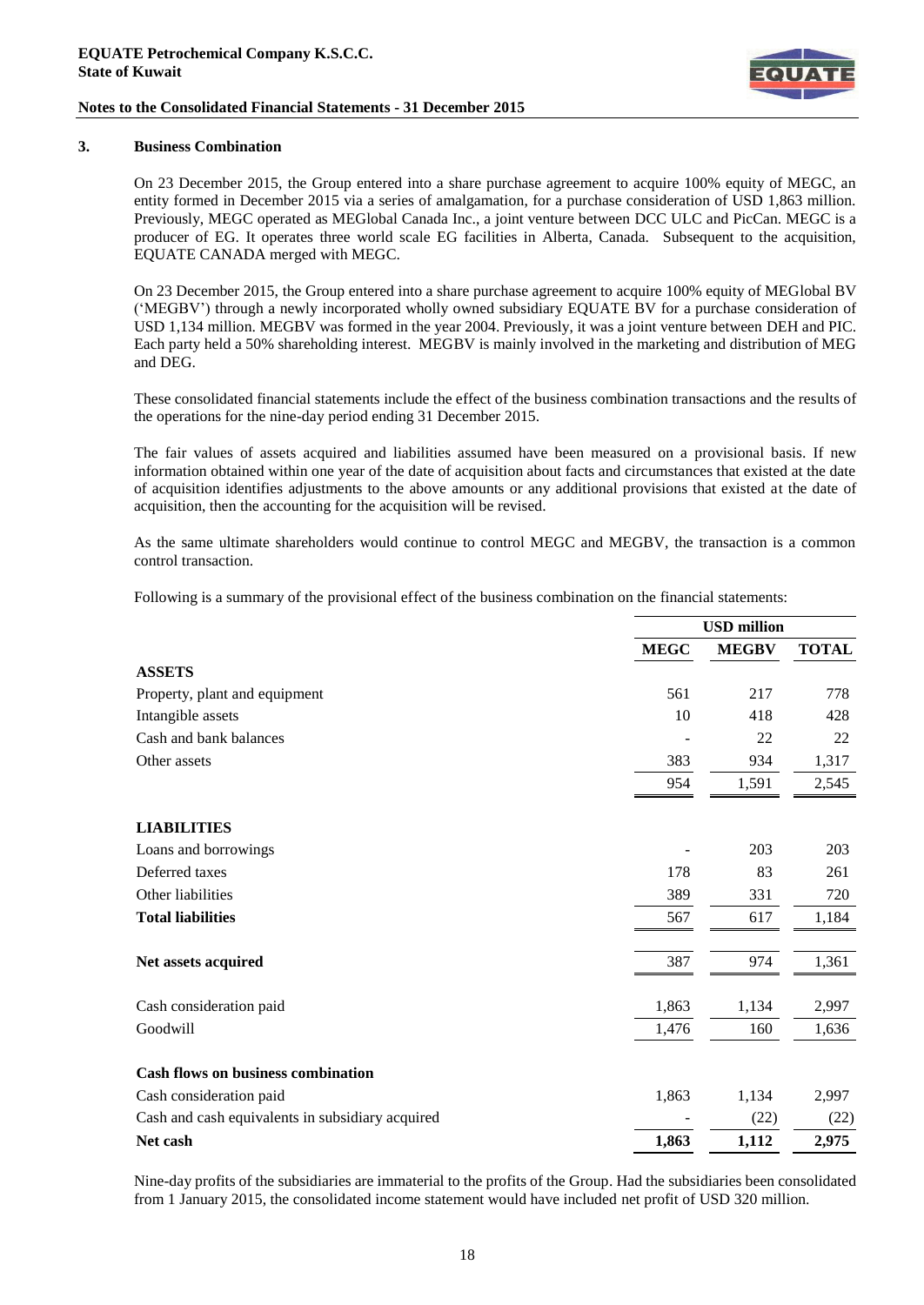![](_page_20_Picture_1.jpeg)

The valuation techniques used for measuring the fair value of material assets acquired were as follows:

**Property, plant and equipment** – Market comparison technique and cost technique: the valuation considers quoted market prices for similar items when they are available, and depreciated replacement cost when appropriate. Depreciated replacement cost reflects adjustments for physical deterioration as well as functional and economic obsolescence, where applicable.

**Intangible assets** – Income approach and cost advantage technique: the valuation considers present value of cash flows attributable to the intangible assets measured either as cost savings or excess earnings.

Customer relationships **–** *Multi-period excess earnings method*: The multi-period excess earnings method considers the present value of net cash flows expected to be generated by the customer relationships by excluding any cash flows related to contributory assets.

Brand - *Relief-from-royalty method*: The relief-from-royalty method considers the discounted estimated royalty payments that are expected to be avoided as a result of the patents or trademarks being owned.

**Inventories** – Market comparison technique: The fair value is determined based on the estimated selling price in the ordinary course of business less the estimated costs of completion and sale, and a reasonable profit margin based on the effort required to complete and sell the inventories

## **4. Property, plant and equipment**

|                                         | <b>USD</b> million                                        |                  |                                                       |                                     |              |
|-----------------------------------------|-----------------------------------------------------------|------------------|-------------------------------------------------------|-------------------------------------|--------------|
|                                         | Buildings, land,<br>waterway<br>improvements<br>and roads | <b>Plant</b> and | <b>Office</b><br>equipment furniture and<br>equipment | <b>Assets under</b><br>construction | <b>Total</b> |
| Cost                                    |                                                           |                  |                                                       |                                     |              |
| Balance at 1 Jan 2014                   | 95                                                        | 2,684            | 110                                                   | 28                                  | 2,917        |
| <b>Additions</b>                        |                                                           |                  |                                                       | 215                                 | 215          |
| <b>Transfers</b>                        |                                                           | $\overline{4}$   |                                                       | (4)                                 |              |
| Disposals                               |                                                           | (6)              |                                                       |                                     | (6)          |
| Balance at 31 Dec 2014                  | 95                                                        | 2,682            | 110                                                   | 239                                 | 3,126        |
| Additions                               |                                                           |                  |                                                       | 67                                  | 67           |
| Assets acquired on acquisition (Note 3) | 84                                                        | 656              |                                                       | 38                                  | 778          |
| Transfers                               | 1                                                         | 133              | 2                                                     | (136)                               |              |
| Other adjustments                       |                                                           | (17)             |                                                       |                                     | (17)         |
| Exchange differences on translation     |                                                           | $\boldsymbol{2}$ |                                                       |                                     | 2            |
| Balance at 31 Dec 2015                  | 180                                                       | 3,456            | 112                                                   | 208                                 | 3,956        |
| Balance at 1 Jan 2014                   | 61                                                        | 1,590            | 98                                                    |                                     | 1,749        |
| Charge for the year                     | 5                                                         | 141              | 5                                                     |                                     | 151          |
| Related to disposals                    |                                                           | (5)              |                                                       |                                     | (5)          |
| Balance at 31 Dec 2014                  | 66                                                        | 1,726            | 103                                                   |                                     | 1,895        |
| Charge for the year                     | 5                                                         | 156              | $\overline{2}$                                        |                                     | 163          |
| Related to disposal                     |                                                           |                  |                                                       |                                     |              |
| Exchange differences on translation     |                                                           | (1)              |                                                       |                                     | (1)          |
| Balance at 31 Dec 2015                  | 71                                                        | 1,881            | 105                                                   | ÷,                                  | 2,057        |
| <b>Carrying amounts</b>                 |                                                           |                  |                                                       |                                     |              |
| At 31 Dec 2014                          | 29                                                        | 956              | $\boldsymbol{7}$                                      | 239                                 | 1,231        |
| At 31 Dec 2015                          | 109                                                       | 1,575            | $\overline{7}$                                        | 208                                 | 1,899        |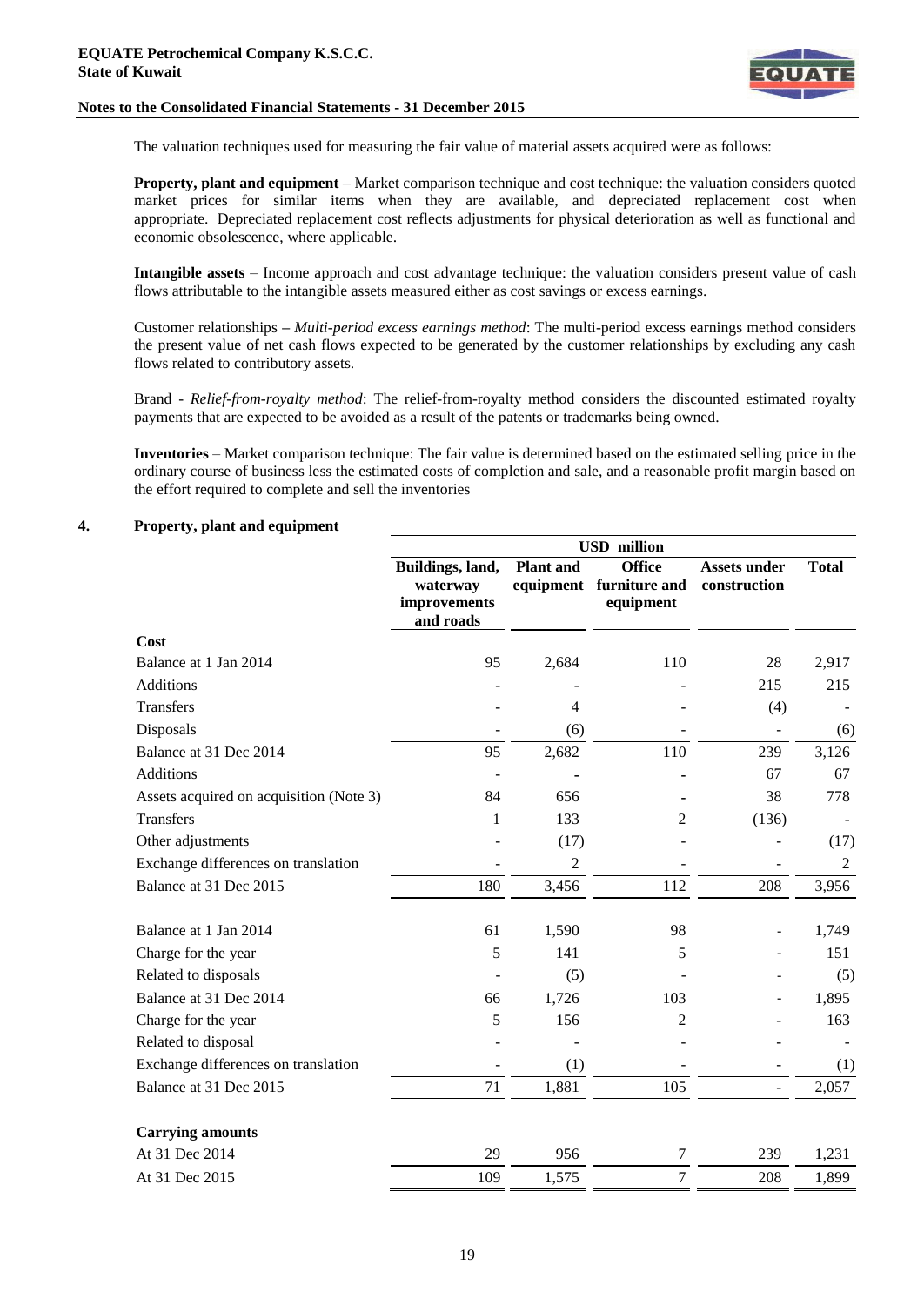![](_page_21_Picture_1.jpeg)

Assets under construction comprise of improvement projects for the existing plant. Such assets are not subject to depreciation until the improvements are tested and available and ready for use. It also includes costs incurred on the development of a new world scale glycol plant in the Gulf Coast of the United States of America ("USGC project") which is scheduled to come on stream in 2019. The Group has purchased land worth USD 35 million as part of the Gulf Coast plant development.

Depreciation is allocated to cost of sales and general, administrative and selling expenses in order to reflect appropriately the way in which economic benefits are derived from the use of property, plant and equipment (Note 18 and Note 19).

The Parent Company's plant was constructed on a land leased from Government of Kuwait and this renewable lease is valid until January 2020.

# **5. Goodwill**

Goodwill acquired in a business combination is allocated at acquisition to the Cash Generating Unit ('CGU') that is expected to benefit from that business combination. Goodwill represents expected economic benefits from the business combination including the future growth of the operations, synergies expected from supply chain and logistics, reduction of cost, silver leasing programs and access to global market and network. The impairment testing for Goodwill is carried out annually. The carrying amount of goodwill has been allocated to the Ethylene Glycol (EG) CGU. The recoverable amount of this cash-generating unit is determined based on a value in use calculation which uses cash flow projections based on future production volume increases, financial budgets, market prices, and the industry supply demand balance of glycol as reviewed by the directors.

The Group tests goodwill annually for impairment or more frequently if there are indications that goodwill might be impaired.

The recoverable amounts of the cash generating units are determined based on the value in use method. The key assumptions for the value in use calculations are those regarding the discount rates, growth rates and expected changes to selling prices and direct costs during the period. Management estimates discount rates using rates that reflect current market assessments of the time value of money and the risks specific to the cash generating units. The growth rates are based on industry growth forecasts. Changes in selling prices and direct costs are based on past practices and expectations of future changes in the market.

The value in use of the cash-generating units to which goodwill has been allocated, as estimated by management indicates that there has been no impairment during the year ended 31 December 2015.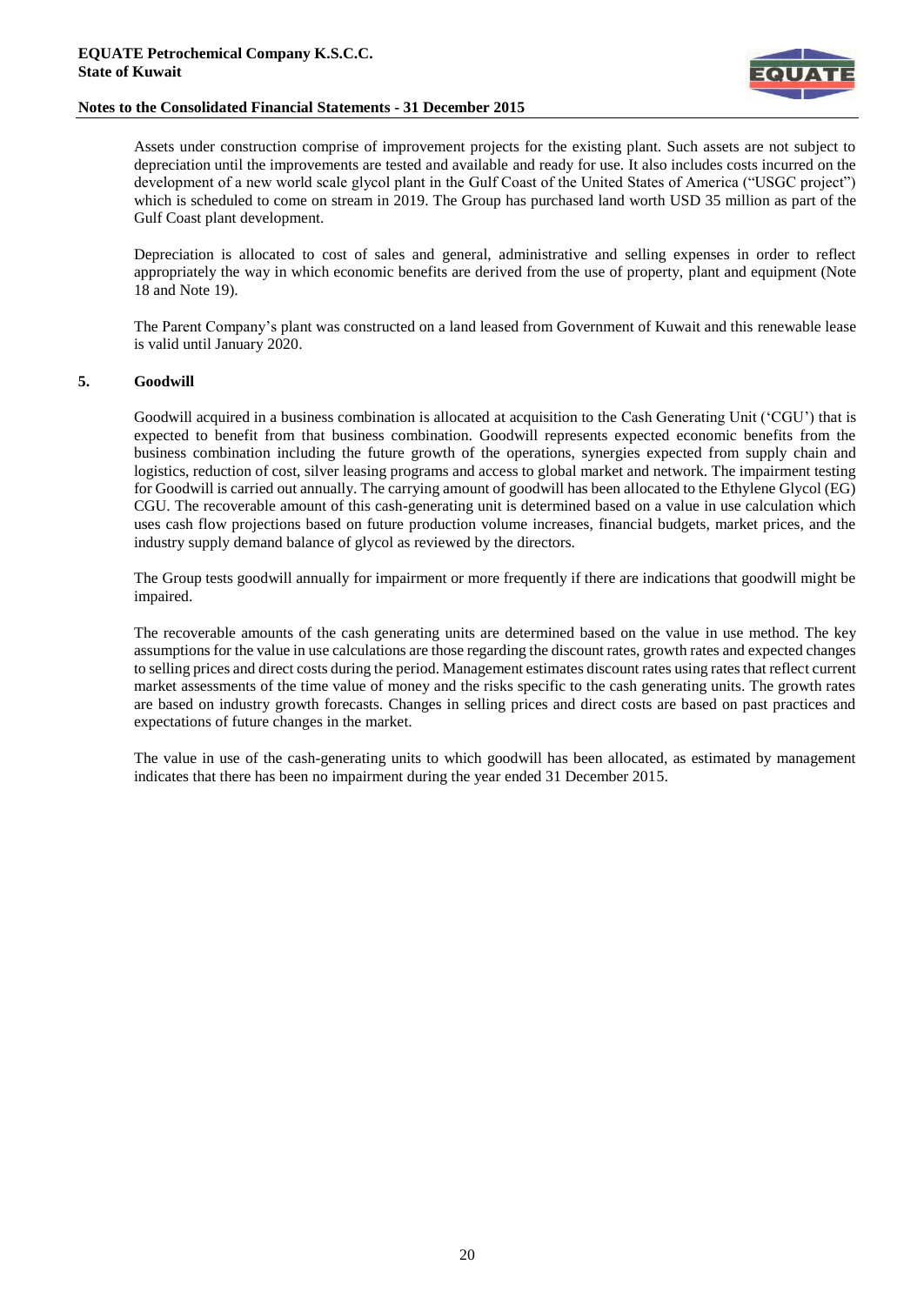# **EQUATE Petrochemical Company K.S.C.C. State of Kuwait**

# **Notes to the Consolidated Financial Statements - 31 December 2015**

![](_page_22_Picture_2.jpeg)

#### **6. Intangible assets**

|                                                | <b>USD</b> million                    |                                         |              |                                 |                                     |              |
|------------------------------------------------|---------------------------------------|-----------------------------------------|--------------|---------------------------------|-------------------------------------|--------------|
|                                                | <b>Technology</b><br>and license fees | <b>Customer</b><br><b>Relationships</b> | <b>Brand</b> | <b>Intellectual</b><br>property | <b>Ethylene supply</b><br>agreement | <b>Total</b> |
| Cost                                           |                                       |                                         |              |                                 |                                     |              |
| Balance at 1 January 2014                      | 234                                   |                                         |              |                                 |                                     | 234          |
| Additions                                      | 5                                     |                                         |              |                                 |                                     | 5            |
| Balance at 31 December 2014                    | 239                                   |                                         |              |                                 |                                     | 239          |
| Intangibles acquired on acquisition (Note 3)   |                                       | 320                                     | 88           | 10                              | 10                                  | 428          |
| Additions                                      |                                       |                                         |              |                                 | 3                                   | 3            |
| Balance at 31 December 2015                    | 239                                   | 320                                     | 88           | 10                              | 13                                  | 670          |
| Accumulated amortisation and impairment losses |                                       |                                         |              |                                 |                                     |              |
| Balance at 1 January 2014                      | 179                                   |                                         |              |                                 |                                     | 179          |
| Charge for the year                            | 13                                    |                                         |              |                                 |                                     | 13           |
| Balance at 31 December 2014                    | 192                                   |                                         |              |                                 |                                     | 192          |
| Charge for the year                            | 13                                    |                                         |              |                                 |                                     | 13           |
| Balance at 31 December 2015                    | 205                                   |                                         |              |                                 |                                     | 205          |
| <b>Carrying amounts</b>                        |                                       |                                         |              |                                 |                                     |              |
| At 31 December 2014                            | 47                                    |                                         |              |                                 |                                     | 47           |
| At 31 December 2015                            | 34                                    | 320                                     | 88           | 10                              | 13                                  | 465          |

In conjunction with the business combination, the Group obtained access to the distribution channels and customer relationships. These relationships have been recognized on acquisition and are being amortized over 10 years period. The amortization period of customer relationships represents management's best estimate of the expected usage or consumption of the economic benefits of the acquired assets, which is based on historical experience of customer attrition rates. The amortization of customer relationships is included in cost of sales.The Group has also recognized the MEGlobal brand as an intangible asset on its acquisition of the MEGBV and MEGC business. The brand is attributed to EG business and has an indefinite life, to be tested annually for impairment.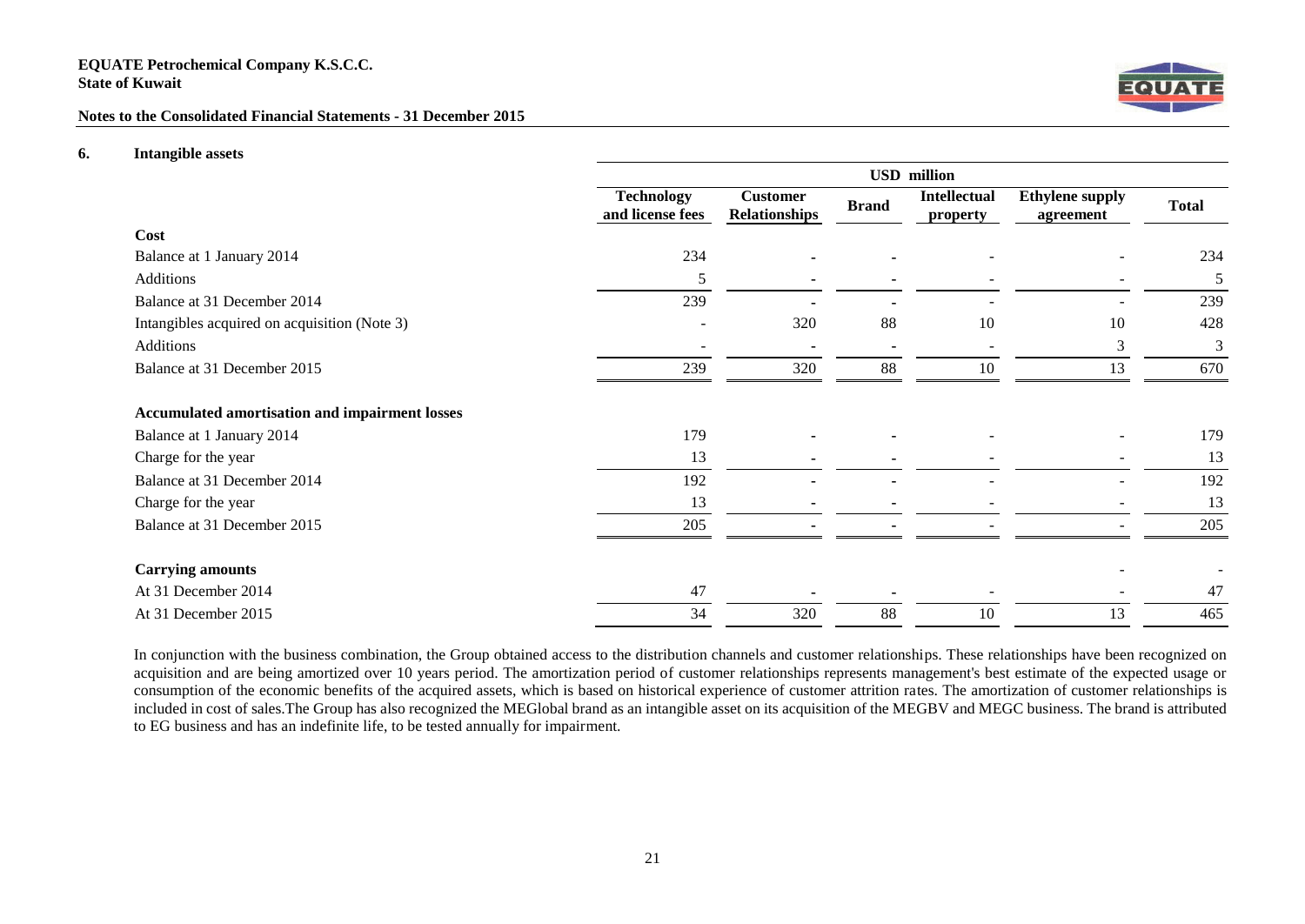![](_page_23_Picture_1.jpeg)

# **7. Deferred tax assets and liabilities**

This primarily represent deferred tax assets and liabilities acquired on business combination.

|    |                                       | <b>USD</b> million |      |
|----|---------------------------------------|--------------------|------|
|    |                                       | 2015               | 2014 |
|    | Deferred tax assets                   |                    |      |
|    | Post – retirement benefit obligations | 5                  |      |
|    | Goodwill                              | 54                 |      |
|    | Property, plant and equipment         | (18)               |      |
|    |                                       | 41                 |      |
|    | Deferred tax liabilities              |                    |      |
|    | Other assets and intangibles          |                    |      |
|    | Goodwill                              | 130                |      |
|    | Property, plant and equipment         | 61                 |      |
|    |                                       | 96                 |      |
|    |                                       | 287                |      |
| 8. | Deferred charges and other assets     |                    |      |
|    |                                       | <b>USD</b> million |      |
|    |                                       | 2015               | 2014 |
|    | Ethylene supply agreement             | 239                |      |
|    | Others                                | 89                 |      |
|    |                                       | 328                |      |
|    | Classified as: -                      |                    |      |
|    | Current                               | 22                 |      |
|    | Non-current                           | 306                |      |
|    |                                       | 328                |      |

Others primarily comprise of license costs and ethylene subscription fees which will be amortized upon start up of Glycol Plant in US Gulf Coast.

- License agreement is with one of the subsidiary of Dow to secure a fully-paid up Ethylene Oxide / Ethylene Glycol license for USD 16 million. Instalments paid and accrued total USD 11 million, with two remaining instalment payments to be paid totalling USD 5 million in the 2018 / 2019 timeframe.
- Ethylene binding term sheet with DOW to secure an ethylene supply contract for the Gulf Coast facility being developed. The contract secures the subscription rights to 27.6% of one of Dow's ethylene crackers under development. Total cost is USD 700 million, with future payments being USD 315 million on August 1, 2017 and USD 315 million on the earlier of the plants commencement date or February 1, 2019. The subscription payment is refundable if DOW does not proceed with its ethylene cracker.

# **9. Related party transactions**

In the normal course of business the Parent Company enters into transactions with its shareholders PIC (directly owned by Kuwait Petroleum Corporation ("KPC")), BPC, QPIC and UCC's parent company The DOW Chemical Company ("DOW") and its affiliates.

EQUATE Marketing Company EC, Bahrain ("EMC"), which is owned by PIC and UCC, is the exclusive sales agent in certain territories for the marketing of PE and Styrene produced by the Parent Company and The Kuwait Styrene Company K.S.C.C. ("TKSC") respectively. The Parent Company reimburses all the actual expenses incurred by EMC.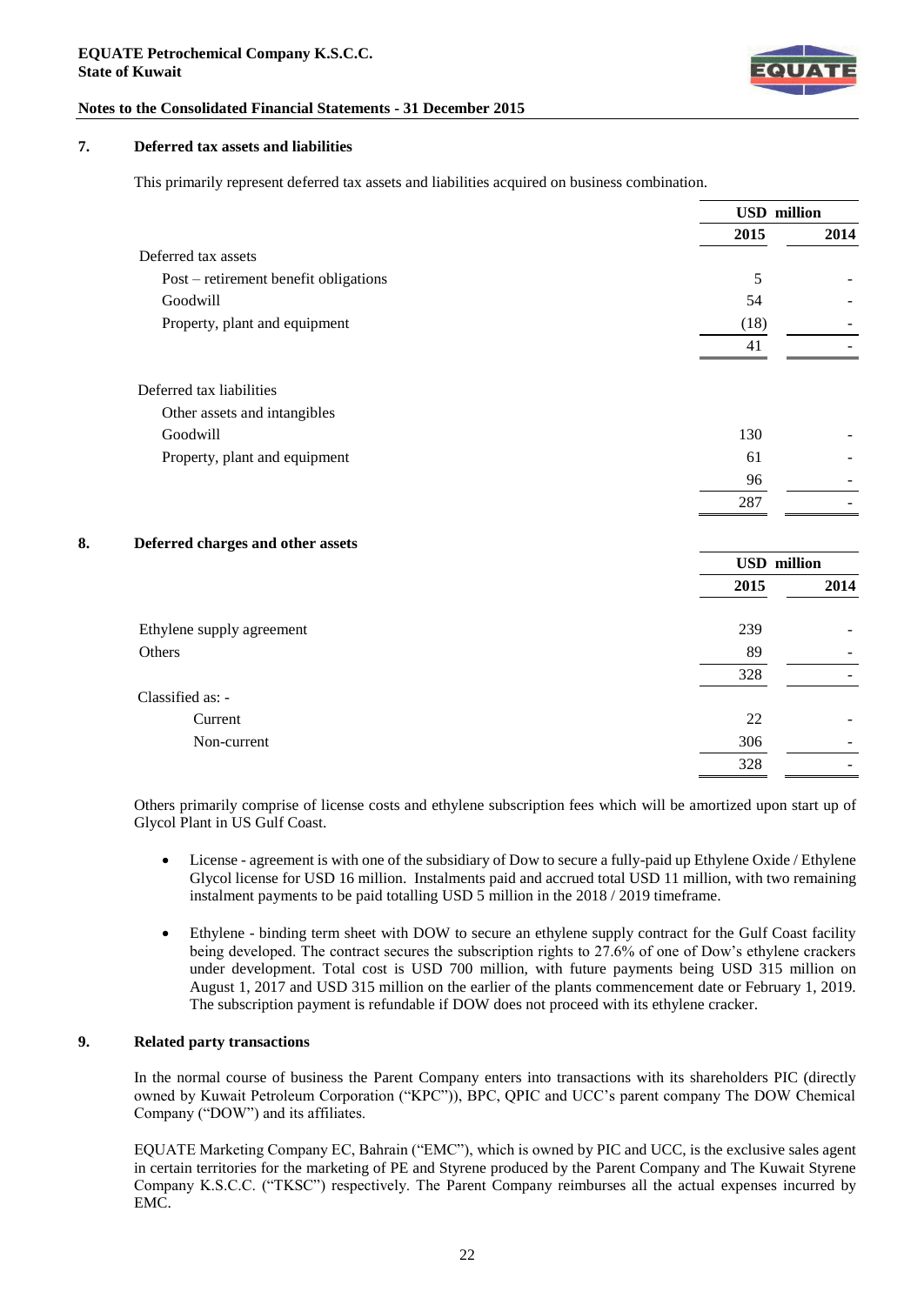![](_page_24_Picture_1.jpeg)

During 2004, DOW and PIC initiated a number of joint venture petrochemical projects ("Olefins II projects") in Kuwait to manufacture polyethylene, ethylene glycol and styrene monomer. The Olefins II projects consist of the EQUATE expansion project, and the incorporation and development of The Kuwait Olefins Company K.S.C.C. ("TKOC"), TKSC and Kuwait Aromatics Company K.S.C.C. ("KARO"). TKOC is owned by DEH (42.5%), PIC (42.5%), BPC (9%) and QPIC (6%). TKSC is a joint venture of DEH (42.5%) and KARO (57.5%). KARO is owned by PIC (40%), Kuwait National Petroleum Company K.S.C. ("KNPC") (40%) and QPIC (20%).

On 2 December 2004, the Parent Company signed a Materials and Utility Supply Agreement ("MUSA") with TKOC, TKSC, KARO and PIC. Under the terms of the MUSA, the Parent Company receives a reservation right fee from the above entities that equals the total capital construction costs incurred by the Parent Company on the new utilities and infrastructure facilities under the Olefins II projects

On 2 December 2004, the Parent Company signed an Operations, Maintenance and Services Agreement ("OMSA") with TKOC, TKSC, KARO and PIC. Under the terms of the OMSA, the Parent Company provides operating, maintenance and other services to the above entities and for which the Parent Company receives a fixed management fee over and above the actual operating cost.

On 2 December 2004, the Parent Company signed an Ethylene Supply Agreement with TKOC. Under the terms of the agreement, the price per metric tonne of ethylene is paid to TKOC based on the quantities delivered by them at the contract price.

During 2005, services agreements were signed between DOW, PIC and the Parent Company with TKOC, TKSC, KARO and PIC for the provision of various services to the Olefins II projects.

An agreement to amend the MUSA and service agreements ("primary agreements") was signed between the parties to the primary agreements on 8 February 2006 releasing KARO from its obligations and liabilities under the primary agreements and appointing Kuwait Paraxylene Production Company K.S.C.C. ("KPPC") in place of KARO to assume and perform all obligations of KARO as if KPPC were and had been a party to the primary agreements. KPPC is a 100% owned subsidiary of KARO.

On 31 May 2006, the Parent Company signed term loan agreements with TKOC and TKSC, under which the Parent Company will provide a USD 1.5 billion term loan to TKOC and USD 497 million term loan to TKSC. The term loans are repayable over a period of 11 years in biannual instalments starting from 15 December 2009 and carry coupon rate of LIBOR + 0.625% till 19 May 2013, LIBOR + 0.725% till 19 May 2016 and LIBOR + 0.825% till the maturity date.

**Operational Facility** – Under the cash management services provided by Dow, the Group's subsidiaries also has in place an overnight cash sweeping facility with a subsidiary of Dow, Dow International Finance S.a.r.l. ("DIFS"). Under this arrangement, the subsidiaries in EQUATE BV sweeps all of the bank accounts and either invests or borrows funds on an overnight basis. Under the terms of the agreement, the subsidiaries can borrow from DIFS at interest rates ranging from LIBOR plus a positive spread as set by Dow each half year that represents transactions with unrelated parties under similar terms and conditions plus 0.125% and inversely invest with DIFS at LIBOR plus a positive spread as set by Dow each half year that represents transactions with unrelated parties under similar terms and conditions minus 0.125%. Amounts outstanding at December 31 under these arrangements were a net deposit of USD 65 million at interest rates ranging from 0.62% to 1.46%. These are indefinite credit arrangements subject to termination by either party. Interest is accrued monthly and capitalized.

All transactions with related parties are carried out on a negotiated contract basis.

The following is a description of significant related party agreements and transactions, other than described above:

- a) Supply by UCC of technology and licences relating to manufacture of PE and EG;
- b) Feed gas and fuel agreement with PIC
- c) Supply by the Group of certain materials and services required by PIC to operate and maintain the polypropylene plant
- d) Excess EG Marketing Agreement
- e) General Services Agreement
- f) Secrecy Agreement
- g) Long Term Land Lease Agreement
- h) Site Services Agreement
- i) Employee Seconding Agreement
- j) Catalyst License Agreement
- k) Binding Term sheet Gulf Coast
- l) Other Assignment and Assumption Agreements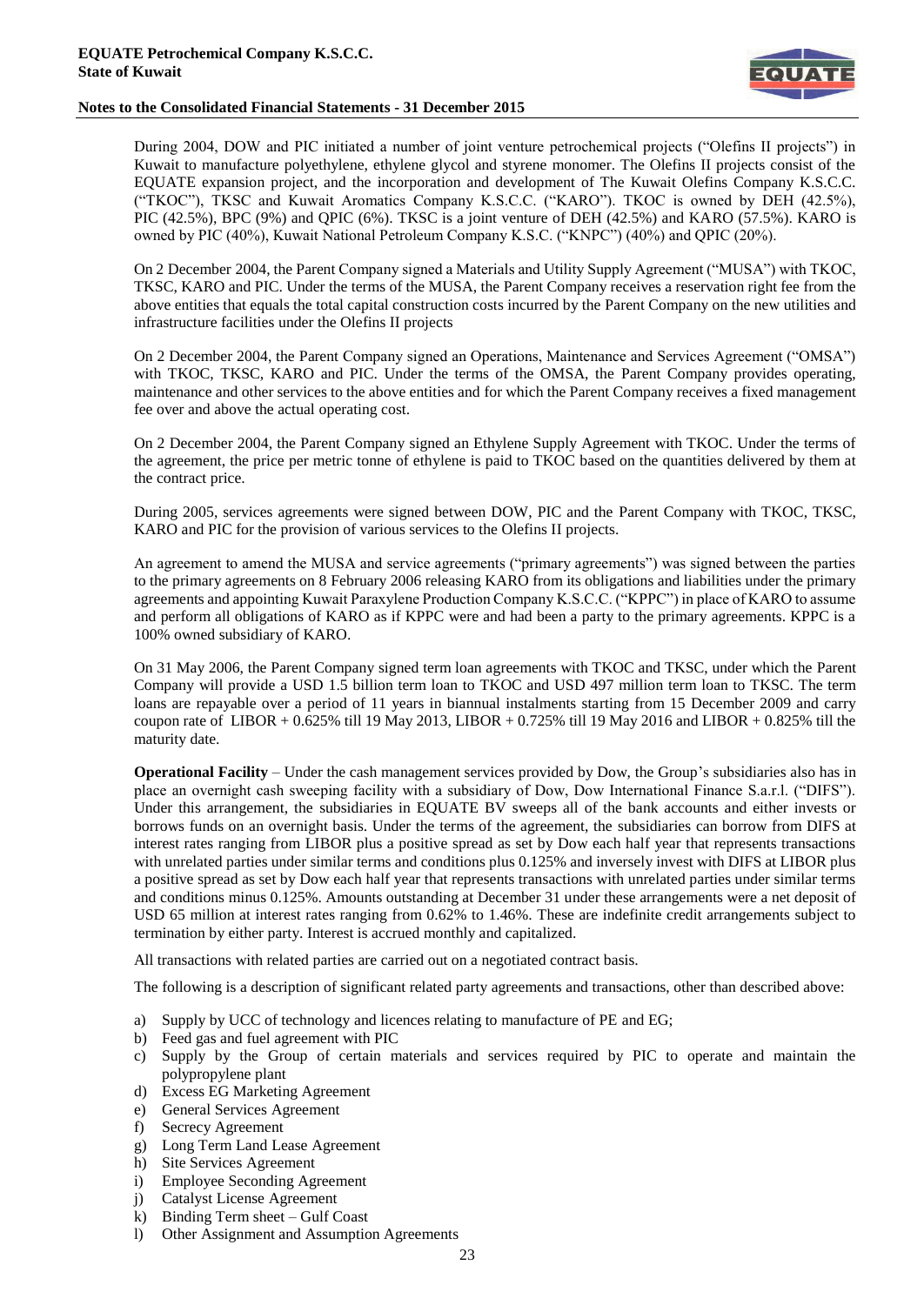![](_page_25_Picture_1.jpeg)

Details of significant related party transactions are disclosed below:

|              |                                                                              | <b>USD</b> million |                |
|--------------|------------------------------------------------------------------------------|--------------------|----------------|
|              |                                                                              | 2015               | 2014           |
| a)           | Sales and management fee                                                     |                    |                |
|              | Polypropylene plant management fees from PIC                                 | 1                  | 1              |
|              | Olefins plant management fees from TKOC                                      | 3                  | 4              |
|              | Styrene plant management fees from TKSC                                      | 1                  | 1              |
|              | Aromatics Plant management fees from KPPC                                    | 3                  | 3              |
|              | Sale of EG to MEGlobal International (Pre – acquisition)                     | 405                | 449            |
|              | Operating cost reimbursed by PIC for running of Polypropylene plant          | 53                 | 48             |
|              | Operating and utility cost reimbursed by TKOC for running of Olefins plant   | 148                | 155            |
|              | Operating and utility cost reimbursed by TKSC for running of Styrene plant   | 52                 | 49             |
|              | Operating and utility cost reimbursed by KPPC for running of Aromatics plant | 80                 | 85             |
|              | Interest income on long-term loans to TKOC and TKSC                          | 10                 | 11             |
| $\mathbf{b}$ | <b>Purchases and expenses</b>                                                |                    |                |
|              | Feed gas and fuel gas purchased from KPC                                     | 465                | 381            |
|              | Purchase of Ethylene Glycol from TKOC                                        | 14                 |                |
|              | Catalyst purchased from DOW                                                  |                    | 10             |
|              | Catalyst purchased from UNIVATION                                            | 4                  | 7              |
|              | Operating costs reimbursed to EMC                                            | 4                  | $\sqrt{5}$     |
|              | Staff secondment costs reimbursed to DOW                                     | 5                  | $\overline{4}$ |
|              | Ethylene purchased from TKOC                                                 | 66                 | 78             |
| C)           | Key management compensation                                                  |                    |                |
|              | Salaries and short term benefits                                             | $\overline{4}$     | 4              |
|              | Terminal benefits                                                            | 1                  | 1              |
| d)           | Due from related parties                                                     |                    |                |
|              | Due from PIC                                                                 | 16                 | 18             |
|              | Due from UCC                                                                 | 1                  |                |
|              | Due from DOW                                                                 | 135                |                |
|              | Due from TKOC                                                                | 16                 | 18             |
|              | Due from TKSC                                                                | 10                 | $8\,$          |
|              | Due from KPPC                                                                | 46                 | 44             |
|              | <b>MEGlobal FZE</b>                                                          |                    | 53             |
|              | Due from Kuwait National Petroleum Company ("KNPC")                          | 1                  | 1              |
|              | Due from SADARA                                                              | 1                  |                |
|              | Due from Others                                                              | 9                  |                |
|              |                                                                              | 235                | 142            |
| e)           | Loans to related parties                                                     |                    |                |
|              | <b>Non-current portion</b>                                                   |                    |                |
|              | <b>TKOC</b>                                                                  | 524                | 656            |
|              | <b>TKSC</b>                                                                  | 202                | 254            |
|              |                                                                              | 726                | 910            |
|              | <b>Current portion</b>                                                       |                    |                |
|              | <b>TKOC</b>                                                                  | 132                | 125            |
|              | <b>TKSC</b>                                                                  | 51                 | 49             |
|              |                                                                              | 183                | 174            |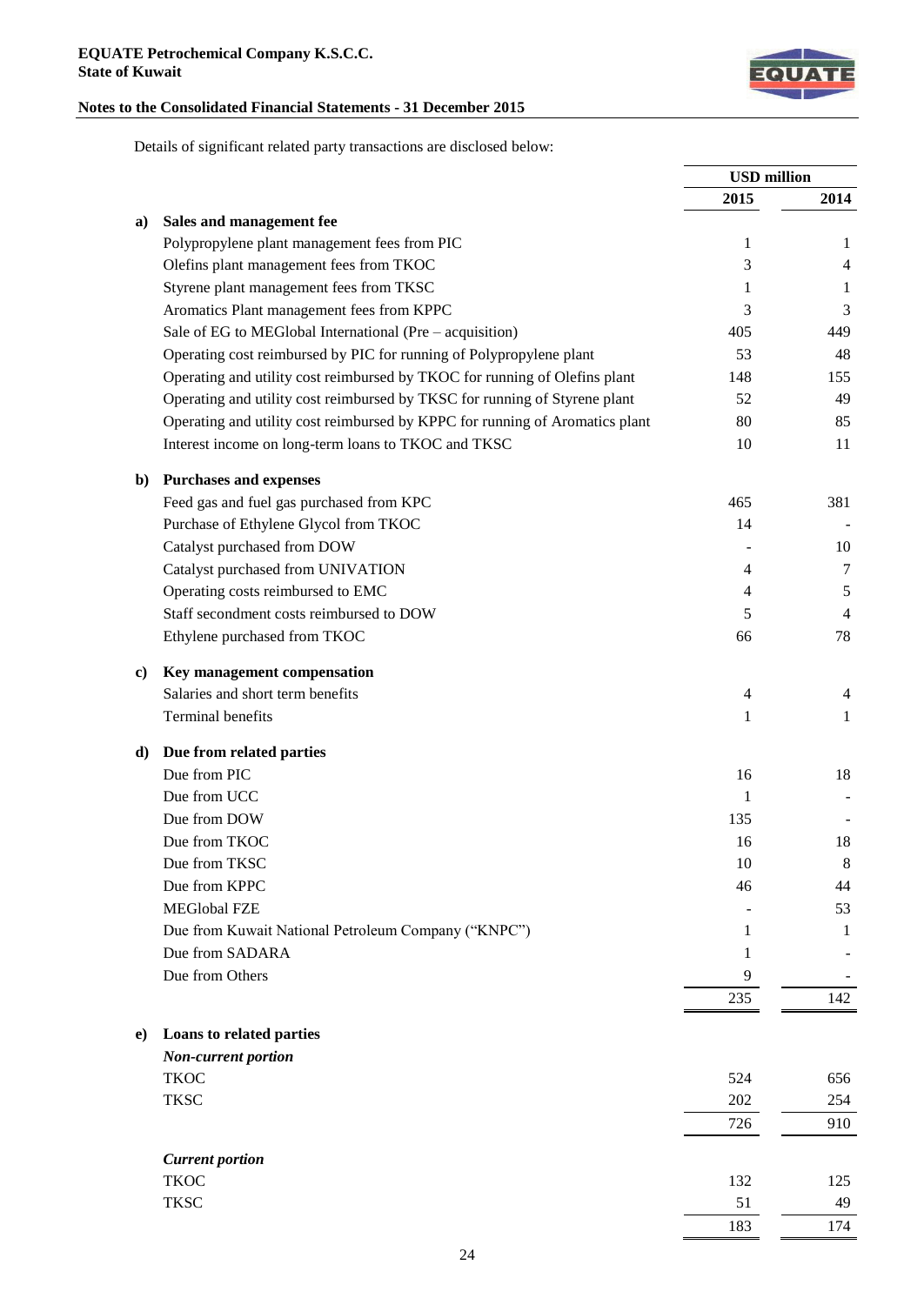#### **EQUATE Petrochemical Company K.S.C.C. State of Kuwait**

# **Notes to the Consolidated Financial Statements - 31 December 2015**

![](_page_26_Picture_2.jpeg)

|                                   |       | <b>USD</b> million |  |
|-----------------------------------|-------|--------------------|--|
|                                   | 2015  | 2014               |  |
| Movement of long-term loans: TKOC |       |                    |  |
| Balance at 1 January              | 781   | 900                |  |
| Payment during the year           | (125) | (119)              |  |
| Balance at 31 December            | 656   | 781                |  |
| Movement of long-term loans: TKSC |       |                    |  |
| Balance at 1 January              | 302   | 348                |  |
| Payment during the year           | (49)  | (46)               |  |
| Balance at 31 December            | 253   | 302                |  |
| f)<br>Due to related parties      |       |                    |  |
| Due to KPC                        | 85    | 40                 |  |
| Due to PIC                        | 15    | $\overline{2}$     |  |
| Due to Kuwait Oil Company K.S.C   |       | 1                  |  |
| Due to DOW                        | 110   | 2                  |  |
| Due to KNPC                       |       | 2                  |  |
| Due to KPPC                       |       | 1                  |  |
| Due to TKOC                       | 88    | 7                  |  |
|                                   | 299   | 55                 |  |

# **10. Inventories**

|                                                    | <b>USD</b> million |      |
|----------------------------------------------------|--------------------|------|
|                                                    | 2015               | 2014 |
| Raw materials and consumables                      | 62                 | 48   |
| Finished goods                                     | 115                | 23   |
| Spare parts                                        | 56                 | 52   |
|                                                    | 233                | 123  |
| Provision for obsolete and slow moving inventories | (1)                | (2)  |
|                                                    | 232                |      |

# **11. Trade and other receivables**

|                                    |      | <b>USD million</b> |  |
|------------------------------------|------|--------------------|--|
|                                    | 2015 | 2014               |  |
| Trade receivables                  | 541  | 128                |  |
| Less: Provision for doubtful debts | (1)  | ( 1 )              |  |
| Prepayments and others             | 62   | 22                 |  |
|                                    | 602  | 149                |  |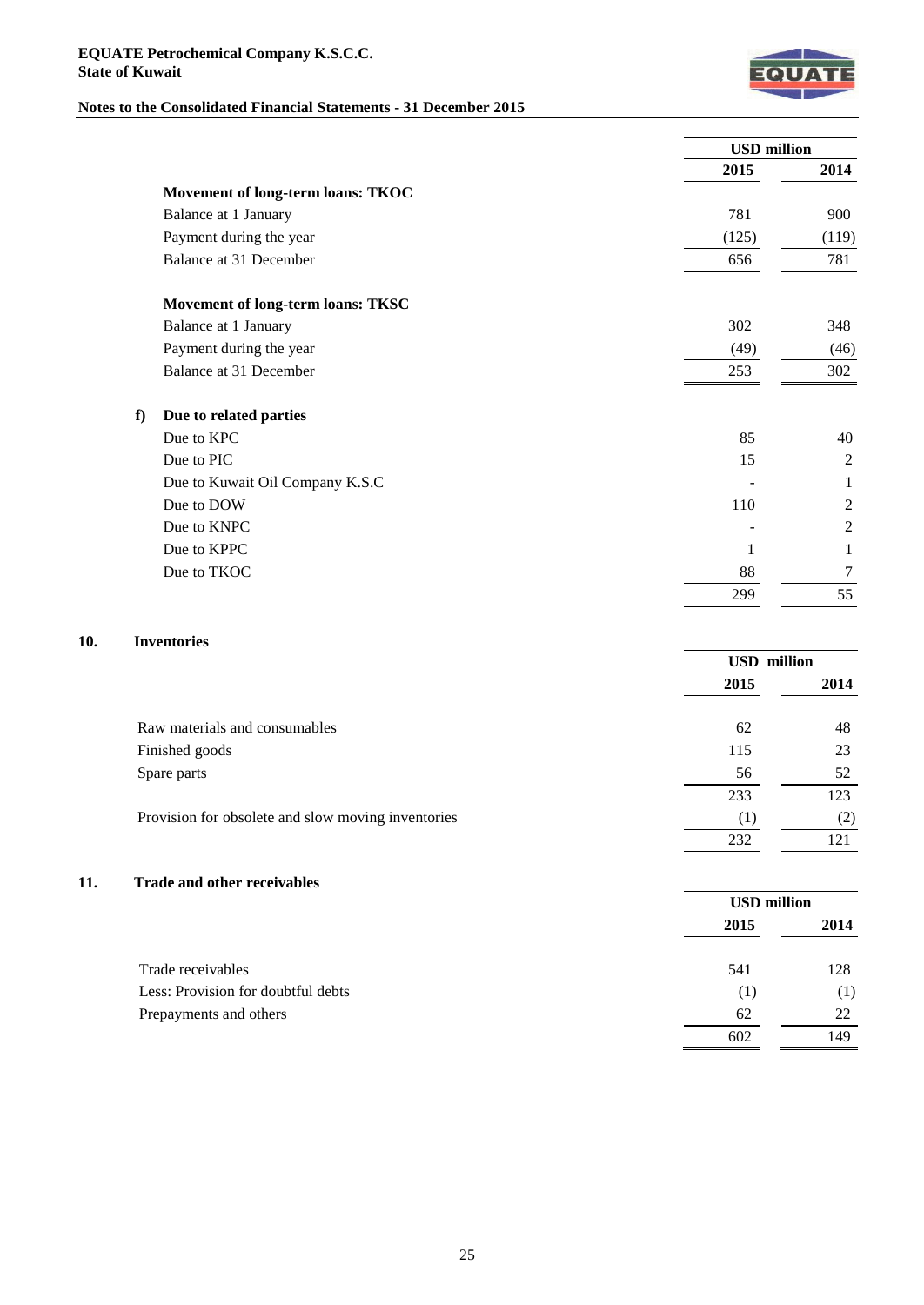![](_page_27_Picture_1.jpeg)

# **12. Cash and bank balances**

|                                                                 | <b>USD</b> million |       |
|-----------------------------------------------------------------|--------------------|-------|
|                                                                 | 2015               | 2014  |
| Cash balances                                                   |                    |       |
| <b>Bank</b> balances                                            | 62                 | 21    |
| Term deposits                                                   | 1,141              | 787   |
| Total Cash and bank balances                                    | 1,203              | 809   |
| Less: Deposits with original maturity more than 3 months        | (219)              | (512) |
| Less: Amount reserved relating to staff saving scheme (Note 17) | (37)               | (35)  |
| Cash and cash equivalent for the purpose of cash flows          | 947                | 262   |

The effective interest rate on time deposits as at 31 December 2015 was 0.92% (2014: 0.84%) per annum.

#### **13. Share capital**

The share capital of the Parent Company comprises 2,160 million authorised, issued and fully paid up shares of Fils 100 each (2014: 2,160 million authorised, issued and fully paid up shares of Fils 100 each) (1,000 Fils equals 1 Kuwaiti Dinar).

#### *Treasury Shares*

The Parent Company's treasury shares comprise the cost of the Parent Company's own shares held. At 31 December 2015 and 2014, the Parent Company held 113,612,868 shares which are 5.26% of the issued shares at a cost of USD 450 million. This amount is debited in the consolidated statement of changes in equity.

#### *Statutory reserve*

As required by the Companies Law No. 25 of 2012 and the Parent Company's Articles of Association, 10% of the profit for the year is to be transferred to the statutory reserve until the reserve reaches a minimum of 50% of the paid up share capital. This reserve is not available for distribution except for payment of a dividend of 5% of paid up share capital in years when retained earnings are not sufficient for the payment of such dividends.

During the annual general meeting of 2008, the shareholders resolved to discontinue the transfer to the statutory reserve as the reserve reached 50% of the Parent Company's paid up share capital.

# *Proposed Dividend*

The Board of Directors proposed a cash dividend of USD 403 million for the year ended 31 December 2015 (2014: USD 567 million) which is subject to the approval of shareholders at the Annual General Assembly. This dividend has not been recorded in the accompanying financial statements, and will be recorded only once it has been approved by the shareholders. On 30 March 2015, the shareholders approved the dividends for the year ended 31 December 2014 and accordingly USD 567 million was paid by the Parent Company.

#### **14. Loans and borrowings**

|                                  | <b>USD</b> million |       |
|----------------------------------|--------------------|-------|
|                                  | 2015               | 2014  |
| Non-current portion of term debt |                    | 1,056 |
| Current portion of term debt     |                    | 202   |
| Revolving loan                   |                    | 150   |
| Bridge loan facility             | 4,970              |       |
|                                  | 4,970              | 352   |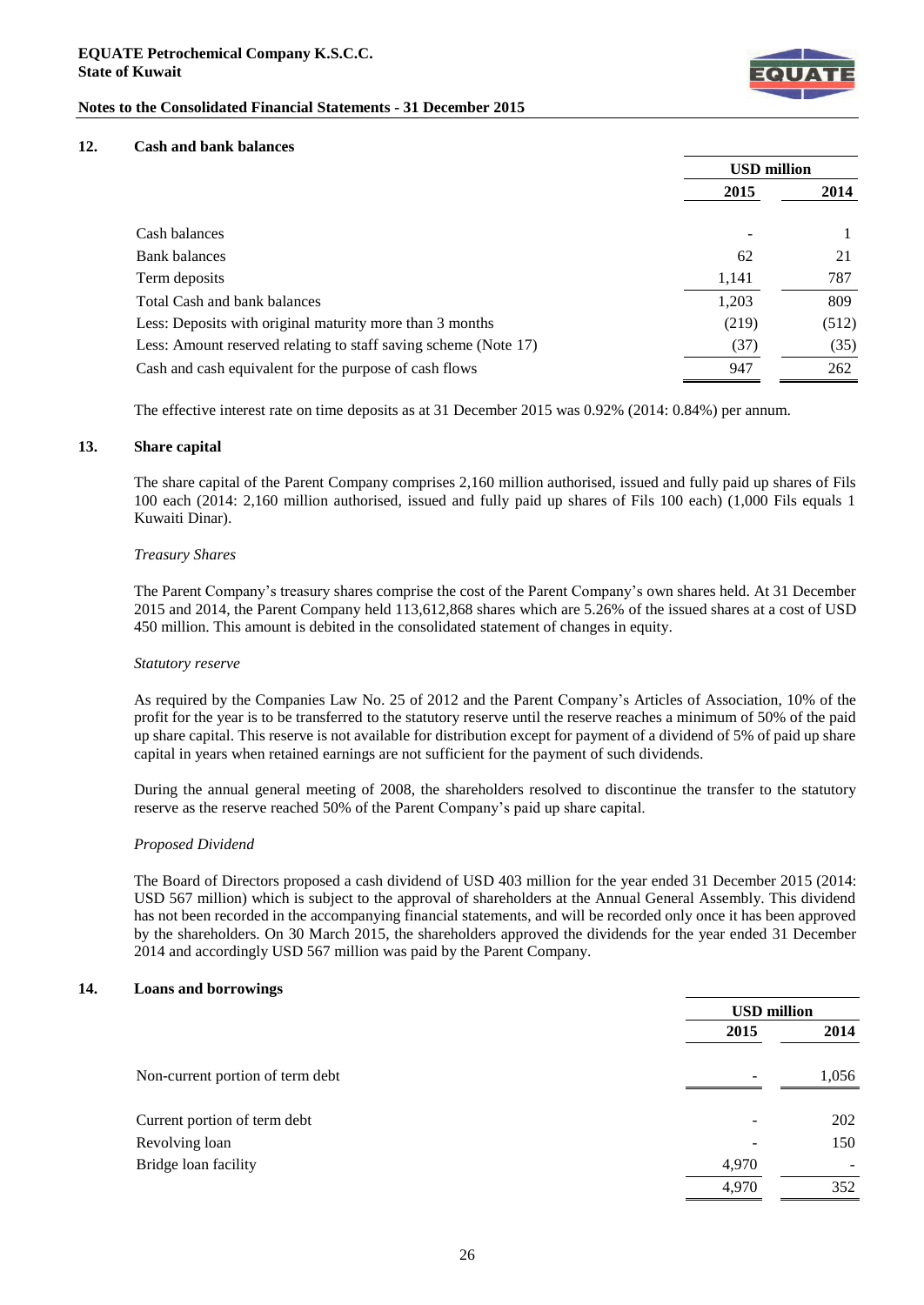![](_page_28_Picture_1.jpeg)

The movement in term debt is as follows:

|                         | <b>USD million</b> |                          |
|-------------------------|--------------------|--------------------------|
|                         | 2015               | 2014                     |
| Balance at 1 January    | 1,258              | 1,448                    |
| Payment during the year | (1,258)            | (191)                    |
| Loan origination fee    | (30)               |                          |
| Bridge loan facility    | 5,000              | $\overline{\phantom{a}}$ |
| Balance at 31 December  | 4,970              | 1,258                    |

On 19 May 2006, the Group had signed a USD 2.5 billion term debt facility agreement with a consortium of banks which includes a term loan facility of USD 2.2 billion and a revolving loan facility of USD 300 million. The term loan is repayable over a period of 11 years in biannual instalments starting from 15 December 2009 and maturing in 15 June 2020. The coupon rate on this facility is LIBOR + 0.5% till 19 May 2013, LIBOR + 0.6% till 19 May 2016 and LIBOR  $+0.7\%$  till the maturity period and is payable on a monthly basis. The Group repaid and fully settled the term loan and the revolving loan facility. The facilities were secured by a charge over the Parent Company's property, plant and equipment and bank balances. The Bank has released the lien on the above assets on repayment.

On December 17, 2015, the Group entered into a USD 6 billion bridge facility agreement with various international, regional and local banks. The bridge facility is repayable over a period of 12 months with a six month extension option. As of December 31, the Group had borrowed USD 5 billion at a rate of 1.0195% and had available USD 1 billion of undrawn committed facility in respect of which all precedent conditions have been met. As part of the overall USD 6 billion facility, the Group is jointly and severally a guarantor along with TKOC. The debt contains a financial covenant that the ratio of net debt to earnings before interest taxes, depreciation, and amortization ("EBITDA") for the twelve month period ending on the last day of the calendar year shall not exceed 4.0:1 for the combination of entities who are also guarantors listed above.

#### **15. Deferred income**

Deferred income comprises of the following: -

|                                               | <b>USD million</b> |      |
|-----------------------------------------------|--------------------|------|
|                                               | 2015               | 2014 |
| Reservation right fees for Olefins II project | 421                | 453  |
| Government grants                             | 15                 |      |
| Balance at 31 December                        | 436                | 453  |

Reservation right fees received from Olefins II project entities for usage of utility plant relating to Olefins II project, to the extent of construction cost of utility plant incurred by the Parent Company. The deferred income is amortised over the useful life of plant, which is 20 years .

Government grants - The Group received a total of USD 34 million in 2005 and 2006 in government grants for the construction of the PET manufacturing facility at its Schkopau site. The government grants are presented as deferred income and recognized to income on a systematic and rational basis over a period of 20 years.

|                                        |      | <b>USD million</b> |  |
|----------------------------------------|------|--------------------|--|
|                                        | 2015 | 2014               |  |
| Non-current portion of deferred income | 404  | 421                |  |
| Current portion of deferred income     | 32   | 32                 |  |
|                                        | 436  | 453                |  |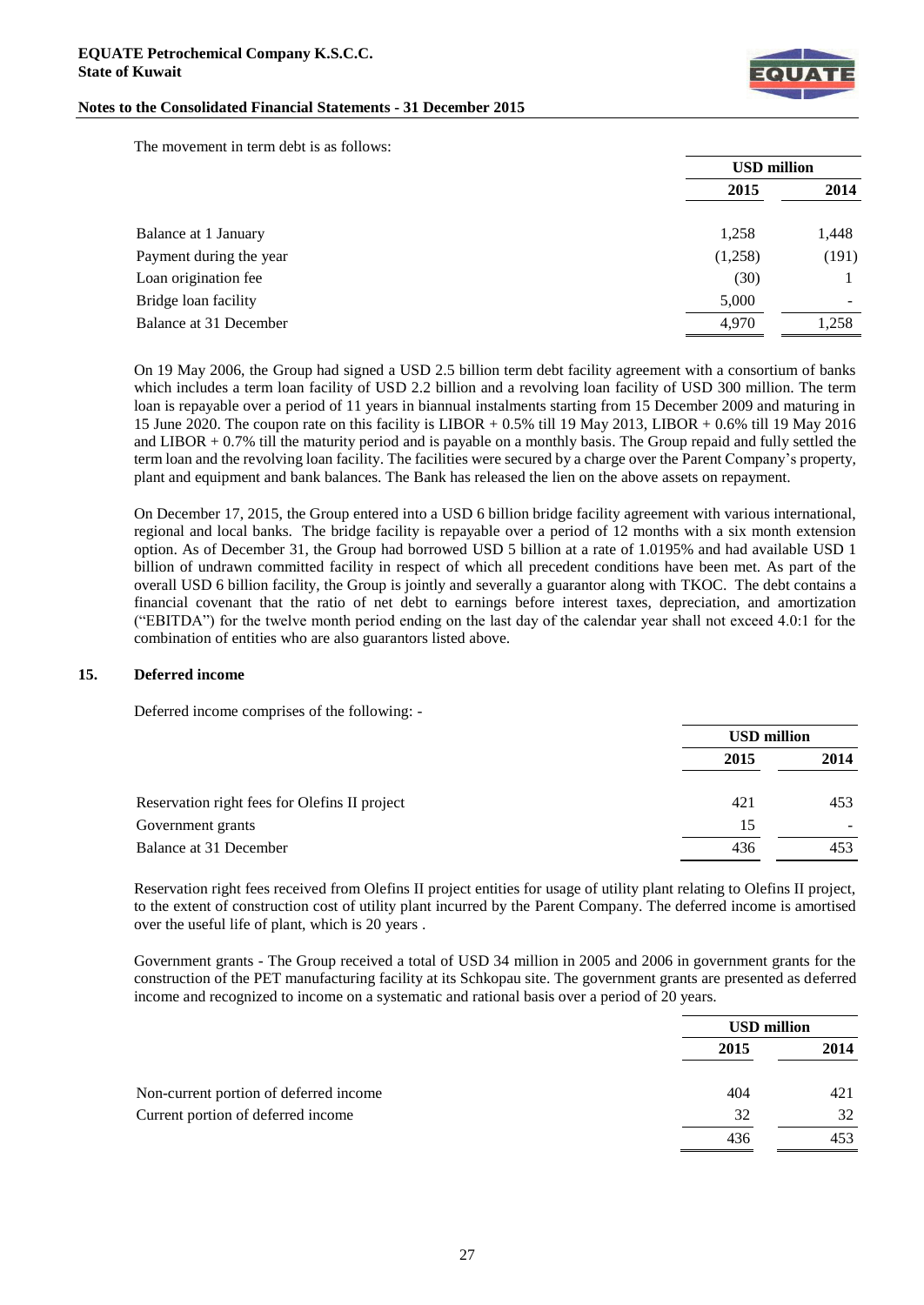![](_page_29_Picture_1.jpeg)

# **16. Retirement benefit obligation**

The most recent actuarial valuation of the present value of the defined benefit obligation was carried out at 31 December 2015. The present value of the defined benefit obligation, and the related current service cost and past service cost, were measured using the Projected Unit Credit Method.

The principal assumptions used for the purposes of the actuarial valuations were as follows:

|                                                                           | 2015               | 2014             |
|---------------------------------------------------------------------------|--------------------|------------------|
| <b>Economic assumptions</b>                                               |                    |                  |
| Discount rate                                                             | $4.08\% - 4.50\%$  | 5.00%            |
| Expected rate of increase in                                              |                    |                  |
| - Basic salary $\&$ variable allowances including overtime and incentives | $5\% - 6\%$        | 6%               |
| - Average annual $&$ quarterly incentives                                 | 20% p.a            | 20% p.a          |
| Long-term inflation                                                       | $2\% - 3.5\%$ p.a. | 4% p.a           |
| Management variable incentive pay                                         | Target             | Target           |
| (as a percentage of basic salary)                                         | percentage level   | percentage level |
| <b>Demographic assumptions</b>                                            |                    |                  |
| Retirement age                                                            |                    |                  |
| - Kuwaiti employees                                                       | Age $50$           | Age $50$         |
| - Non-Kuwaiti employees                                                   | Age $55$           | Age 55           |
| Decrement                                                                 |                    |                  |
| - Mortality                                                               | None               | None             |
|                                                                           | Service related    | Service related  |
| - Turnover                                                                | rates              | rates            |

The total expense recognised in the statement of profit or loss is as follows:

|                        |      | <b>USD</b> million |  |
|------------------------|------|--------------------|--|
|                        | 2015 | 2014               |  |
| Current service costs  | 15   | 15                 |  |
| Interest on obligation | 15   | 16                 |  |
|                        | 30   |                    |  |

The total charge for the year, which has been included in the statement of profit or loss, is as follows:

|                                              |      | <b>USD million</b> |  |
|----------------------------------------------|------|--------------------|--|
|                                              | 2015 | 2014               |  |
| Cost of sales                                | 25   | 26                 |  |
| General, administrative and selling expenses |      |                    |  |
|                                              | 30   |                    |  |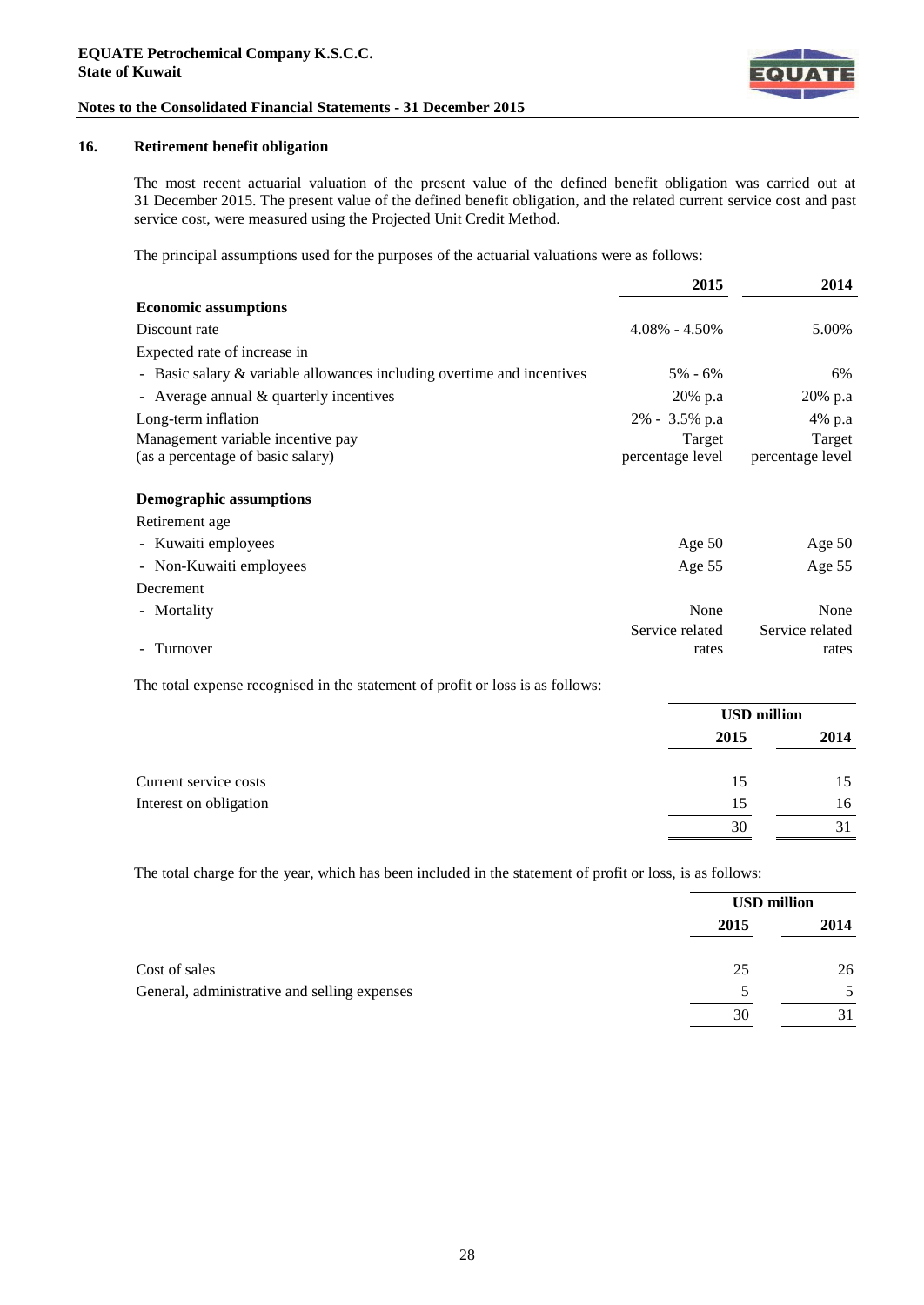![](_page_30_Picture_1.jpeg)

Movement in the retirement benefit obligation is as follows:

|                                                                          | <b>USD</b> million |      |
|--------------------------------------------------------------------------|--------------------|------|
|                                                                          | 2015               | 2014 |
| Retirement benefit obligation as at 1 January                            | 231                | 218  |
| Included in the consolidated statement of profit or loss                 |                    |      |
| Current and past service costs                                           | 15                 | 15   |
| Interest on obligation                                                   | 15                 | 16   |
|                                                                          | 30                 | 31   |
| Included in other comprehensive income                                   |                    |      |
| Re measurement (gain)/loss                                               |                    |      |
| - Experience adjustment                                                  | 3                  | (5)  |
| - Actuarial changes arising from changes in economic assumptions         | 12                 | 5    |
|                                                                          | 15                 |      |
| Benefits paid                                                            | (10)               | (9)  |
| Foreign currency translation adjustment                                  | (9)                | (9)  |
| Retirement benefit obligation as at 31 December 2015                     | 257                | 231  |
| Retirement benefit acquired in Business combination (Net of plan assets) | 16                 |      |
| Total                                                                    | 273                | 231  |

The Parent Company's defined benefit obligation is unfunded. However, the subsidiaries have invested in Plan Assets.

Reconciliation of Fair Value of Plan Assets of the subsidiaries

|                                                         | <b>USD million</b> |  |
|---------------------------------------------------------|--------------------|--|
|                                                         | 2014<br>2015       |  |
| Defined benefit obligation of the subsidiaries          | 63                 |  |
| Fair value of plan assets of the subsidiaries           | (47)               |  |
| Net retirement benefit acquired in business combination | 16                 |  |

A sensitivity analysis of possible changes at the reporting date to one of the relevant actuarial assumptions, holding other assumptions constant, would have affected the retirement benefit obligation by the amounts shown below:

|                                                                       | <b>USD million</b> |      |
|-----------------------------------------------------------------------|--------------------|------|
|                                                                       | $0.25\%$ increase  |      |
|                                                                       | 2015               | 2014 |
| Discount rate                                                         | (6)                | (5)  |
| Basic salary & variable allowances including overtimes and incentives |                    |      |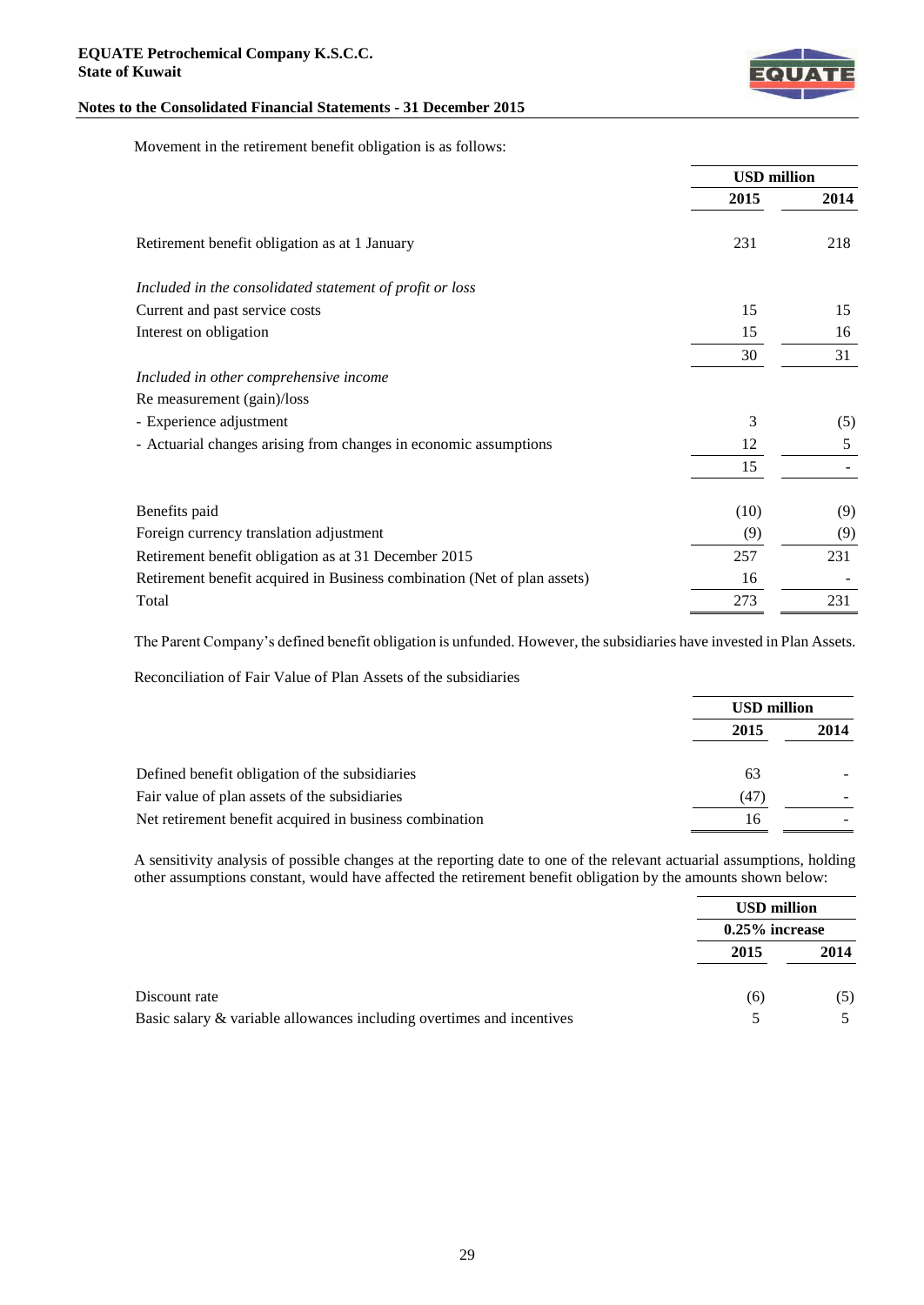![](_page_31_Picture_1.jpeg)

# **17. Trade and other payables**

|                                         |      | <b>USD</b> million |  |
|-----------------------------------------|------|--------------------|--|
|                                         | 2015 | 2014               |  |
|                                         |      |                    |  |
| Trade payables                          | 121  | 58                 |  |
| Staff incentives                        | 36   | 42                 |  |
| Staff saving schemes                    | 35   | 33                 |  |
| Staff leave and other employee benefits | 14   | 15                 |  |
| Accrual for KFAS and Zakat              | 7    | 6                  |  |
| Income tax payable                      | 16   |                    |  |
| Accrued turnaround and capital expense  |      | 81                 |  |
| <b>Others</b>                           | 82   | 49                 |  |
|                                         | 311  | 284                |  |

# **18. Cost of sales**

|                               |       | <b>USD</b> million |  |
|-------------------------------|-------|--------------------|--|
|                               | 2015  | 2014               |  |
| Materials                     | 893   | 815                |  |
| Distribution expenses         | 44    | 50                 |  |
| Staff cost                    | 118   | 140                |  |
| Depreciation and amortisation | 175   | 163                |  |
| Others                        | 65    | 75                 |  |
|                               | 1,295 | 1,243              |  |

# **19. General, administrative and selling expenses**

|              |      | <b>USD</b> million |  |
|--------------|------|--------------------|--|
|              | 2015 | 2014               |  |
|              |      |                    |  |
| Staff costs  | 22   | 28                 |  |
| Depreciation |      |                    |  |
| Others       | 13   | $\overline{4}$     |  |
|              | 36   | 33                 |  |

# **20. Contribution to Kuwait Foundation for the Advancement of Sciences (KFAS)**

KFAS is calculated at 1% of the net profit for the year of the Parent Company after deducting the transfer to statutory reserve.

# **21. Contribution to Zakat**

Zakat is calculated at 1% on the net profit for the year attributable to Kuwaiti shareholders of the Parent Company after allowable deductions. The current year charge includes additional Zakat of USD 13 million assessed by Ministry of Finance. These charges will be adjusted with the dividend distribution as agreed with the shareholders.

#### **22. Board of Director's remuneration**

The total remuneration payable to the Board during the year amounted to USD 74,823 (2014: USD 79,500). The same is disclosed as nil on the face of the consolidated statement of profit or loss due to rounding off to millions.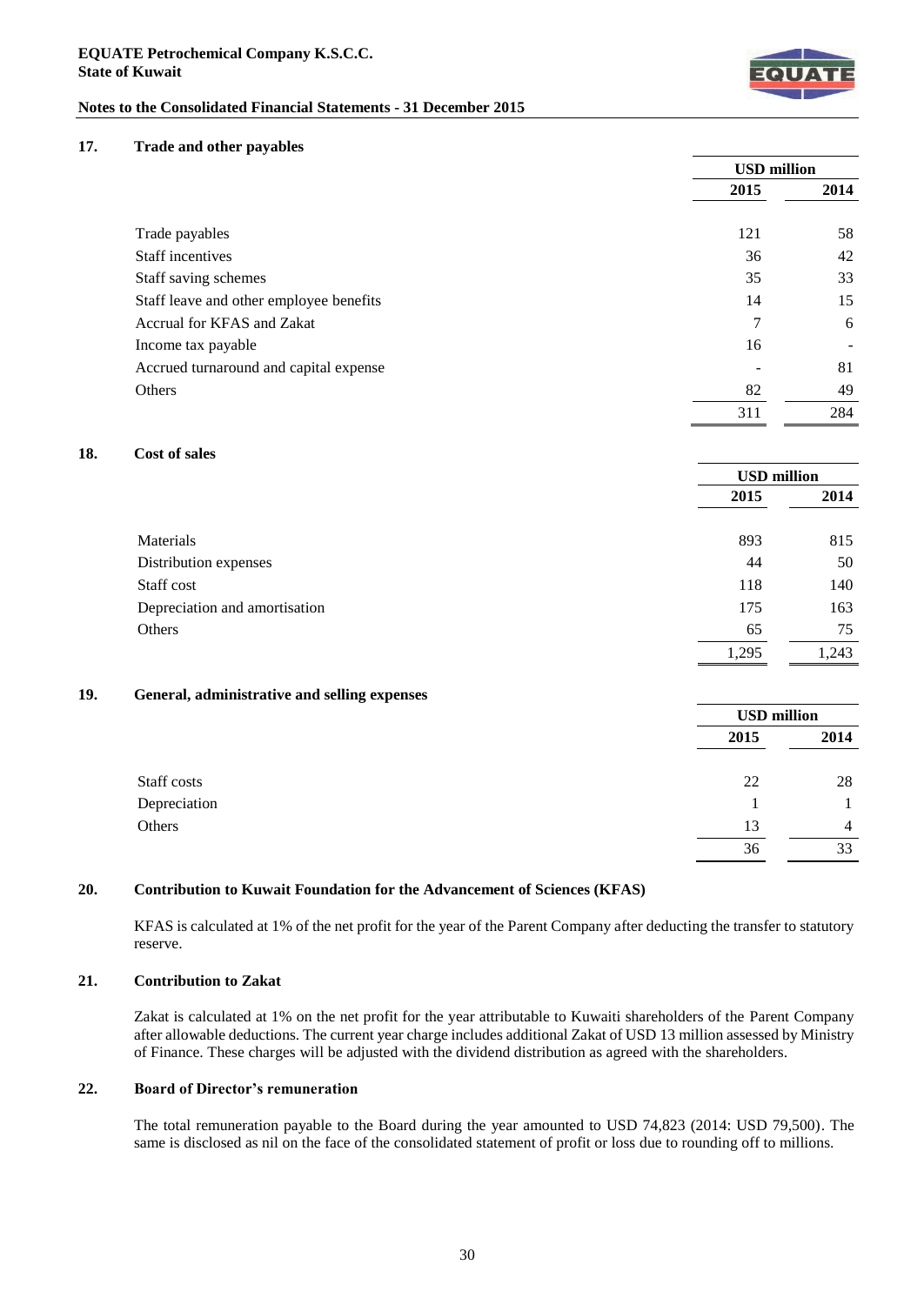![](_page_32_Picture_1.jpeg)

## **23. Financial instruments**

The Group's assets and liabilities include the following financial instruments:

Loans to related parties Due from related parties Trade and other receivables Cash and bank balances Loans and borrowings Due to related parties Trade and other payables

#### **Fair value**

The fair value of a financial instrument is the amount for which an asset could be exchanged or a liability settled between knowledgeable willing parties in an arm's length transaction. The fair values of the above financial instruments are not significantly different from their book values. The Group uses a variety of methods and makes assumptions that are based on market conditions existing at each financial position date.

#### **Financial risk factors**

The Group's use of financial instruments exposes it to a variety of financial risks such as market risk, credit risk and liquidity risk. The Group continuously reviews its risk exposures and takes measures to limit it to acceptable levels.

The Board of Directors has overall responsibility for the establishment and oversight of the Group's risk management framework. The Board has established the Finance Committee, which is responsible for developing and monitoring the Group's risk management policies. The Committee reports regularly to the Board of Directors on its activities.

The Audit Committee oversees how management monitors compliance with the Group's risk management policies and procedures, and reviews the adequacy of the risk management framework in relation to the risks faced by the Group. The Audit Committee is assisted in its oversight role by Internal Audit. Internal Audit undertakes both regular and ad hoc reviews of risk management controls and procedures, the results of which are reported to the Audit Committee.

The Group's Corporate Treasury function provides services to the business, co-ordinates access to domestic and international financial markets, monitors and manages the financial risks relating to the operations of the Company through internal risk reports which analyse exposures by degree and magnitude of risks. These risks include market risk (including currency risk and interest rate risk), credit risk and liquidity risk.

## **Credit risk**

Credit risk refers to the risk that counterparty will default on its contractual obligations resulting in financial loss to the Group. The Group has adopted a policy of only dealing with creditworthy counterparties and obtaining sufficient collateral, where appropriate, as a means of mitigating the risk of financial loss from defaults. The Group only transacts with entities that are rated the equivalent of investment grade and above. This information is supplied by independent rating agencies where available and, if not available, the Group uses other publicly available financial information and its own trading records to rate its major customers. The Group's exposure to and the credit ratings of its counterparties are continuously monitored and the aggregate value of transactions concluded is spread amongst approved counterparties. Credit exposure is controlled by counterparty limits that are reviewed and approved by the management annually.

Trade receivables consist of a large number of customers, spread across diverse industries and geographical areas. Ongoing credit evaluation is performed on the financial condition of trade receivables.

The Group has significant credit risk exposure to banks. The credit risk on liquid funds is limited because the counterparties are banks with high credit-ratings assigned by international credit-rating agencies.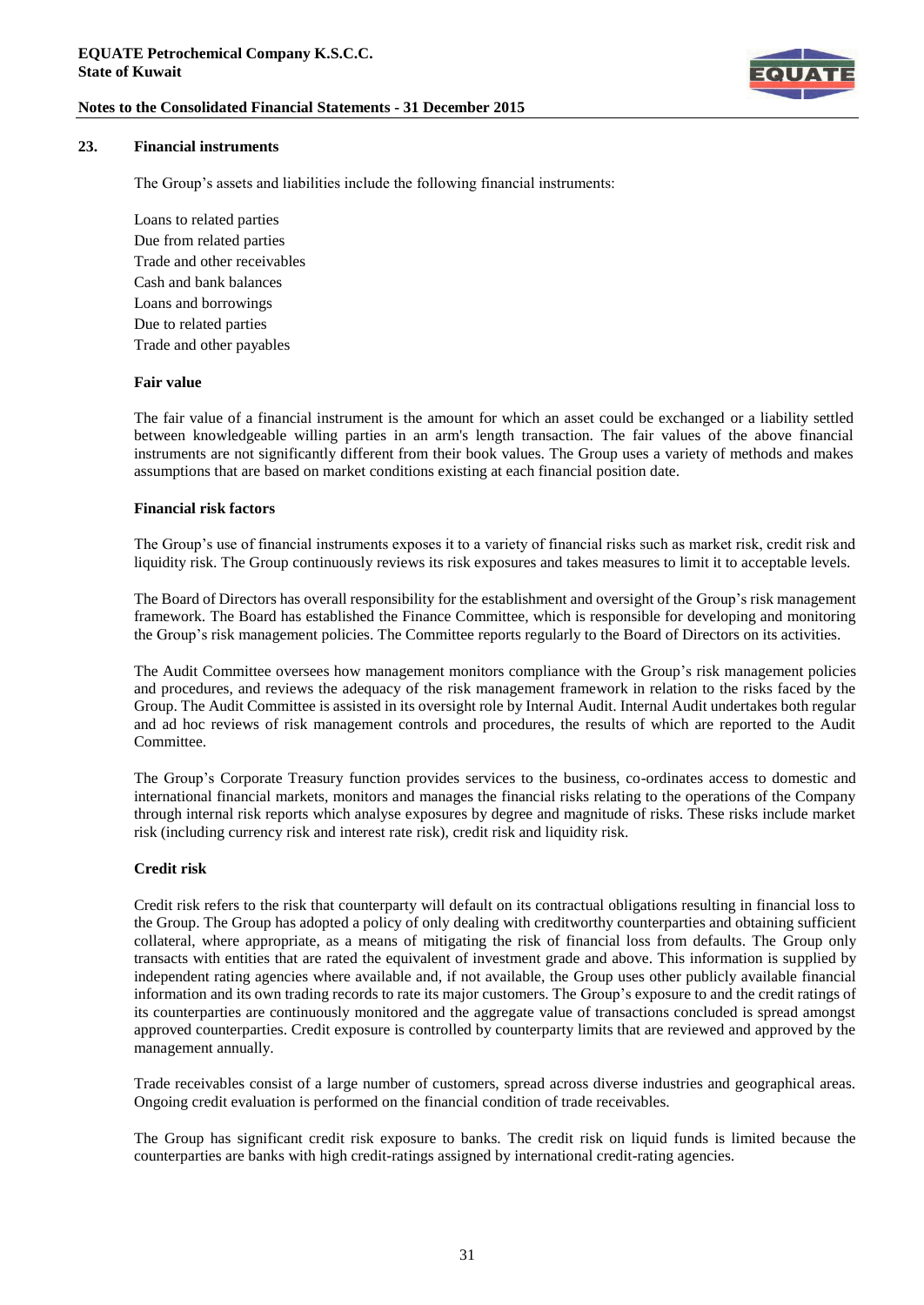![](_page_33_Picture_1.jpeg)

#### *Exposure to credit risk*

The carrying amount of following financial assets represents the maximum credit exposure of the Group:

|                          |       | <b>USD</b> million |  |
|--------------------------|-------|--------------------|--|
|                          | 2015  | 2014               |  |
| <b>Bank balances</b>     | 1,203 | 808                |  |
| Trade receivables        | 541   | 128                |  |
| Due from related parties | 235   | 142                |  |
| Loans to related parties | 909   | 1,084              |  |
| Other receivables        | 42    | 17                 |  |
| Total                    | 2,930 | 2,179              |  |

The average credit period on sales is 60 days except for some customers where a longer credit period has been approved. The average age of these receivables is 58 days (2014: 58 days). The Group has provided fully for all receivables over 120 days because historical experience is that, such receivables past due beyond 120 days are generally not recoverable. Trade receivables between 60 days and 120 days are provided for based on estimated irrecoverable amounts from the sale of goods, determined by reference to past default experience and historical data of payment statistics.

Of the above assets USD 2,929 million (2014: KD 2,179 million) are neither past due nor impaired and USD 1 million (2014: USD nil) are past due but not impaired.

Included in the Group's trade receivables balance are debtors with a carrying amount of USD 0.031 million (2014: USD NIL) which are past due at the reporting date for which the Group has not provided for as there has not been a significant change in credit quality of the debtors and the amounts are still considered recoverable by the management.

As at the reporting date, there are no collateral held by the Group against the trade receivables.

In determining the recoverability of a trade receivable, the Group considers any change in the credit quality of the trade receivable from the date credit was initially granted up to the reporting date. The concentration of credit risk is limited due to the customer base being large and unrelated. Accordingly, the management believes that there is no further credit provision required in excess of the allowance for doubtful debts.

There was no movement in the allowance for doubtful debts during the current year.

There are no single third party customer accounts in excess of 5% of the Group's sales for the year ended 31 December 2015. The maximum exposure to credit risk for trade receivables at the reporting date by geographic region was:

|                                                     | <b>US</b> million |      |
|-----------------------------------------------------|-------------------|------|
|                                                     | 2015              | 2014 |
| Domestic & Gulf Cooperation Council countries (GCC) | 89                | 19   |
| North America                                       | 62                |      |
| Asia                                                | 270               | 72   |
| Europe                                              | 83                | 3    |
| Other regions                                       | 37                | 34   |
|                                                     | 541               | 128  |

# **Liquidity risk**

Liquidity risk is the risk that the Group will not be able to meet its financial obligations as they fall due. The Group's approach to managing liquidity is to ensure, as far as possible, that it will always have sufficient liquidity to meet its liabilities when due, under both normal and stressed conditions, without incurring unacceptable losses or risking damage to the Group's reputation.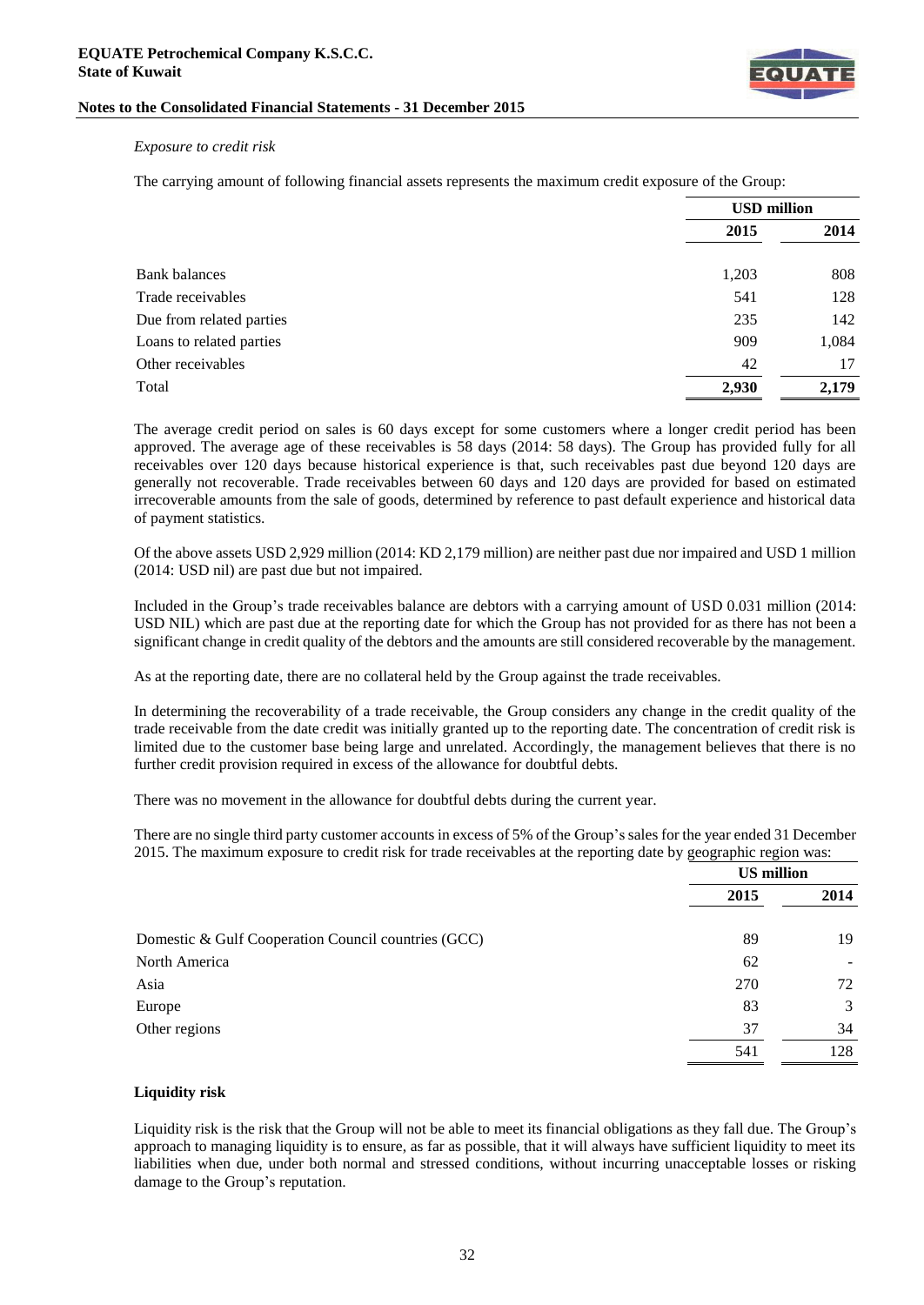![](_page_34_Picture_1.jpeg)

Ultimate responsibility for liquidity risk management rests with the Board of Directors, which has built an appropriate liquidity risk management framework for the management of the Group's short, medium and long-term funding and liquidity management requirements. The Group manages liquidity risk by maintaining adequate reserves, banking facilities and reserve borrowing facilities, by continuously monitoring forecast and actual cash flows and matching the maturity profiles of financial assets and liabilities.

The table below analyses the Group's non-derivative financial liabilities based on the remaining period at the consolidated statement of financial position to the contractual maturity date. The amounts disclosed in the table are the contractual undiscounted cash flows.

|                          |                            | <b>USD million</b>              |                                 |                 |              |                           |
|--------------------------|----------------------------|---------------------------------|---------------------------------|-----------------|--------------|---------------------------|
|                          | <b>Less than</b><br>1 year | <b>Between 1</b><br>and 2 years | <b>Between</b><br>2 and 5 years | Over<br>5 years | <b>Total</b> | <b>Carrying</b><br>amount |
| As at 31 December 2015   |                            |                                 |                                 |                 |              |                           |
| Trade and other payables | 311                        |                                 |                                 |                 | 311          | 311                       |
| Due to related parties   | 299                        |                                 |                                 |                 | 299          | 299                       |
| Loans and borrowings     | 5,020                      |                                 |                                 |                 | 5,020        | 4,970                     |
| <b>Total</b>             | 5,630                      |                                 |                                 |                 | 5,630        | 5,580                     |
| As at 31 December 2014   |                            |                                 |                                 |                 |              |                           |
| Trade and other payables | 284                        |                                 |                                 |                 | 284          | 284                       |
| Due to related parties   | 55                         |                                 |                                 |                 | 55           | 55                        |
| Loans and borrowings     | 361                        | 221                             | 726                             | 128             | 1,436        | 1,408                     |
| <b>Total</b>             | 700                        | 221                             | 726                             | 128             | 1.775        | 1.747                     |

#### **Market risk**

Market risk is the risk that changes in market prices, such as foreign exchange rates, interest rates and equity prices will affect the Group's income or the value of its holdings of financial instruments. The objective of market risk management is to manage and control market risk exposures within acceptable parameters, while optimising the return.

The Group's activities expose it primarily to the financial risks of changes in foreign currency exchange rates and interest rates.

#### **Foreign currency risk**

The Group undertakes certain transactions denominated in foreign currencies. Hence, exposures to exchange rate fluctuations arise.

The Groups' on balance sheet exposure to foreign currency denominated monetary assets and monetary liabilities at the reporting date are as follows:

| Other |
|-------|
|       |
| 6     |
|       |
| 6     |
|       |
| 12    |
|       |
| 12    |
|       |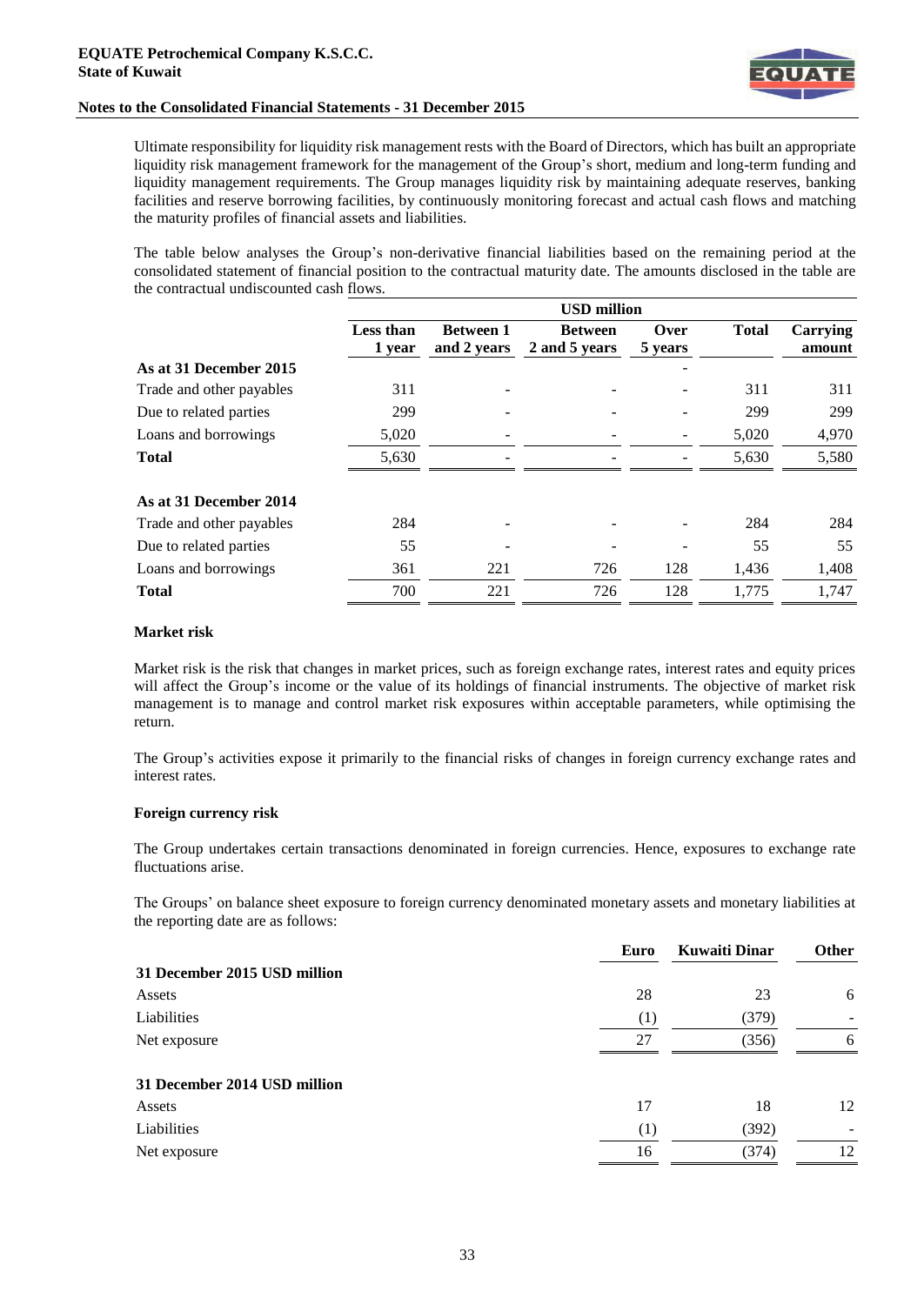![](_page_35_Picture_1.jpeg)

The following exchange rates were applied to translate the monetary assets and liabilities at 31 December 2015:

| (USD)         |       | <b>Reporting date</b><br>Mid-spot rate |  |
|---------------|-------|----------------------------------------|--|
|               | 2015  | 2014                                   |  |
| Euro          | 0.915 | 0.823                                  |  |
| Kuwaiti Dinar | 0.304 | 0.293                                  |  |

#### *Foreign currency sensitivity analysis*

As at 31 December 2015, if the USD had weakened/strengthened by 5% against the Euro and Kuwaiti Dinar with all other variables held constant, profit for the year would have been lower/higher by USD 16.435 million (2014: USD 17.897 million).

Foreign currency exposure risks are managed by dealing in forward contracts within approved limits. As at 31 December 2015, the Group had following net notional forward exchange contracts (off balance sheet exposure):

|                                   | <b>USD</b> million |                                 |
|-----------------------------------|--------------------|---------------------------------|
|                                   | 2015               | 2014                            |
| Long position<br><b>KD</b><br>CAD |                    | 273<br>$\overline{\phantom{a}}$ |
|                                   | -                  |                                 |
|                                   | 509                |                                 |
| Others                            | 55                 | $\overline{\phantom{a}}$        |
| <b>Short position</b>             |                    |                                 |
| CAD                               | 319                | $\overline{\phantom{a}}$        |
| <b>KD</b>                         | 297                | $\overline{\phantom{a}}$        |
| Others                            | 98                 | 11                              |

The fair value of these forward exchange contracts was not significant at 31 December 2015. These contracts mature within one month from the consolidated statement of financial position date.

#### **Interest rate risk**

The Group is exposed to interest rate risk as it borrows and places funds.

#### *Interest rate sensitivity analysis*

The Bridge loan facility has a fixed interest rate hence there is no interest rate risk. During the previous year, if interest rates on USD denominated borrowings had been 10 basis points higher/lower with all other variables held constant, profit for the previous year would have been USD 0.346 million lower/higher, mainly as a result of higher/lower interest expense on floating rate borrowings.

The Group's exposure to interest rates on financial assets and financial liabilities are disclosed in Notes 9, 12 and 14 to the consolidated financial statements.

#### **Determination of fair values**

Fair value is the price that would be received to sell an asset or paid to transfer a liability in an orderly transaction between market participants at the measurement date. Underlying the definition of fair value is the presumption that the Group is a going concern without any intention, or need, to liquidate, curtail materially the scale of its operations or undertake a transaction on adverse terms.

The fair value of financial assets and financial liabilities (excluding derivative instruments) is determined in accordance with generally accepted pricing models based on discounted cash flow analysis using prices from observable current market transactions. The fair value of forward exchange contracts is estimated by discounting the difference between the contractual forward price and the current forward price for the residual maturity of the contract using a risk-free interest rate. All financial assets are classified as Level III.